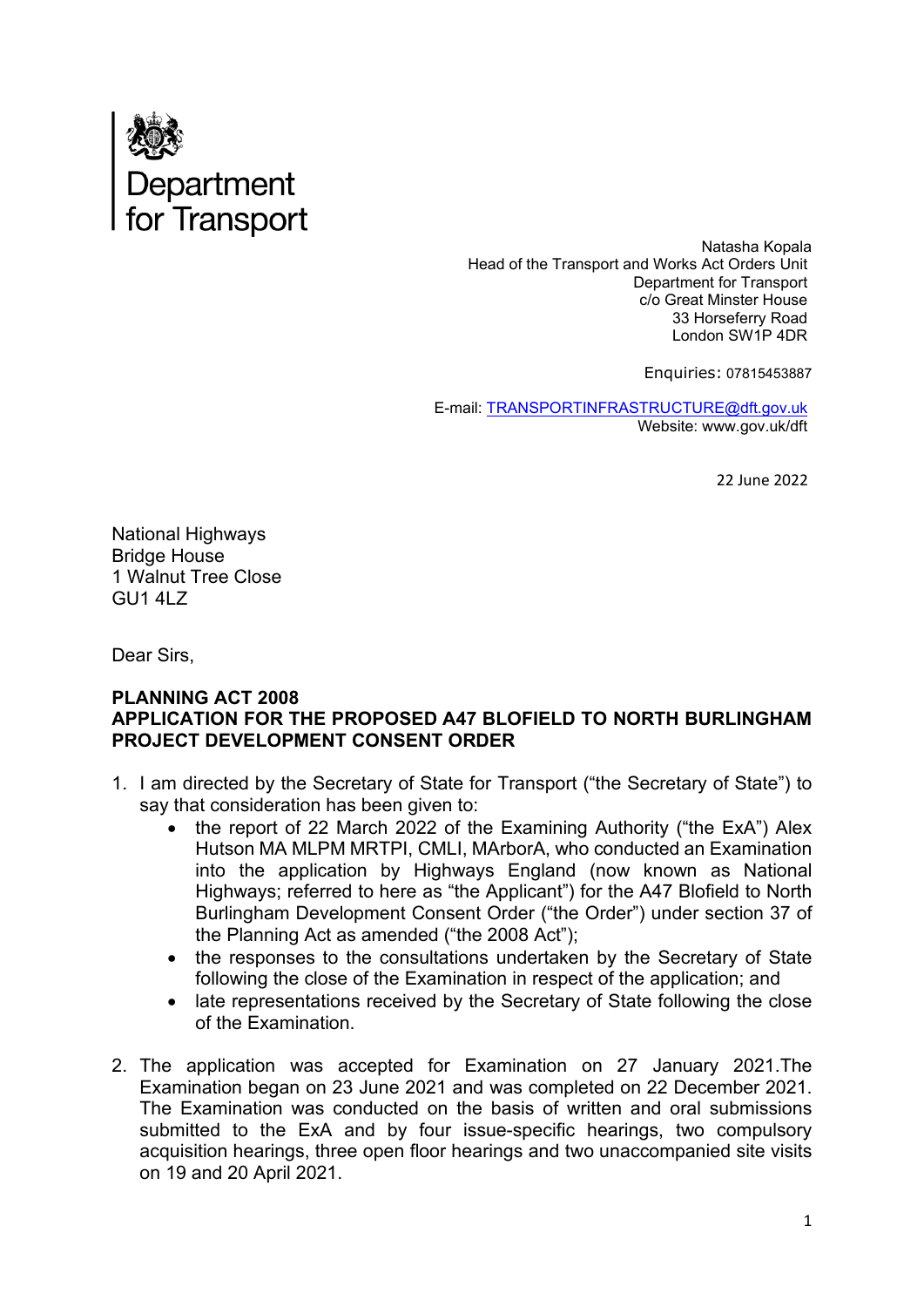- 3. The Development Consent Order ("the Order") as applied for would grant development consent to upgrade a section of the A47, running to the south of the existing A47 between Blofield and North Burlingham, to a new dual carriageway, the elements of which (collectively referred to as "the Proposed Development") include:
	- 1.61 miles of dual carriageway on the A47;
	- de-trunking of the existing A47 section between Blofield and North Burlingham;
	- improvements at Yarmouth Road junction, including closure of the central reserve, closure of High Noon Lane direct access, merge lane, realignment of Waterlow and local access improvements at the Sparrow Hall properties;
	- introduction of a compact grade separated junction at B1140 junction, including the B1140 overbridge;
	- a new overbridge at Blofield traversing the proposed A47 dual carriageway, connecting Yarmouth Road with the existing A47;
	- provision of new drainage systems including an infiltration basin and retention of existing drainage systems;
	- a retaining wall in the western extents;
	- introduction of lighting at the Yarmouth Road junction and new lighting layout at the B1140 junction;
	- closure of an existing layby and provision of a new layby;
	- walking and cycling routes connecting Blofield and North Burlingham;
	- provision of North Burlingham access;
	- an agricultural access track:
	- fencing, safety barriers and signage;
	- environmental mitigation; and
	- diversion of a medium pressure gas main and other utilities.
- 4. Published alongside this letter, on the Planning Inspectorate's website, is a copy of the ExA's Report of Findings, Conclusions and Recommendation to the Secretary of State ("the Report"). The ExA's findings and conclusions are set out in sections 4 to 8 of the ExA's Report, and the ExA's summary findings and conclusions and recommendation are set out in section 9. All "ER" references are to the specified paragraph in the ExA's Report. Paragraph numbers in the ExA's Report are quoted in the form "ER x.xx.xx" as appropriate. References to 'requirements' are to those in Schedule 2 to the Order as the ExA recommended at Appendix D to the Report. This letter should therefore be read alongside the Order and the ExA's Report that are published on the Planning Inspectorate's website for the application.

### **Summary of the ExA's Recommendation**

- 5. The principal issues considered during the Examination on which the ExA reached conclusions on the case for development consent are set out in the ExA's Report under the following headings:
	- Legal and Policy Context;
	- Planning Issues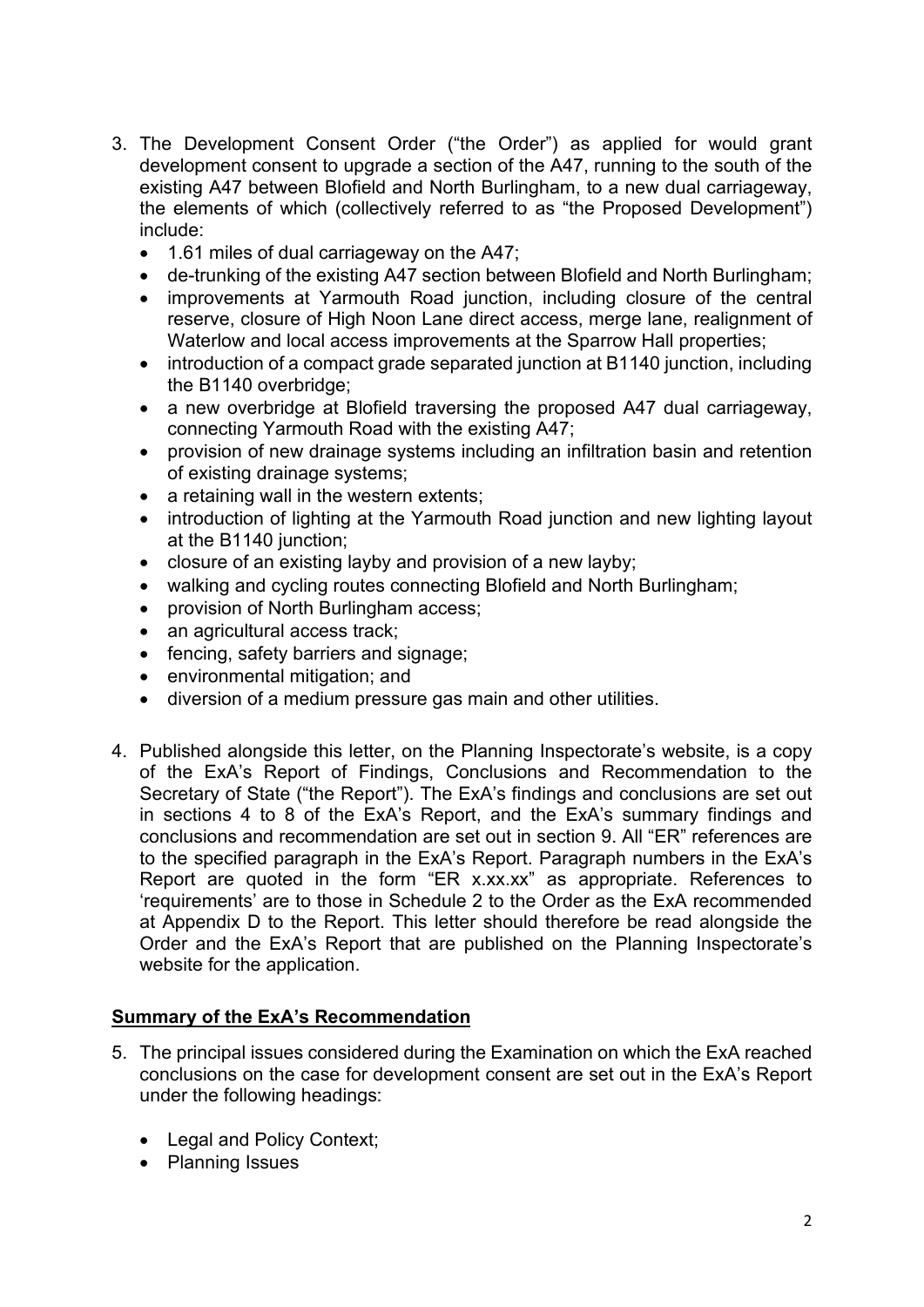- Air quality and emissions;
- Biodiversity, ecology and the natural environment;
- Climate change;
- Compulsory acquisition ("CA") and / or temporary possession ("TP");
- Cultural heritage;
- Draft development consent order ("dDCO");
- Geology and soils;
- Landscape and visual;
- Material assets and waste;
- Noise and vibration;
- Population and human health;
- Scope of development and environmental impact assessment (including cumulative and combined effects);
- Transportation and traffic; and
- Water environment.
- 6. For the reasons set out in the Report, the ExA recommended that the Order be made in the form set out in Appendix D to the Report.

### **Summary of Secretary of State's Decision**

7. **The Secretary of State has decided under section 114 of the 2008 Act to make with modifications an Order granting development consent for the proposals in this application.** This letter is the statement of reasons for the Secretary of State's decision for the purposes of section 116 of the 2008 Act and regulation 31(2) of the Infrastructure Planning (Environmental Impact Assessment) Regulations 2017 ("the 2017 Regulations").

### **Summary of the Secretary of State's Consideration**

- 8. The ExA recommended the Order be made, subject to the Secretary of State's consideration of the matters in paragraphs ER 9.2.12 – 9.2.16 and 9.3.1 as follow:
	- the adequacy of the Applicant's consideration of cumulative carbon emissions / climate change effects for the purposes of the NNNPS and the 2017 Regulations, in light of the recent quashing of the A38 Derby Junctions DCO by the High Court.
	- the position on an agreement between the Applicant and NCC on matters relating to the future maintenance of assets to be transferred to NCC upon the satisfactory completion of the Proposed Development.
	- consideration of any change in status of NCC's Local Transport Plan.
	- requesting amended land plans from the Applicant
	- a Written Ministerial Statement issued on 16 March 2022 relating to protected sites and nutrient pollution.

 The Secretary of State is satisfied that all the matters in these paragraphs have been addressed as set out below.

9. The Secretary of State's consideration of the Report, responses to his further consultations of 14 April and 5 May 2022, representations received after the close of the Examination and all other material considerations are set out in the following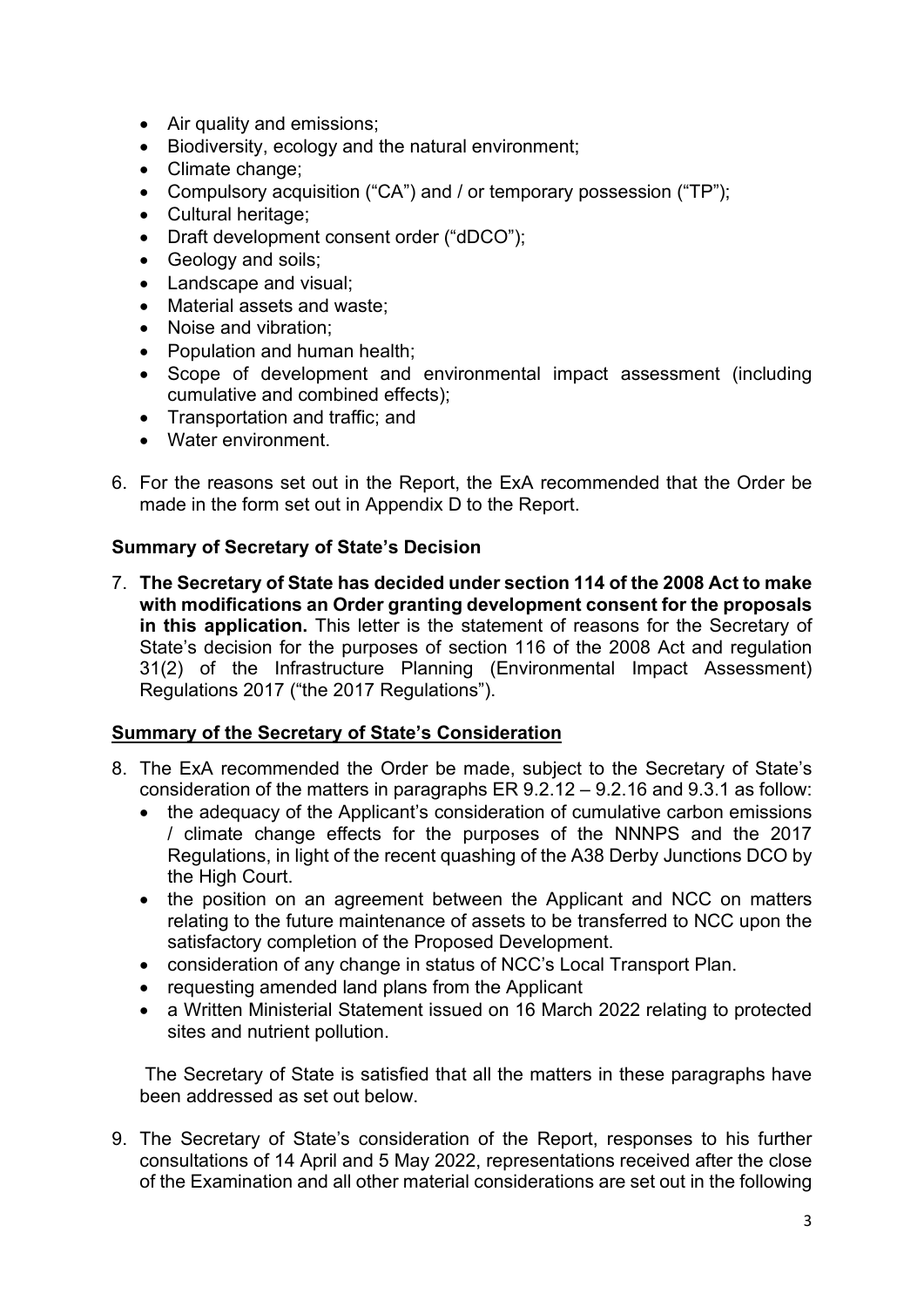paragraphs. Where consultation responses are not otherwise mentioned in this letter, it is the Secretary of State's view that these representations do not raise any new issues that were not considered by the ExA and also do not give rise to an alternative conclusion or decision on the Order.

- 10.Where not stated, the Secretary of State can be taken to agree with the ExA's findings, conclusions and recommendations as set out in the ExA's Report and the reasons given for the Secretary of State's decision are those given by the ExA in support of the conclusions and recommendations.
- 11.The Secretary of State notes that the Applicant requested a change to the Application during the Examination to allow for:
	- the relocation of an existing block valve compound belonging to Cadent Gas Limited;
	- the provision of access to the relocated block valve compound site; and
	- to provide for the relocated block valve compound site and access to it, the subdivision of Plots 5/1a and 5/1b (on Sheet 5 of the original Land Plans to create Plots 5/1a, 5/1b, 5/1c, 5/1d, 5/1e and 5/1g, with the following implications:
	- Plot 5/1b change from TP (green) to TP with Rights to be Acquired Permanently for access purposes (blue);
	- Plot 5/1e change from TP with Rights to be Acquired Permanently (blue) to CA (pink); and
	- Plot 5/1g change from TP with Rights to be Acquired Permanently (blue) to TP with additional Rights to be Acquired Permanently for access (blue).

(These items are set out in the ExA's procedural decision dated 22 November 2021 [PD-013]).

- 12.The ExA invited comments from all Interested Parties on these proposed changes by Deadline 4a. The Secretary of State notes the ExA did not accept these changes as the ExA was of the view, on the basis of the evidence provided, that: s123 of the 2008 Act had not been complied with; the prescribed procedures of the Infrastructure Planning (Compulsory Acquisition) Regulations 2010 ("the CA Regulations") would thus have been engaged; and there was insufficient time left in the Examination to accommodate the time constraints of the CA Regulations [ER 2.2.2].
- 13.The Applicant made a subsequent change request at Deadline 6 which was updated at Deadline 7 which mirrored those of its previous Deadline 4 request. On the basis that Interested Parties had been consulted on the changes at Deadline 4a, the ExA considered it unnecessary to formally invite further comments from Interested Parties. However, Deadline 7 of the Examination provided an opportunity for Interested Parties to comment on documents submitted at Deadline 6 [ER 2.2.3]. The Secretary of State notes this was examined by the ExA including further information provided by the Applicant and agrees with the ExA, that the Applicant has adequately demonstrated that section 123 of the 2008 Act has been complied with because, per section 123(3), all persons with an interest in the land consent to the inclusion of the provision [ER 7.3.8]. Owing to this, the prescribed procedures of the CA Regulations were not engaged [ER 7.3.8]. The Secretary of State also agrees with the ExA that there would be no new or different likely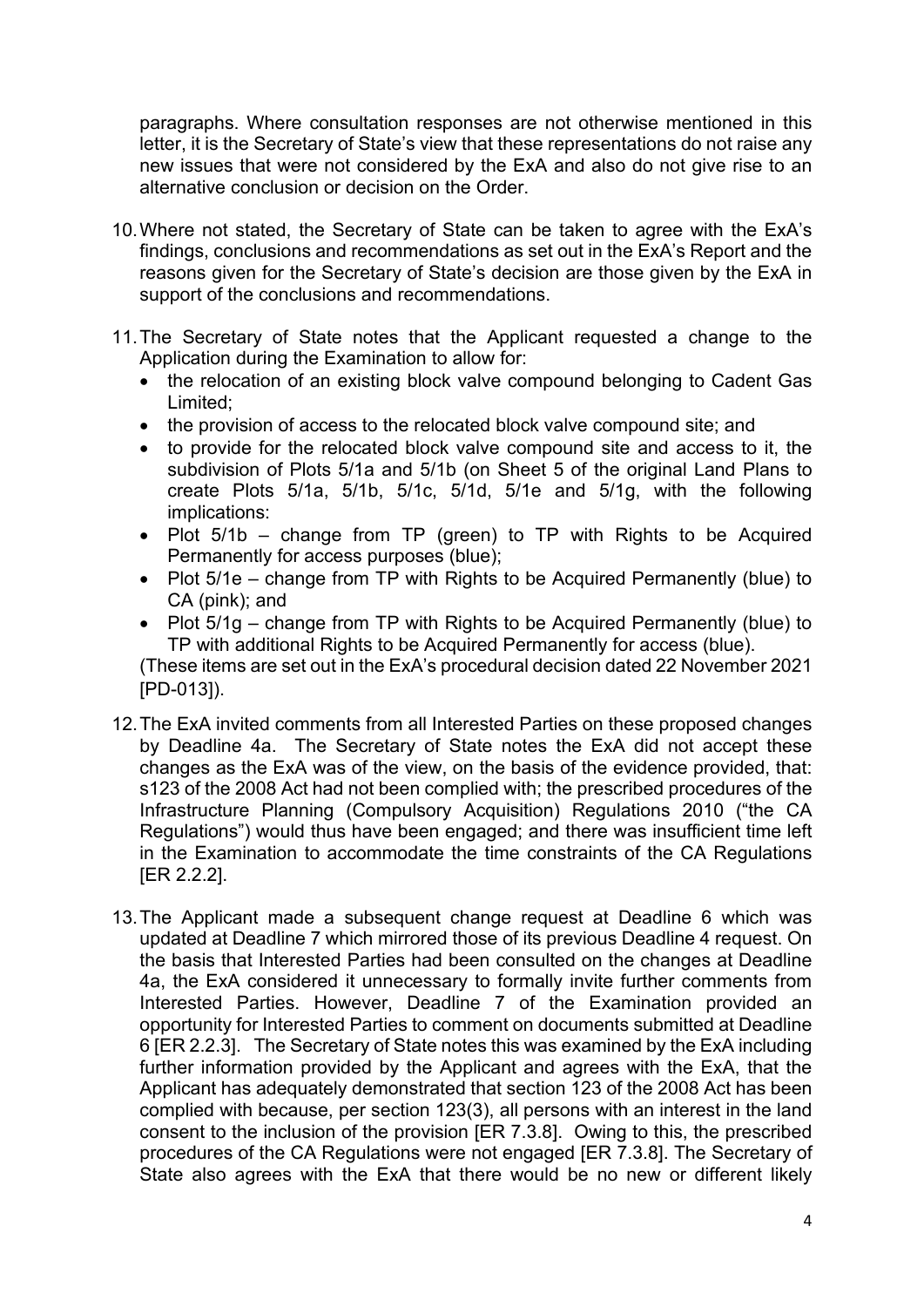significant environmental effects. The Secretary of State is satisfied that these changes do not result in a significant change to the Application as applied for [ER 2.2.6].

## **The Secretary of State's Consideration of the Application**

- 14.The development site lies within the administrative county of Norfolk and the administrative district of Broadland.
- 15. Section 104(2) of the 2008 Act has effect in relation to the Proposed Development to which the application relates. In determining this application, the Secretary of State must therefore have regard to the relevant National Policy Statements ("NPS"), and Local Impact Reports ("LIR") submitted, any matters prescribed in relation to development of the description to which the application relates, and any other matters the Secretary of State considers to be both important and relevant to the decision [ER 3.1.3]. Under section 104(3) of the 2008 Act the Secretary of State must decide this application in accordance with any relevant NPS which in this case is the National Policy Statement for National Networks ("NPSNN"), subject to any of the exceptions in section 104(4) to (8) of the 2008 Act applying.
- 16.The Secretary of State does not consider any of them do on the facts of this case. The Secretary of State has also had regard to the environmental information associated with this scheme as defined in regulation 3(1) of the 2017 Regulations. In making the decision, the Secretary of State has complied with all applicable legal duties and has not taken account of any matters which are not relevant to the decision.
- 17.With regard to the NPSNN, in a Ministerial Statement issued on 22 July 2021, the Secretary of State advised that a review of the NPSNN would begin later in 2021 and would be completed no later than Spring 2023. While the review is undertaken, the NPSNN remains relevant government policy and has effect for the purposes of the 2008 Act. The NPSNN will, therefore, continue to provide a proper basis on which the Planning Inspectorate can examine, and the Secretary of State can make decisions on, applications for development consent.
- 18.The LIRs and the relevant development plans the Secretary of State has had regard to are described in ER 3.9 and 3.10. The Secretary of State also notes the ExA's assessment set out in section 3 of the Report with regard to European Law and related UK regulations, other relevant legal provisions, previous DCOs, transboundary effects, other relevant policy statements and the National Planning Policy Framework ("the Framework") and agrees these are matters to be considered in deciding this application. The Secretary of State notes that European Law and related UK regulations set out in ER 3.3 remain in place despite the UK having left the EU on 31 January 2020 and despite transition arrangements ending on 31 December 2020. These are therefore still relevant to this application.
- 19.During the Examination the Norfolk County Council ("NCC") were in the process of refreshing its Local Transport Plan to cover 2020-2036 ("LTP4"). The Secretary of State notes the ExA recommended that the Secretary of State may wish to request further information on the status of NCC's LTP4 [ER 9.2.14] The Secretary of State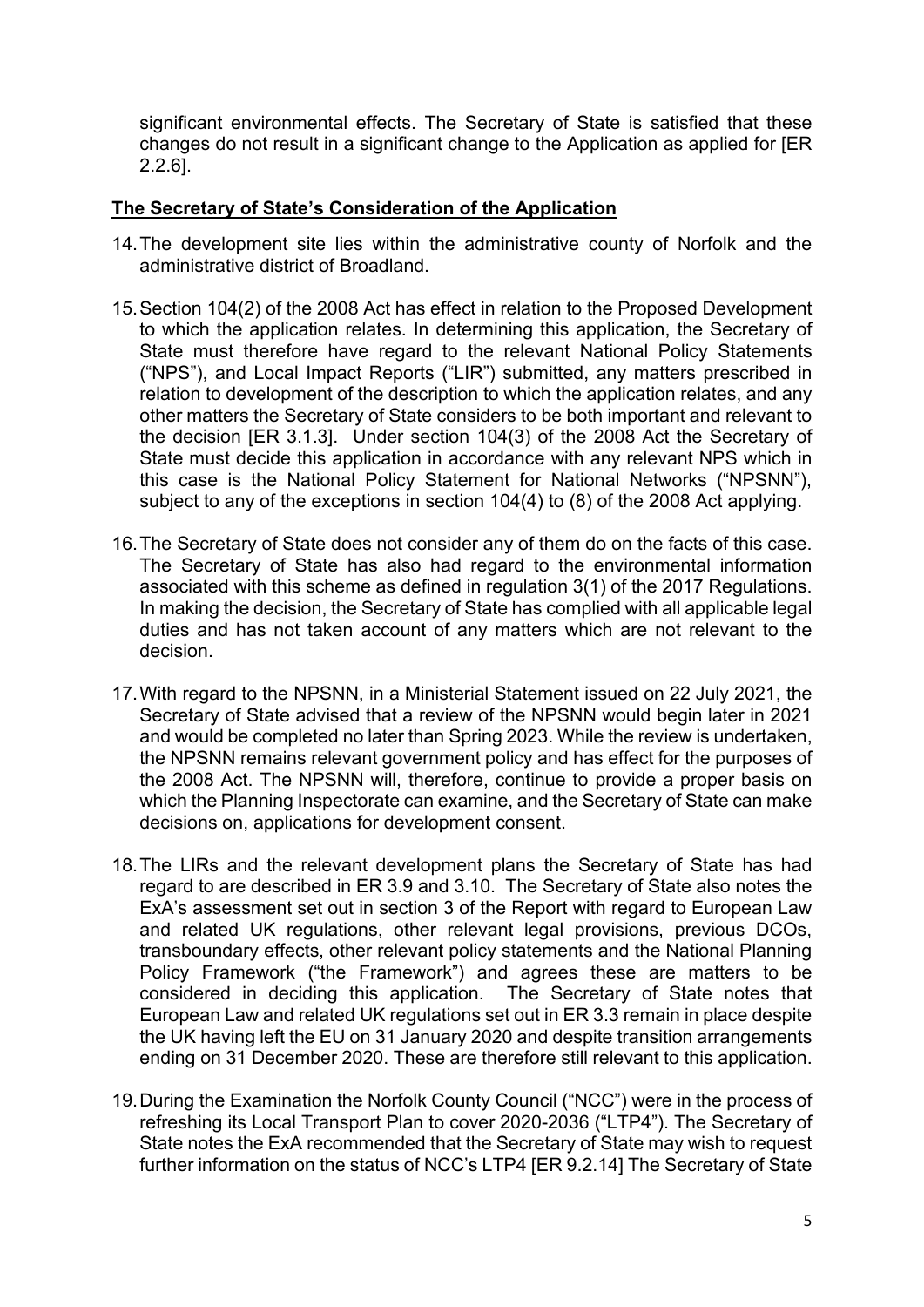notes that the LTP4 strategy was adopted on 29 November 202[1](#page-5-0)<sup>1</sup> and that the Development is listed as a priority for NCC. The Secretary of State notes that the final LTP4, which includes the Implementation Plan, is yet to be adopted. The Secretary of State is therefore content that this does not change the ExA's consideration of the Proposed Development.

### Need for the Proposed Development

- 20.The Secretary of State notes the ExA's consideration of the general need for development of the national networks at ER 4.4. The Proposed Development is one of six A47 schemes identified in the Roads Investment Strategy ("RIS") 1 and RIS 2 to improve journeys on a 115-mile section of the A47 between Peterborough and Great Yarmouth [ER 4.10.11, ER 6.2.2].
- 21.The Applicant's Transport Assessment identified that the single carriageway section of the A47 between Blofield to North Burlingham acts as a bottleneck resulting in congestion and leading to longer and unreliable journey times [ER 4.10.12]. It was also noted that this section of the A47 has a poor safety record [ER 4.10.13]. The Applicant's key objectives of the Proposed Development are to support economic growth, make a safer network, make a more free flowing network, protect the environment, provide an accessible and integrated network and to ensure value for money [ER 4.10.14].
- 22.The Secretary of State notes that NCC and Broadland District Council ("BDC") both support the principle of the Proposed Development and that it would also accord with the relevant local transport policies [ER 6.2.7.]
- 23.Paragraph 2.2 of the NPSNN sets out a critical need to improve national networks and address road congestion. Paragraphs 2.12 to 2.14 of the NPSNN highlight the importance of the strategic road network in providing critical links between areas, enabling safe and reliable journeys and the movement of goods in support of national and regional economies [ER 6.2.20]. The Secretary of State considers that the Proposed Development supports this and agrees with the ExA that the Proposed Development would deliver a significant benefit to the strategic road network supporting a prosperous and competitive economy and would meet the critical need to address congestion [ER 6.2.8]. The Secretary of State agrees with the ExA that substantial weight is afforded to the contribution the Proposed Development would make to meeting the need set out in the NPSNN to deliver national networks that meet the country's long term needs as part of a wider transport system [ER 6.2.9] and considers that the need for the Proposed Development has been established in the NPSNN.

# Consideration of Alternatives

24.The Secretary of State notes that in accordance with paragraph 4.26 of the NPSNN, the Applicant included within the ES an outline of the main alternatives studied and provided an indication of the main reasons for the preferred route, taking into account the environmental effects. He further notes that in accordance

<span id="page-5-0"></span><sup>1</sup> [Local Transport Plan - Norfolk County Council](https://www.norfolk.gov.uk/what-we-do-and-how-we-work/policy-performance-and-partnerships/policies-and-strategies/roads-and-travel-policies/local-transport-plan)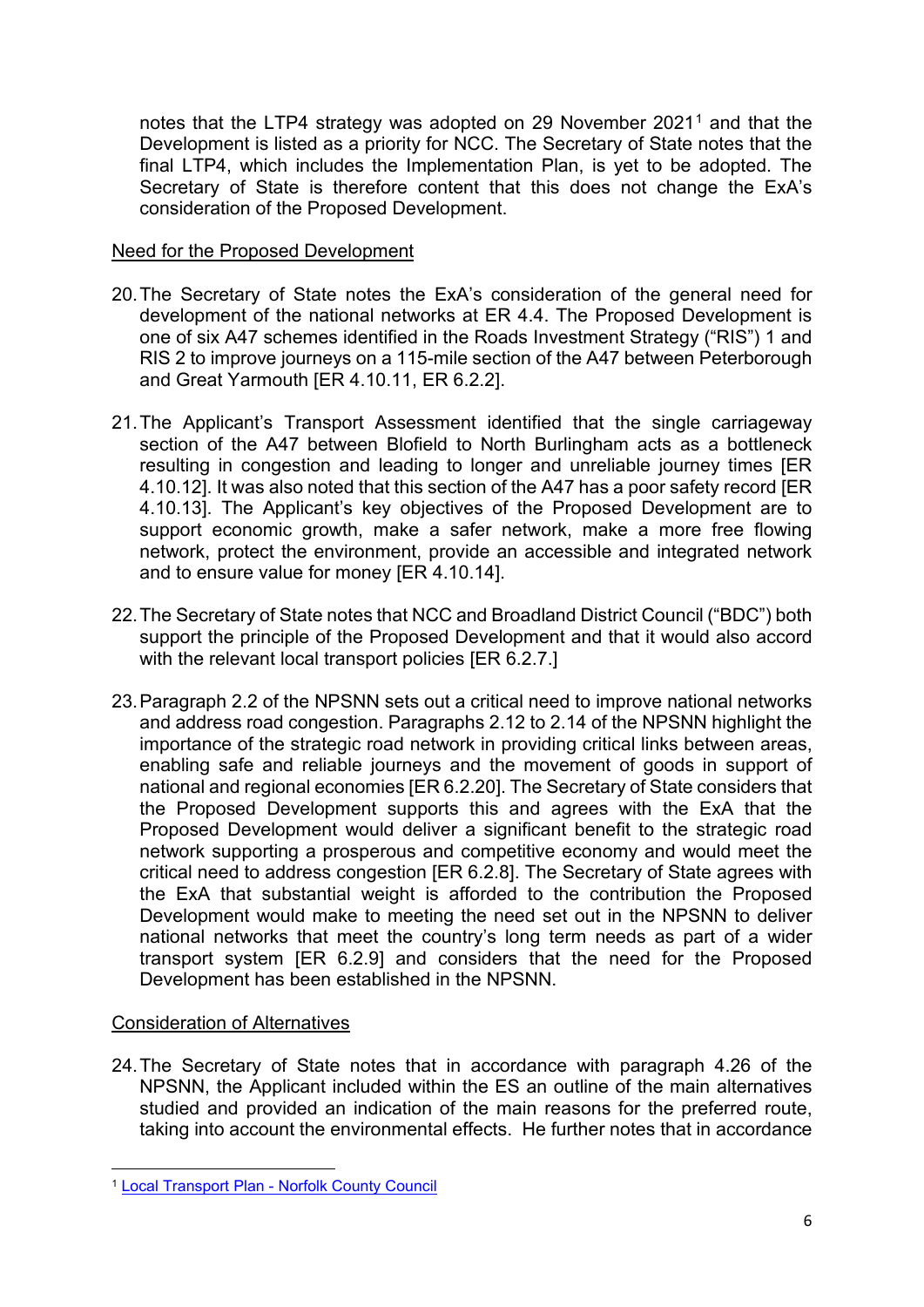with paragraph 4.27 of the NPSNN, that the ExA was satisfied that the project has been subject to the full options appraisal in achieving its status within the RIS, and that proportionate option consideration of alternatives have been undertaken as part of the investment decision making process  $[ER 4.5.10 - 4.5.12]$ .

### **Habitats Regulations Assessment**

- 25.Under regulation 63 of the Conservation of Habitats and Species Regulations 2017, as amended by the Conservation of Habitats and Species (Amendment) (EU Exit) Regulations 2019 ('the Habitats Regulations'), the Secretary of State, as the competent authority, is required to consider whether the Proposed Development (which is a project for the purposes of the Habitats Regulations) would be likely, either alone or in-combination with other plans and projects, to have a significant effect on a European site [ER 5.1.1].
- 26.Where likely significant effects cannot be ruled out, the Secretary of State must undertake an appropriate assessment ("AA'") under regulation 63(1) of the Habitats Regulations to assess potential adverse effects on site integrity. Such an assessment must be made before any decision is made on undertaking a plan or project or any decision giving consent, permission or other authorisation to that plan or project. In light of any such assessment, the Secretary of State may grant development consent only if it has been ascertained that the plan or project will not, either on its own or in-combination with other plans and projects, adversely affect the integrity of such a site, unless there are no feasible alternatives and imperative reasons of overriding public interest apply (regulation 64). Where a plan or project is agreed to in accordance with regulation 64, notwithstanding a negative assessment of the implications for a European site, regulation 68 also requires that the appropriate authority must secure that any necessary compensatory measures are taken to ensure the overall coherence of the national site network is protected.
- 27.The Secretary of State notes that the Applicant submitted a 'Report to inform Habitats Regulations Assessment' ("the Habitats Assessment") which was revised during the Examination ("the updated Habitats Assessment") following questions from the ExA [REP4-038] [ER 5.3.1]. This concluded no likely significant effects on the identified European sites or on their qualifying features as a result of the Proposed Development alone or in combination with other considered developments [ER 5.3.16]. The conclusion was not disputed [ER 5.3.18]. The following sites were considered;
	- The Broads Special Area of Conservation ("SAC");
	- Broadland Special Protection Area ("SPA");
	- Broadland Ramsar site;
	- Breydon Water SPA;
	- Breydon Water Ramsar site; and
	- Paston Great Barn SAC.
- 28.The updated Habitats Assessment states that Natural England ("NE") were consulted on the Report's conclusions and concurred with its findings. The Secretary of State notes that, in the absence of evidence of NE's concurrence, the ExA sought confirmation from it. The Secretary of State notes that during the Examination NE requested a table with a reason for why each designated site was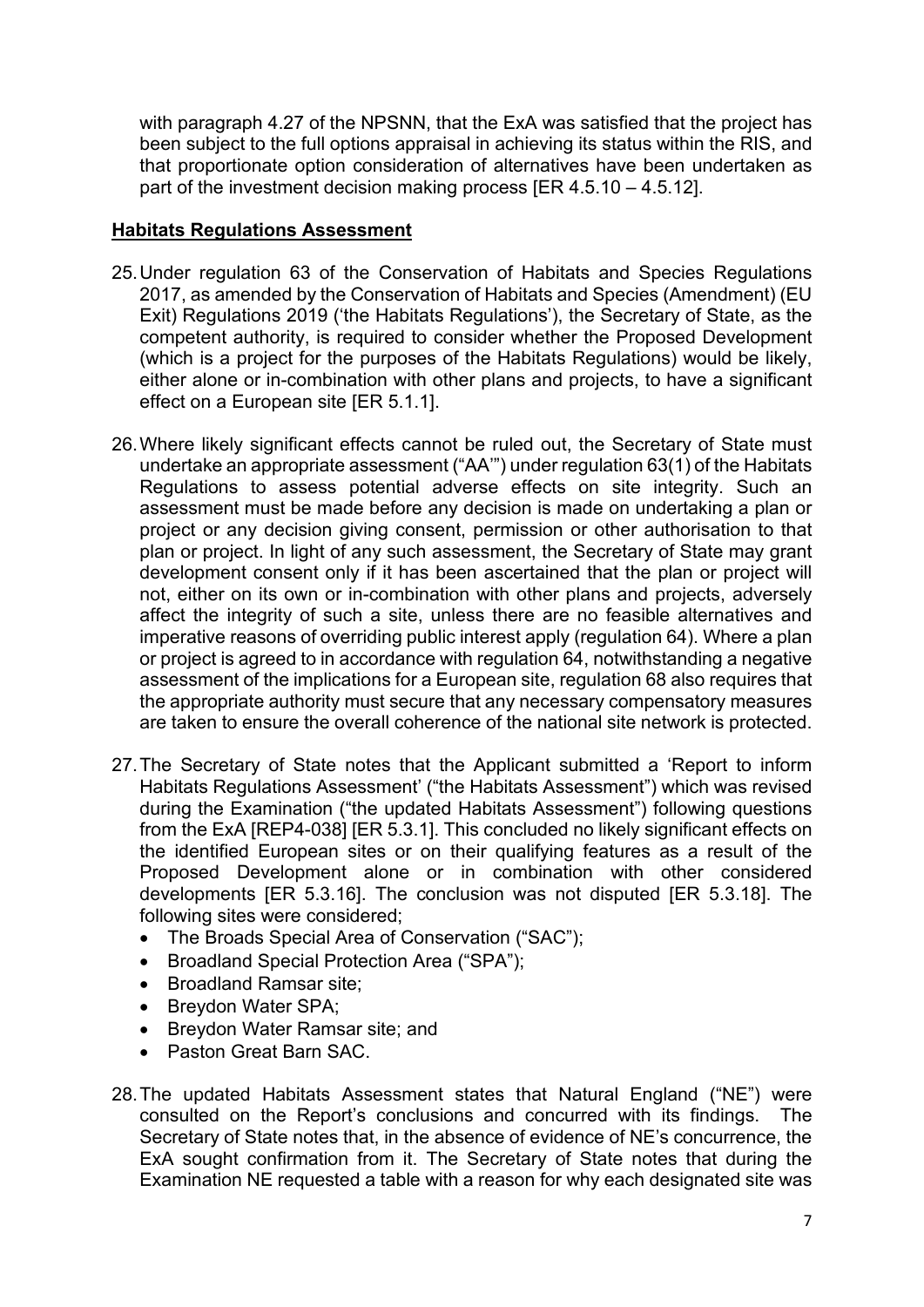scoped out / not carried forward in the assessment. The Applicant provided this at Deadline 4 [REP4-053] and NE agreed with the updated Habitats Assessment findings and the approach taken in respect of all the assessments relating to the identified European sites. [ER 5.3.17].

29.The Secretary of State also notes that the ExA, having given careful consideration to all relevant evidence, said that there are no likely significant effects of the Proposed Development on any European sites or their qualifying features. Having considered the assessment material submitted during the Examination, the Secretary of State concurs with the Applicant, ExA and NE that there would be no likely significant effects arising from the Proposed Development, either alone or incombination with other plans or projects, on the above listed sites and agrees with the ExA's view that there is no need to undertake an Appropriate Assessment [ER 5.5.1].

### Nutrient Neutrality

- 30.The Secretary of State notes the ExA highlighted that shortly before submission of the Report, a Written Ministerial Statement was issued on 16 March 2022 by Defra regarding the impact of nutrient pollution in water courses on water dependent protected sites [ER5.5.2].
- 31.The Secretary of State notes advice issued by NE dated 16 March 2022 setting out its advice for development proposals that have the potential to affect water quality in such a way that adverse nutrient impacts on designated habitats sites cannot be ruled out. It confirms, in Table 2 of Annex C that catchments of the River Wensum SAC and The Broads SAC are impacted by the advice<sup>[\[2\]](#page-7-0)</sup> due to their being habitats sites in unfavourable condition due to nutrients.
- 32.During the Examination it was concluded and accepted by NE (the Government's statutory nature conservation advisor) that none of the qualifying habitats for the Broads SAC and Ramsar or River Wensum are located where there is a hydrological link between the Proposed Development and these qualifying habitats [ER 5.3.11, 5.3.17]. As there is no hydrological link (direct or indirect) to any of the National Site Network the Secretary of State is therefore satisfied that the Proposed Development will have no likely significant effect on Broads SAC and Ramsar site or Wensum SAC.

# **Transportation and Traffic**

- 33.The Secretary of State notes the ExA's consideration of the policy frameworks relating to Transportation and Traffic set out in ER 4.10.2 - 4.10.9, the case for the Applicant set out in ER 4.10.10 - 4.10.19, and the position of Interested Parties in ER 4.10.20 – 4.10.34.
- 34.The Secretary of State notes that a number of transportation concerns were considered during the Examination as set out at 4.10.20 - 4.10.34. The Secretary of State notes one of the dominant concerns, including from NCC, was in relation

<span id="page-7-0"></span><sup>[2</sup> [letter-from-ne-water-quality-and-nutrient-neutrality-advice.pdf \(north-norfolk.gov.uk\)](https://eur02.safelinks.protection.outlook.com/?url=https%3A%2F%2Fwww.north-norfolk.gov.uk%2Fmedia%2F7687%2Fletter-from-ne-water-quality-and-nutrient-neutrality-advice.pdf&data=05%7C01%7CRachel.Dominey%40dft.gov.uk%7Cb3387f1b3b884f9ec25208da54335512%7C28b782fb41e148eabfc3ad7558ce7136%7C0%7C0%7C637914876682700502%7CUnknown%7CTWFpbGZsb3d8eyJWIjoiMC4wLjAwMDAiLCJQIjoiV2luMzIiLCJBTiI6Ik1haWwiLCJXVCI6Mn0%3D%7C3000%7C%7C%7C&sdata=GmUo%2FThbDTCk%2B%2BjtGEjqWfmYIWYb47hg17asRuKo28A%3D&reserved=0)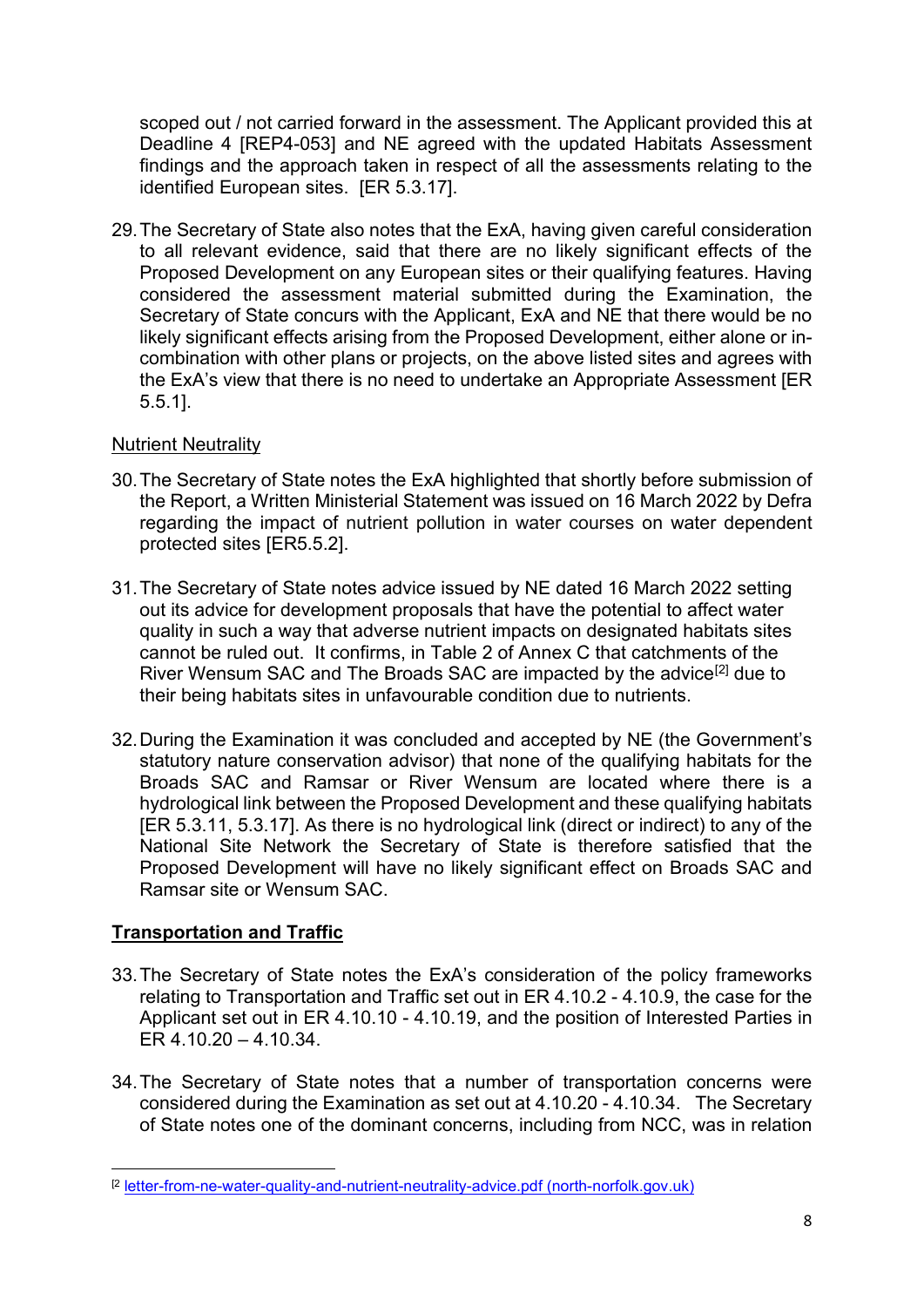to the severance of the Burlingham Footpath ("FP3") and the lack of a central crossing point over or under the proposed A47 for non-motorised users including walkers, cyclists and horse riders [ER 4.10.21 - 4.10.24]. This is considered below at paragraphs 108-114.

- 35.The Secretary of State also notes that NCC raised concerns about responsibility for ongoing maintenance and management of the sections of the existing A47 that are to be de-trunked which would fall to NCC as the Local Highway Authority. No agreement on this was reached at the close of Examination and the ExA recommended that the Secretary of State may wish to seek further information on this matter [ER 9.2.13]. This is considered below in paragraphs 121-123.
- 36.NCC also raised concerns about the effect of the Proposed Development on congestion at the A47/Brundall roundabout [ER 4.10.21]. The ExA was satisfied that the cause of congestion would not be solely as a result of the Proposed Development and that any improvement works to this roundabout would be outside the scope of the application and a matter for the Applicant and NCC to address separately. It is noted that NCC welcomed the Applicant's indication that it would discuss the potential for future monitoring of the roundabout with NCC and that NCC accepted that the Applicant cannot commit to improvement works at this time [ER 4.10.26]. The Secretary of State therefore agrees with the ExA that congestion at the A47/Brundall roundabout would not weigh significantly against the Proposed Development [ER 4.10.38].
- 37.The Secretary of State notes concerns were raised about the safety of the junction of The Windle and the A47 and that there was a request that access be maintained to Acle Hall Farm to the south of the A47 [ER 4.10.25]. The ExA considered that no substantive evidence was presented to demonstrate that safety at the Windle would be materially compromised by the Proposed Development and the Secretary of State also notes that the Applicant set out a list of measures included in the Proposed Development that it considered would improve safe use of the Windle [ER 4.10.27]. The ExA considered that they had no substantive reason to take a different view to the Applicant with regard to the safe use of the Windle. The ExA was also satisfied that adequate access to Acle Hall Farm would be maintained [ER 4.10.28].
- 38.The Secretary of State notes that in response to his consultation of 5 May 2022 Blofield Parish Council stated in their email of 19 May 2022 that they continued to have concerns about the impact on traffic in Blofield, highlighting the matters around this that were not agreed in the Statement of Common Ground ("SoCG") between the Applicant and the Parish Council. The Secretary of State is satisfied that these matters have been adequately considered by the ExA as part of the Examination as set out above and in section 4.10 of the Report.

#### The Secretary of State's Conclusion on Transportation and Traffic

39.The Secretary of State agrees with the ExA's findings that the Applicant has used reasonable endeavours to address the needs of pedestrians and cyclists in designing the Proposed Development. The ExA also concluded that through the creation of new footpaths, footways and cycling routes, overall provision for non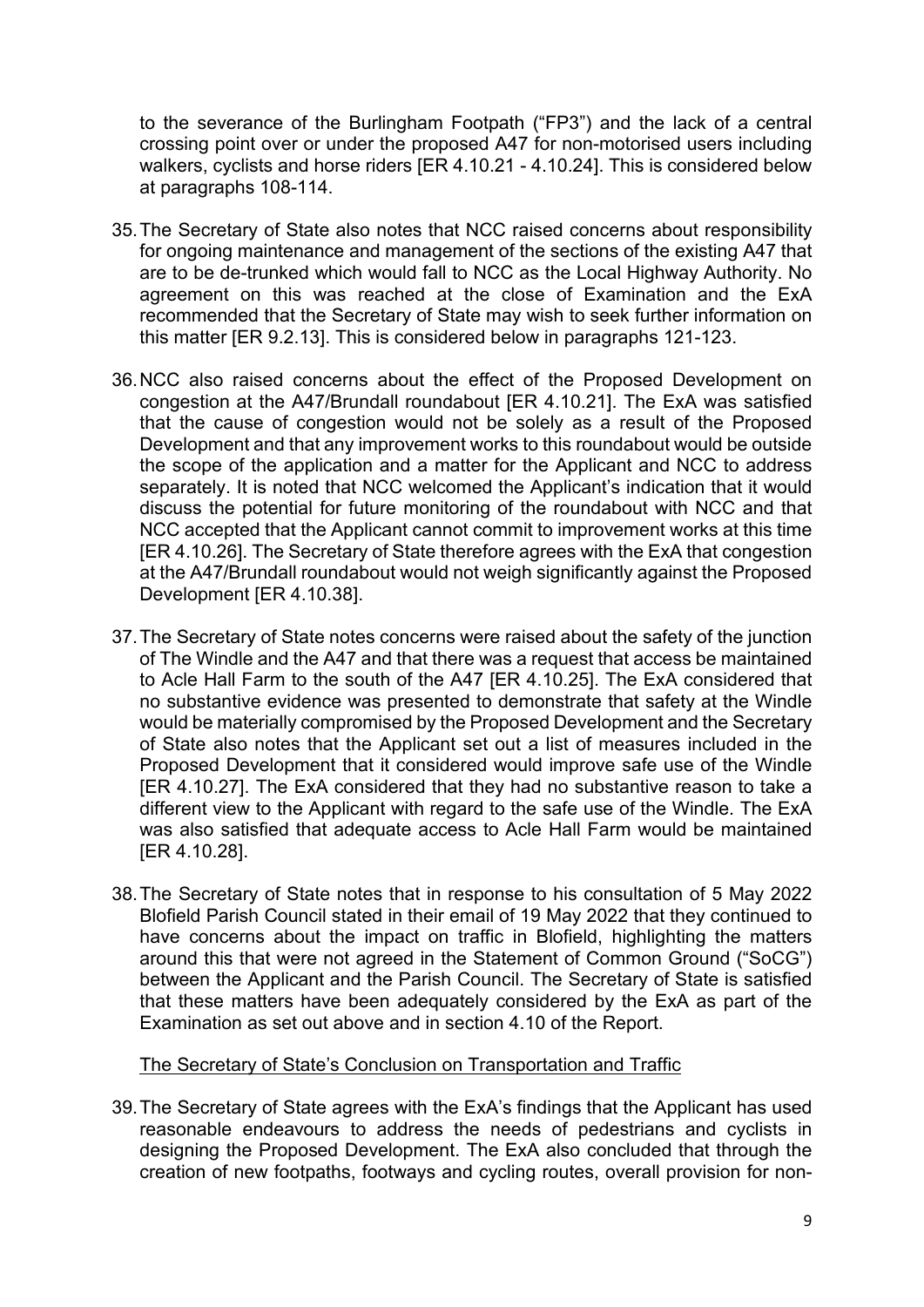motorised users ("NMUs") would be enhanced and severance effects reduced as a result of the Proposed Development [ER 4.10.37]. The Secretary of State agrees with this and is satisfied that the application conforms with paragraph 2.9 of the NPSNN in respect of NMUs.

40.Taking all the relevant documents and policies into account the Secretary of State agrees with the ExA's conclusions as set out in ER 4.10.35 – 4.10.38 that traffic and transportation matters generally weigh in favour of the Proposed Development but that the severance of FP3 and the increased walking distance to cross the A47, which would have an adverse effect on NMUs, would weigh against the Proposed Development.

### **Air Quality and Emissions**

- 41.The Secretary of State notes the ExA's consideration of this matter at ER 4.11.2 4.11.26.The Secretary of State notes that based on the air quality assessment in the Applicant's Environmental Statement ("ES") the Applicant concluded that the Proposed Development would not give rise to any significant effects in respect of human or ecological receptors [ER 4.11.19].
- 42.The Secretary of State notes that Public Health England and BDC had no concerns in respect of air quality and emissions [ER 4.11.21 and 4.11.22]. Whilst NCC raised no substantive concerns they did suggest that air quality monitoring continue beyond construction and during operation [ER 4.11.23]. The ExA did not consider they had been presented with any compelling reasons why further monitoring would be required or to indicate that the Proposed Development would be unacceptable without it [ER 4.11.24]. The Secretary of State agrees with this conclusion.

### The Secretary of State's Conclusion on Air Quality and Emissions

43.The Secretary of State notes that the ExA considered that the Applicant's ES has adequately considered air quality impacts over the wider area likely to be affected, as well as in the near vicinity of the Proposed Development, and that the Proposed Development is unlikely to lead to a breach of the air quality thresholds set out in legislation. The ExA also agrees with the Applicant's assessment that the Proposed Development would not affect the UK's ability to comply with the Air Quality Directive. In addition, the ExA was satisfied that no significant air quality effects would result during construction and operation of the Proposed Development and that the relevant policies of the NPSNN are satisfied. Furthermore, the ExA concluded that appropriate mitigation and control measures would be contained within the Record of Environmental Actions and Commitments ("REAC"), within the Environmental Management Plan ("EMP") and secured through Requirement 4 of the recommended dDCO, and concludes that air quality matters are a neutral consideration in the planning balance [ER 4.11.28]. The Secretary of State agrees with this conclusion.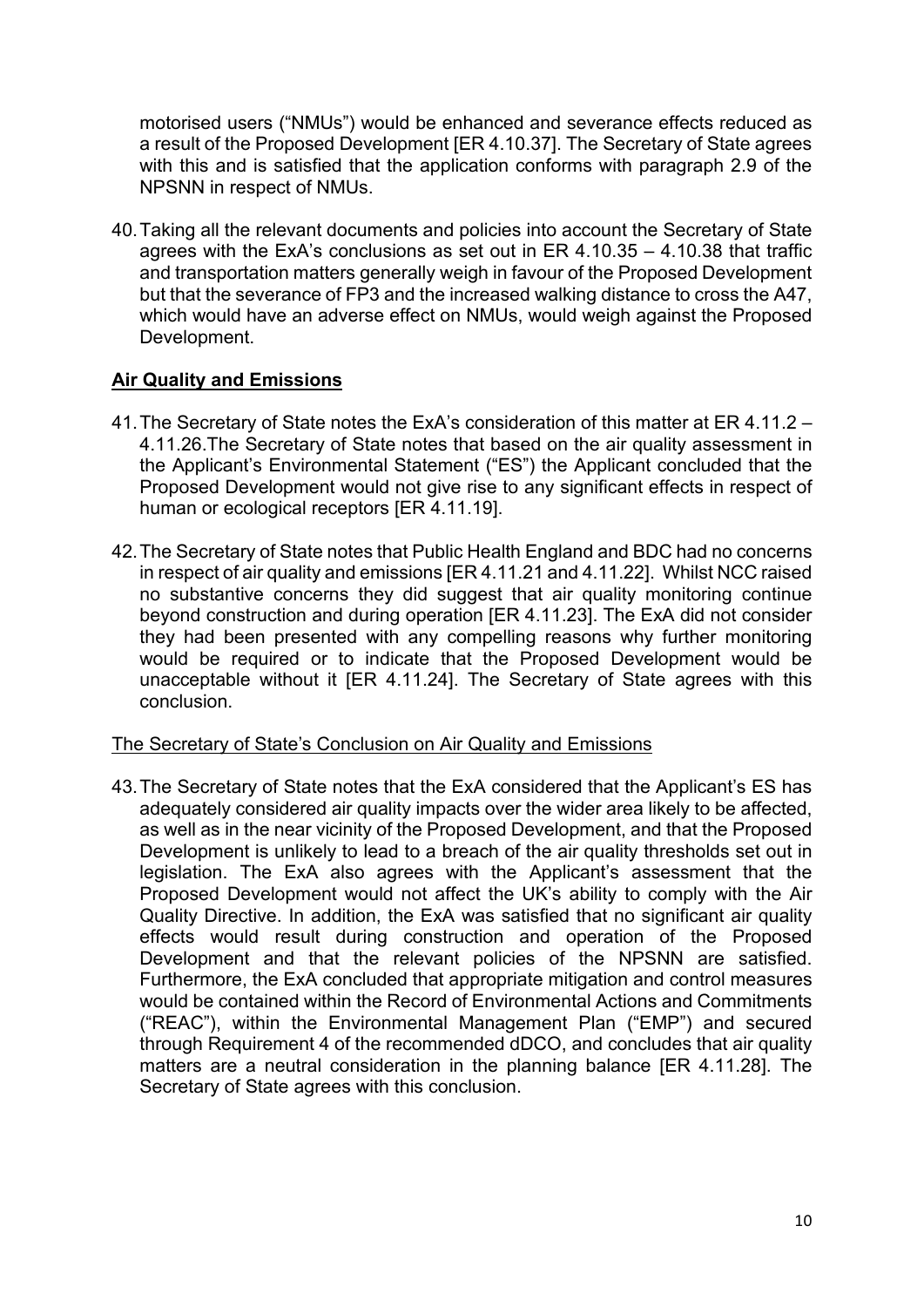## **Biodiversity, Ecology and The Natural Environment**

- 44.Paragraphs 5.20 5.38 of the NPSNN relate to biodiversity and ecological conservation [ER 4.12.2] and paragraph 5.23 states that "the Applicant should show how the project has taken advantage of opportunities to conserve and enhance biodiversity and geological conservation interests" [ER 4.12.5].
- 45.The Secretary of State notes and accepts the ExA's consideration of the policy frameworks relating to biodiversity, ecology and the natural environment set out in ER 4.12.2 – 4.12.5, and notes the case for the Applicant is set out in ER 4.12.6 - 4.12.19 and the position of the Interested Parties is set out in ER 4.12.20 – 4.12.29.
- 46.The Secretary of State notes that the ExA highlighted that Chapter 8 Table 8-8 of the Applicant's ES identifies net gain or loss of habitat types associated with the Proposed Development. Following questions from the ExA about whether there would be an overall biodiversity net gain and, if there would, to what extent, the Applicant clarified that there would be a greater than 40% biodiversity net gain and provided evidence of its calculations to support this. The Secretary of State notes that the ExA concluded that they had no reason to dispute the calculations and that no other parties commented on this [ER 4.12.23].
- 47.The Secretary of State notes that NCC raised a concern about the protected species survey, in particular the Great Crested Newt ("GCN") survey work, not being completed fully due to Covid-19 restrictions [ER 4.12.21]. The Applicant considered the data collected, which considered a spread of ponds across the Order land and found no evidence of GNC, provided a sufficiently robust baseline for the ecology assessment. The Applicant also confirmed that further surveys would be carried out around 6 months prior to the start of construction and that this would provide sufficient time to secure a protected species licence from NE should the presence of GCN be confirmed. The ExA sought the views of NCC and NE on the Applicant's proposed approach, and both confirmed it was acceptable under the circumstances. Like the ExA, the Secretary of State has no reason to take an alternative view and is satisfied that Requirement 7 of the Order makes provision for protected species surveys to take place prior to commencement works and for any necessary licences to be secured.
- 48.The Secretary of State notes that the Applicant's ES sets out that there will be a moderate adverse and thus significant effect on bats [ER 4.12.16] due to the potential for increased mortality through traffic collisions given the additional lanes of traffic and uncertainty about the effectiveness of the proposed bat hops. The Secretary of State is satisfied that in line with NPSNN the ExA has given full consideration to this [ER 4.12.24 - 4.12.28] and that the proposals to mitigate or reduce adverse effects are adequately secured through Requirement 4.
- 49.The ExA concluded that the Proposed Development, through a variety of mitigation measures, would not give rise to any significant residual effects on statutory and non-statutory wildlife sites, protected species (with the exception of bats) and habitats and other species of notable importance for the conservation of biodiversity [ER 4.12.30].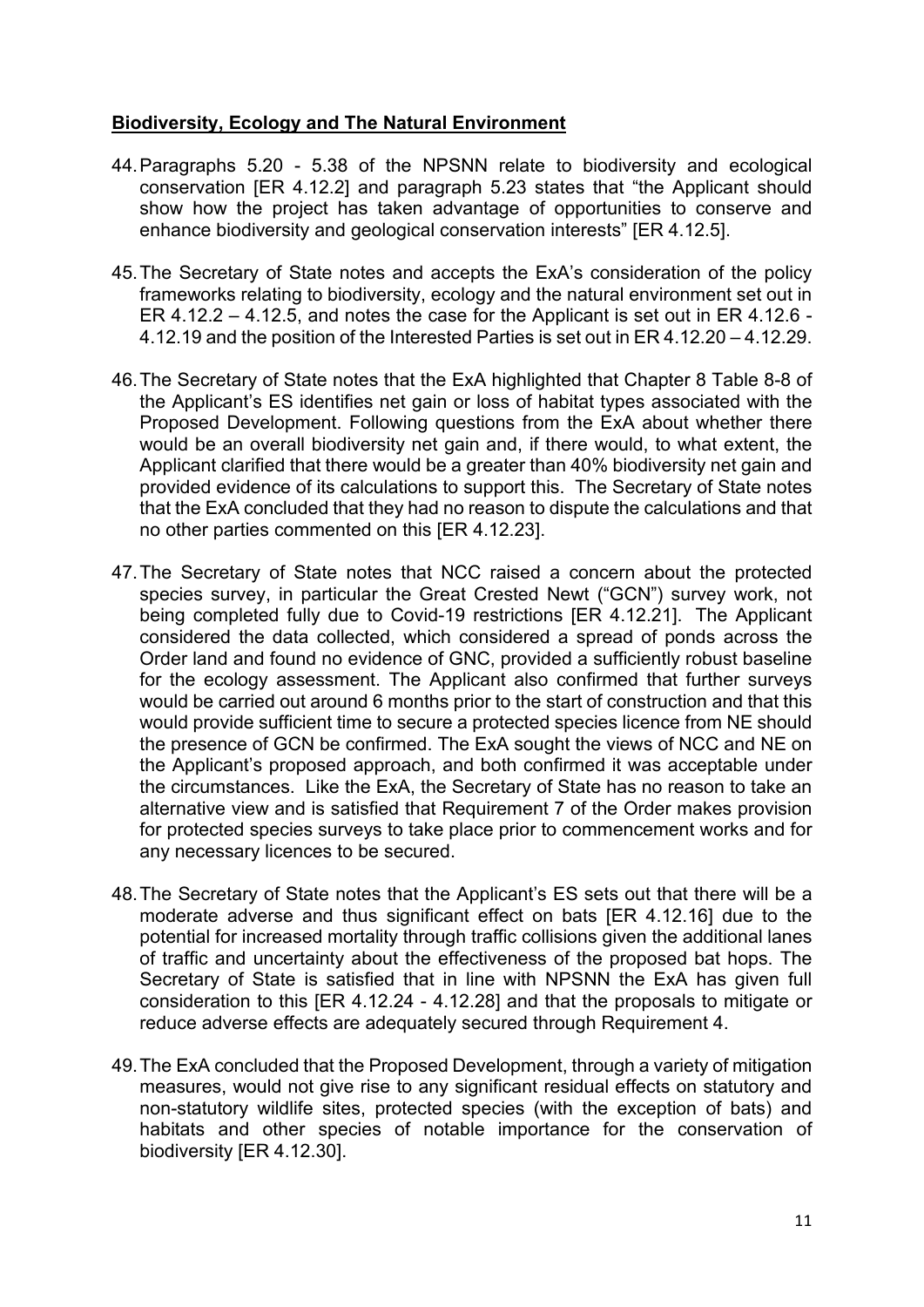### The Secretary of State's Conclusion on Biodiversity

50.The Secretary of State agrees with the ExA that the biodiversity net gain that would result from the Proposed Development weighs in its favour [ER 4.12.32] but that the adverse effect on bats weighs against it [ER 4.12.33]. The ExA was satisfied that consideration has been given to alternative developments and, as required by paragraph 5.35 of the NPSNN, that the strategic benefits of the Proposed Development are such that they would clearly outweigh the potential adverse impact on bats, and that the potential harm would be outweighed by the benefits of the Proposed Development in meeting Government policy as set out in the NPSNN [ER 4.12.34, 6.3.12]. The Secretary of State agrees with this and is satisfied that the Proposed Development conforms with the NPSNN.

# **Climate Change**

- 51.The Secretary of State notes the ExA's consideration of the policy frameworks relating to climate change, including any potential effects in relation to climate change targets and climate change adaption set out in ER 4.13.2 – 4.13.5. The case for the Applicant is set out in ER 4.13.6 – 4.13.16 and the position of the Interested Parties is set out in ER 4.13.17 - 4.13.31.
- 52.It is noted that the Applicant's assessment of Greenhouse gas ("GHG") emissions (assessed as carbon dioxide equivalent emissions and referred to here as carbon emissions) with regard to construction and operational effects of the Proposed Development is included in Chapter 14 (Climate) of its ES. Within this, carbon emissions are set out between the Do-something and Do-minimum scenarios [ER 4.13.9].
- 53.The Secretary of State notes that as construction is not planned to start before winter 2022, the third carbon budget (2018-2022) is not considered to be impacted as the initial months of work are unlikely to have a material impact [ER 4.13.10]. All construction emissions have thus been assessed against the fourth budget (2023-2027) as a worst-case scenario. The Applicant's ES concludes that the increase in carbon emissions resulting from the Proposed Development would represent approximately 0.001% of the fourth (2023-2027), fifth (2028-2032) and sixth (2033-2037) carbon budgets [ER 4.13.10]. The ExA were satisfied that this would be unlikely to have a material impact on the ability of Government to meet published carbon budgets or to meet nationally determined contributions under the Paris Agreement. The ExA therefore concluded that the Proposed Development was not anticipated to give rise to any significant effects [ER 4.13.33].
- 54.The Secretary of State notes that concerns were raised about the effects of the Proposed Development on climate change/carbon emissions including: that the assessment of cumulative climate change effects / carbon emissions was inadequate; a lack of assessment of carbon emissions on a local and regional scale; a lack of assessment of climate change effects/carbon emissions beyond the published carbon budget periods; an inadequate use of the affected road network as a study area; and lack of information and data in respect of traffic models [ER 4.13.18].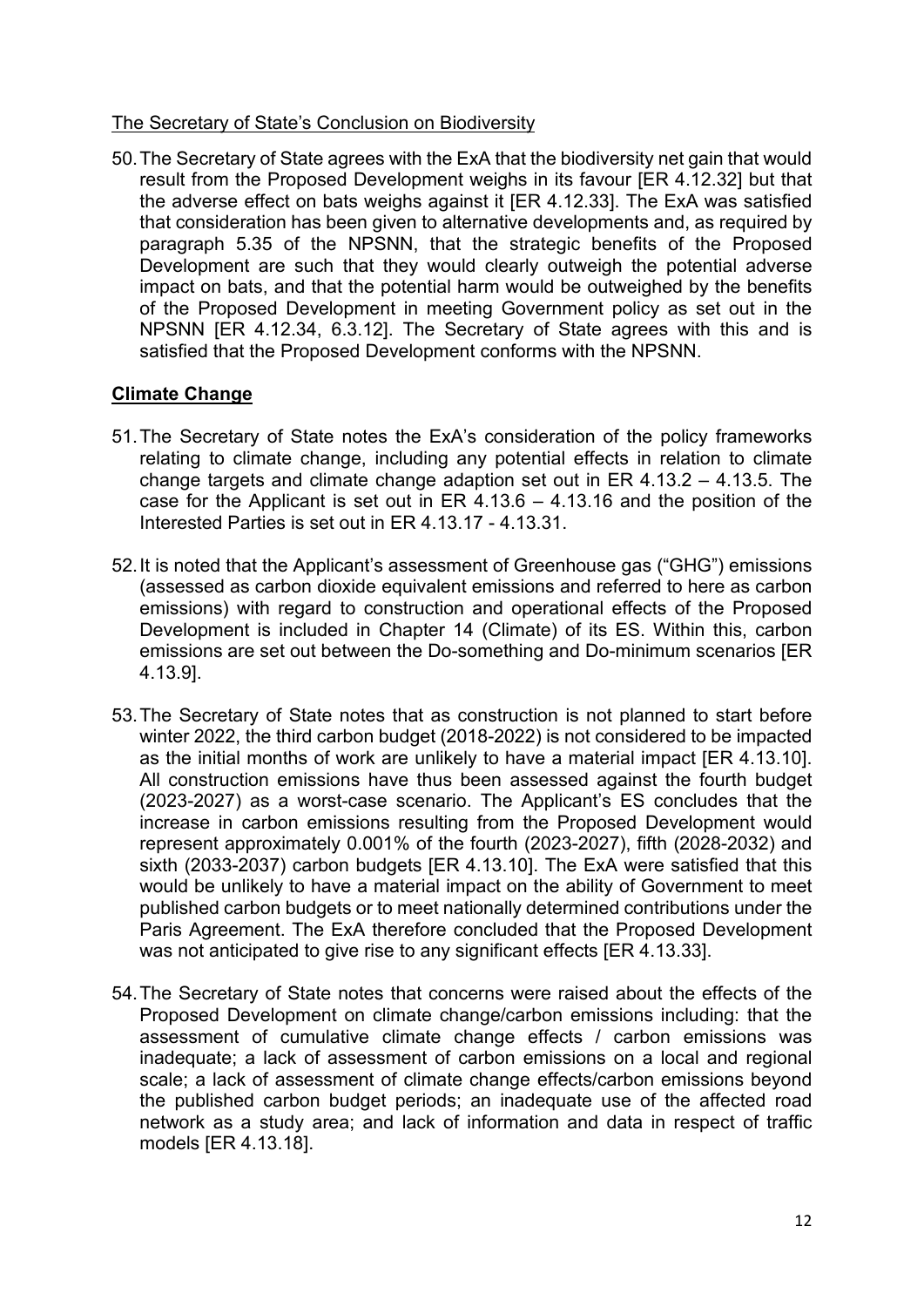- 55.With regard to a local and regional assessment of carbon emissions, the Secretary of State notes the 2017 Regulations guidance and IEMA Guidance 'Assessing Greenhouse Gas Emissions and Evaluating their Significance' 2017[2](#page-12-0) highlighted by the ExA as referenced by Dr Andrew Boswell as well as the 2<sup>nd</sup> Edition of this guidance[3](#page-12-1) published in 2022 ("the IEMA Guidance") referenced by Dr Andrew Boswell in correspondence received after the close of Examination and agrees with the ExA, whose comments in respect of the 2017 IMEA Guidance apply equally to the 2022 version, that these are guidance documents only and that the 2017 Regulations and NPSNN which are legislation and policy respectively do not specify a requirement for local and regional carbon assessments [ER 4.13.20]. The Secretary of State also notes that Dr Andrew Boswell considered that the authority areas of Broadland, Breckland, South Norfolk and Norwich ("BBSNN") should be used as a study area to assess individual and cumulative effects of carbon emissions [ER 4.13.22] but agrees with the ExA that the BBSNN carbon budgets are not adopted and the NNNPS sets out only a requirement to consider national carbon budgets, which the Applicant has done.
- 56.The Secretary of State notes that NCC's Environment Policy 2019 sets out that it will work towards carbon neutrality by 2030 but that NCC highlighted that work had not yet begun on how this would be achieved. NCC also confirmed that they were not aware of any carbon reduction budgets at a regional level to make an assessment against and BDC also confirmed the same in respect of the local level [ER 4.13.21]. Like the ExA, the Secretary of State does not consider that there are substantive reasons to conclude that the Proposed Development would have a material impact on NCC's Environmental Policy around neutrality by 2030 [ER 4.13.21]. The Secretary of State also notes emails were received from a number of parties in June 2022 highlighting that NCC's Cabinet met on 6 June and have resolved to approve and recommend to Full Council that LTP4 is adopted in July 2022 and that this includes a local carbon reduction target accompanied by annual trajectories towards it. Some of those parties considered (amongst other things) that a decision on this DCO should be deferred until a local carbon assessment against the LTP4 annual carbon emission targets had been undertaken by the Applicant. The Secretary of State notes that the LTP4 is not yet adopted and considers that the only statutory carbon targets are those at a national level. The Secretary of State is satisfied that the Applicant has considered the national carbon budgets and that the Applicant has therefore provided sufficient information to enable the Secretary of State to consider the application in terms of its GHG emissions and that it is not necessary for the Applicant to provide a further assessment of the Proposed Development against what are emerging rather than adopted LTP4 targets. Given the LTP4 is not yet adopted, the Secretary of State does not consider that it is appropriate to attach material weight to these LTP4 targets in the determination of this application.
- 57.With regard to a lack of assessment of climate change effects/carbon emissions beyond the published carbon budget periods, the Secretary of State notes that this relates to 61% of the Proposed Development's carbon emissions and that the

<span id="page-12-0"></span><sup>&</sup>lt;sup>2</sup> Assessing Greenhouse Gas Emissions and Evaluating their Significance, Institute of Environmental Management and Assessment, 2017

<span id="page-12-1"></span><sup>&</sup>lt;sup>3</sup> Assessing Greenhouse Gas Emissions and Evaluating their Significance, Institute of Environmental Management and Assessment, 2<sup>nd</sup> Edition 2022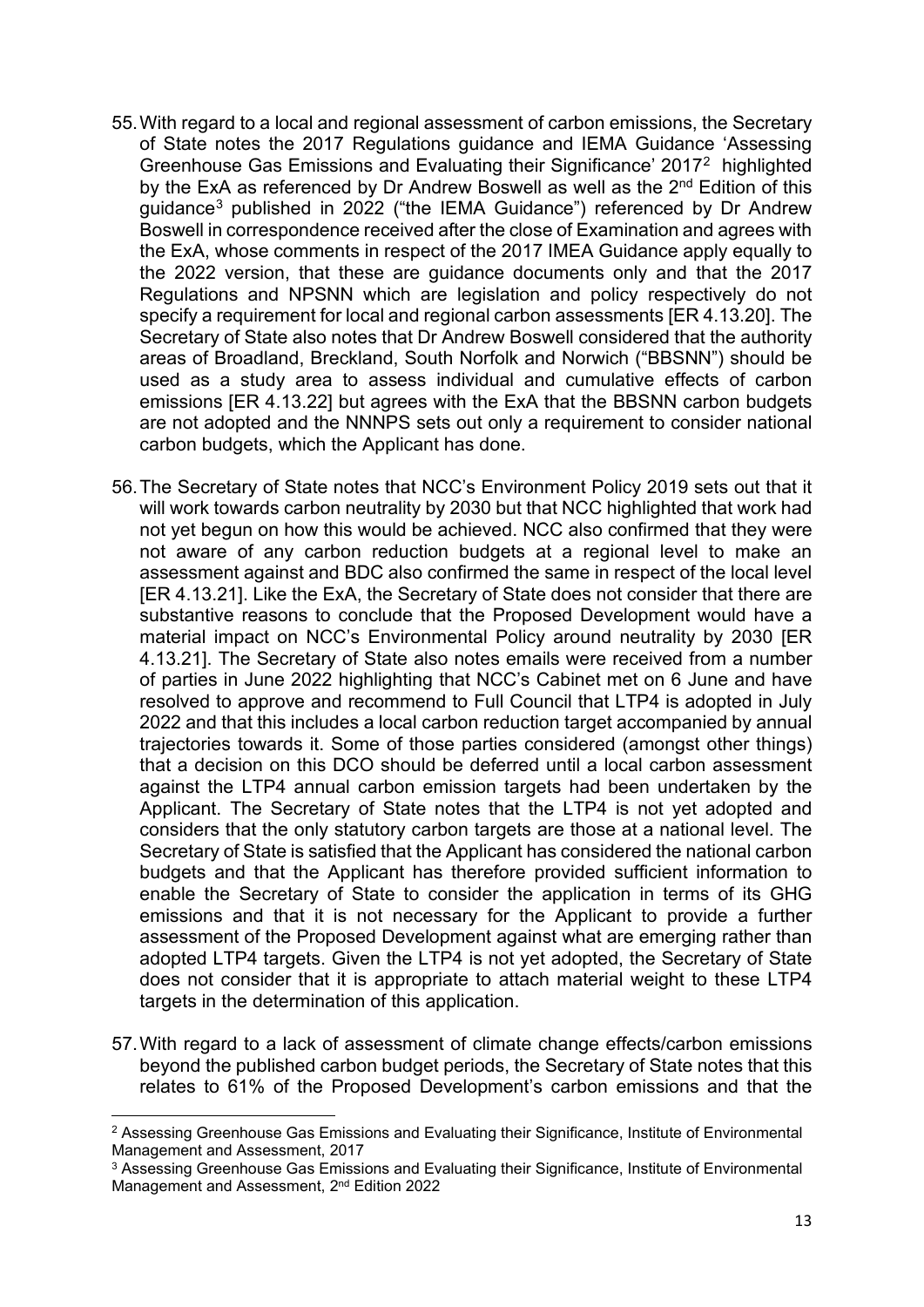Applicant suggested that 97% of these emissions would be from tail-pipe emissions. The Secretary of State agrees with the ExA that having regard to the Department for Transport's, 'Decarbonising Transport: A Better, Greener Britain' ("the Transport Decarbonisation Plan"), published in July 2021 and the Applicant's own 2030/2040/2050 Net Zero Highways plan, that it is unlikely that the Proposed Development would of itself have a material effect on the Government's ability to meet published carbon budgets, future budgets, or the Government's carbon reduction "Net Zero" target for 2050 [ER 4.13.24].

- 58.With regard to the assessment of cumulative climate change effects, the Secretary of State notes that the ExA asked the Applicant whether a cumulative effects assessment should take into account other proposed major road schemes such as those identified in RIS2. The Applicant argued that this was not necessary as its carbon emissions / climate change assessment was compliant with the NPSNN, 2017 Regulations and relevant Design Manual for Roads and Bridges ("DMRB") guidance [ER 4.13.25-26]. The Applicant states the climate assessment methodology is inherently cumulative because the traffic models used include data on the emissions resulting from the Proposed Development and other locally committed development (including A47 North Tuddenham to Easton and A47/A11 Thickthorn Junction and the Norwich Western Link). The Secretary of State further notes that the Applicant also highlighted the High Court judgment delivered in *R (Transport Action Network Ltd.) v Secretary of State for Transport and Highways England* [2021[ EWHC 2095 (Admin) to the effect that the total amount of GHG emissions from the schemes listed in RIS2 is de minimis in the context of appropriate comparators for assessing the effect on climate change [4.13.28]. The ExA considered that this judgement indicated that the Proposed Development, along with other schemes associated with RIS2, would be unlikely to give rise to significant climate effects but that the Secretary of State may wish to consider the adequacy of the Applicant's consideration of cumulative carbon emissions/climate change effects for the purposes of the NPSNN and 2017 Regulations [ER 4.13.30].
- 59.The Secretary of State is aware of the context of that case and the Court's conclusion that a RIS is essentially a high level strategy document, rather than an environmental-decision making document which was required to be supported by an environmental assessment of the type required for the Proposed Development. The Secretary of State considers that as there is no single prescribed approach to assessing the cumulative impacts of carbon emissions, there are a number of ways such an assessment can acceptably be undertaken and that this does not necessarily need to be done at RIS level.
- 60.The Secretary of State is also conscious that the impact and effect of carbon emissions on climate change, unlike other EIA topics, is not limited to a specific geographical boundary and that the approach that needs to be taken to assess the cumulative impact of carbon emissions is different from other EIA topics. Noting this, and that there is no defined distance for assessing the impact of carbon emissions, the Secretary of State considers that the Applicant's approach to assessing the impact of the Proposed Development on carbon is acceptable as it takes into account the Proposed Development as well as all other developments likely to have an influence both on the Proposed Development and on the area the Proposed Development is likely to influence.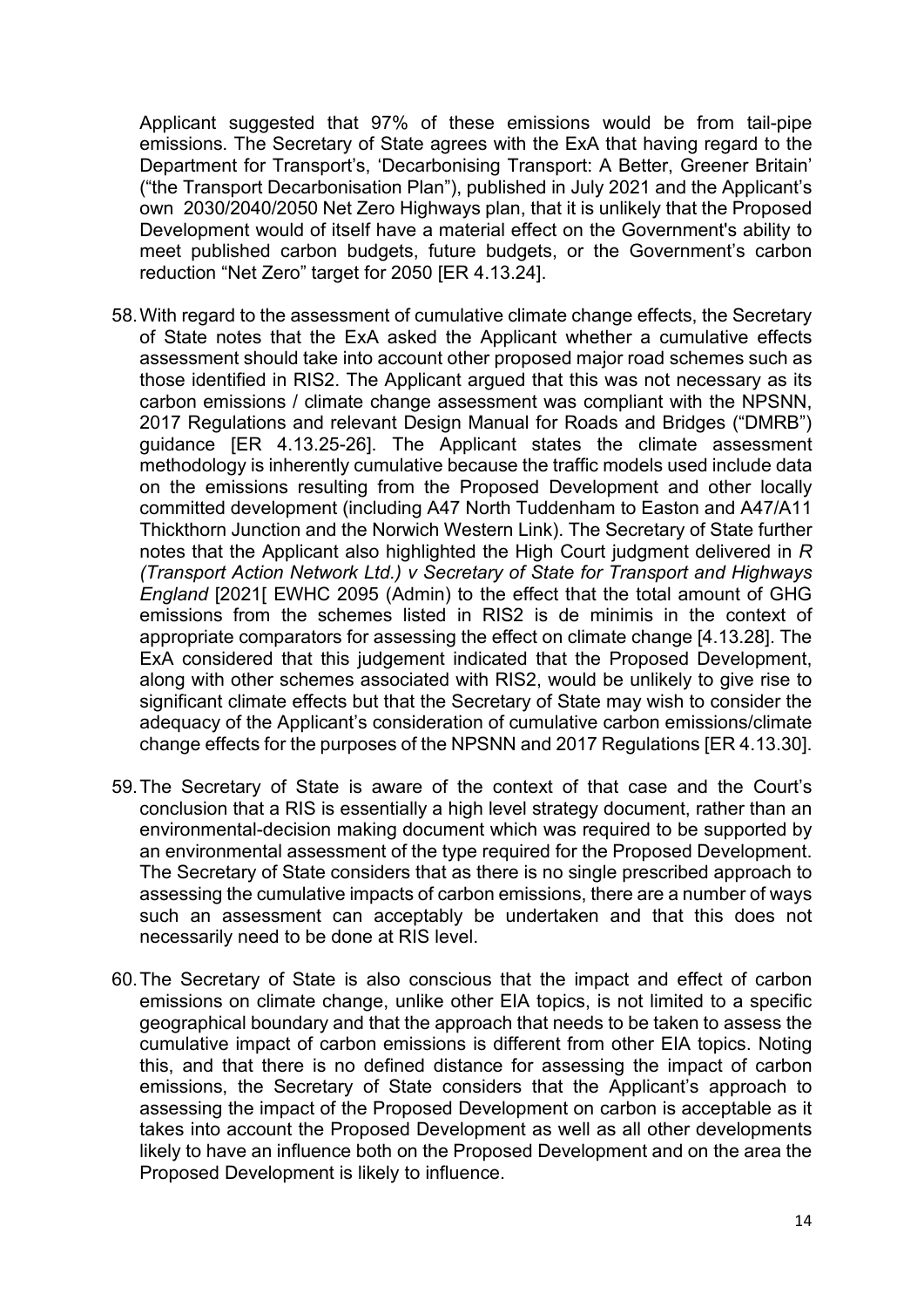- 61.The Secretary of State also notes that the Applicant argued that consideration of the Proposed Development against the UK carbon budgets is inherently cumulative as these account for carbon contributions across all sectors [ER 4.13.25]. The Secretary of State agrees that assessing a scheme against the national carbon budgets is an acceptable cumulative benchmark for the assessment for EIA purposes with regard to both construction and operation. This is because carbon budgets account for the cumulative emissions from a number of sectors and it is therefore appropriate to consider how the carbon emissions of the Proposed Development compare against this.
- 62.The Secretary of State considers the assessment that has been undertaken by the Applicant is proportionate and reasonable in relation to the information the Applicant has access to and it enables the impacts of carbon to be understood and accounted for in the decision making process. The Secretary of State considers that the Applicant's approach overall, to both the assessments of the Proposed Development's impact on carbon emissions and its cumulative impact, is adequate.
- 63.In relation to the ExA's conclusion that the Proposed Development is not anticipated to give rise to any significant effects [ER 4.13.33], the Secretary of State considers that there is no set significance threshold for carbon. The Secretary of State notes that the Proposed Development will result in an increase in carbon emissions and considers that, as set out in NPSNN paragraph 5.18, it is necessary to continue to evaluate whether (amongst other things) the increase in carbon emissions resulting from the Proposed Development would have a material impact on the ability of Government to meet its carbon reduction targets. The Secretary of State considers this aligns with the approach to significance set out in the IEMA guidance. The Secretary of State considers that the approach set out in the NPSNN continues to be relevant in the light of international and domestic obligations related to reducing carbon emissions that have been introduced since the NPSNN was designated.
- 64.Taking this into consideration, the Secretary of State considers that the majority of operational emissions related to the Proposed Development result from vehicle usage and that the Transport Decarbonisation Plan includes a range of nonplanning policies which will help to reduce carbon emissions over the transport network as a whole over time (including polices to decarbonise vehicles and radically reduce vehicle emissions) and help to ensure that carbon reduction commitments are met. Beyond transport, Government's wider policies around net zero such as 'The Net Zero Strategy: Build Back Greener', published by Government in October 2021 sets out policies and proposals for decarbonising all sectors of the UK economy to meet the net zero target by 2050. It is against this background that the Secretary of State has considered the Proposed Development. The Secretary of State is aware that all emissions contribute to climate change. Whilst the Proposed Development will result in an increase in carbon emissions, the Secretary of State considers that the Proposed Development is consistent with existing and emerging national policies designed to achieve the UK's trajectory towards net zero. The Secretary of State therefore considers the Proposed Development's effect on climate change would be minor adverse and not significant and that this assessment aligns with section 6.3 and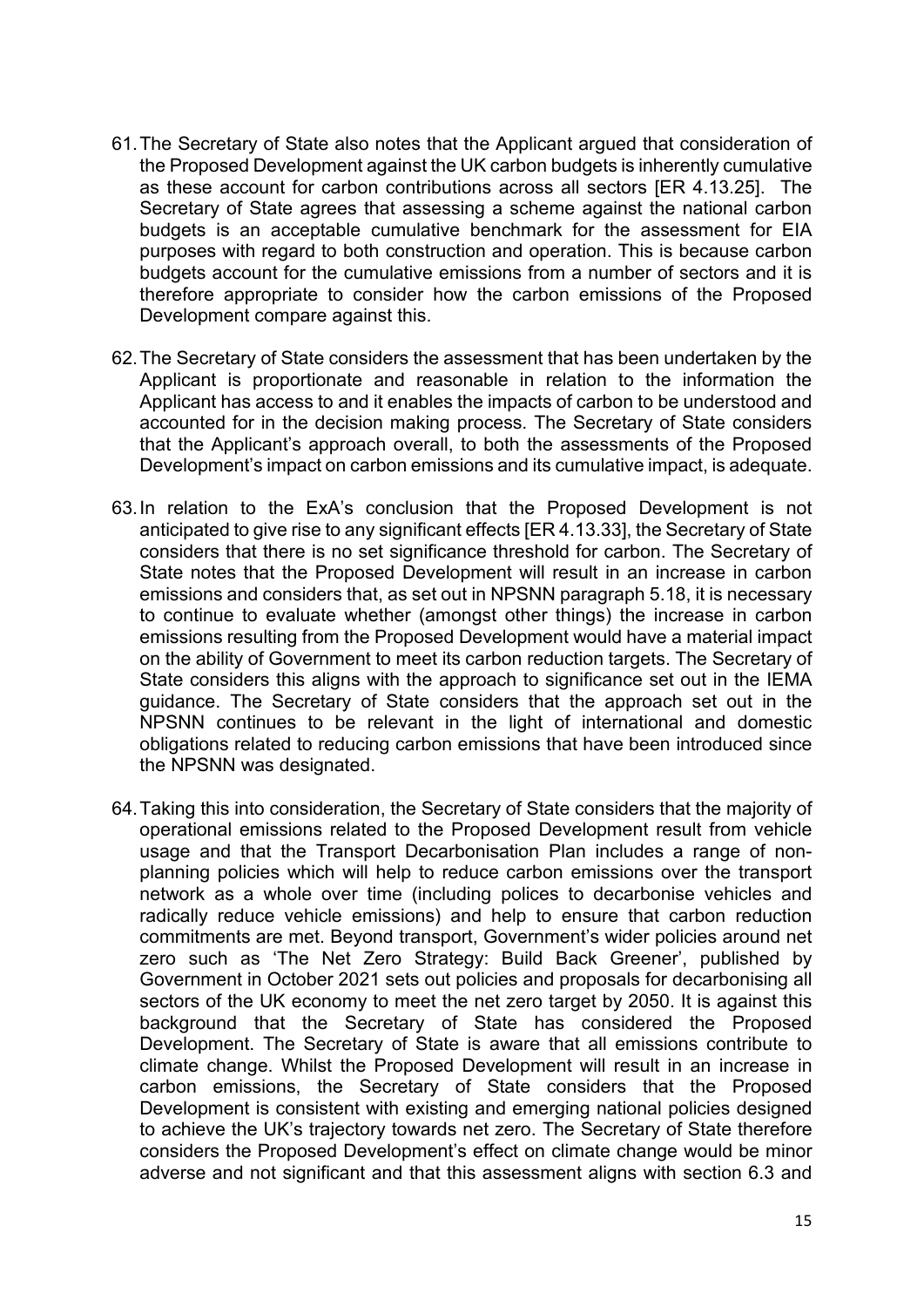Figure 5 of the IEMA guidance. The Secretary of State is satisfied that the Proposed Development complies with the NPSNN, will not lead to a breach of any international obligations that result from the Paris Agreement or Government's own polices and legislation relating to net zero.

- 65.Overall, the Secretary of State considers that the information provided by the Applicant on the impact of the Proposed Development on carbon emissions (including the cumulative effects of carbon emissions from the Proposed Development with other existing and/or approved projects in relation to construction and operation) is proportionate and reasonable and is sufficient to assess the effect of the Proposed Development on climate matters. The Secretary of State is satisfied that the assessment reflects information that the Applicant can reasonably be required to compile having regard to current knowledge and in light of the information about the national carbon budgets and that it enables the impacts of carbon to be understood and fully accounted for in the decision making process.
- 66.The Secretary of State notes that concern was raised about the Applicant's assessment of the Proposed Development's vulnerability to climate change particularly relating to cumulative effects. The ExA was satisfied that the Applicant had adequately demonstrated that the Proposed Development would be resilient to climate change effects and had had regard to the most recent UK climate projections (UKCP18) as part of the assessment. The Secretary of State's agrees with the ExA's conclusion on this matter and is satisfied that through measures secured in the EMP, matters relating to vulnerability to climate change will be reviewed should UK climate projections be updated [ER 4.13.31].

### The Secretary of State's Conclusion on Climate Change

- 67.The Secretary of State is content that the Applicant has adequately assessed the likely significant effects of the Proposed Development on climate and its cumulative impacts on climate taking account of both construction and operation as required by the 2017 Regulations and this information has been taken into consideration when assessing whether development consent should be granted. The Secretary of State is aware that all emissions contribute to climate change. Whilst the Proposed Development will result in an increase in carbon emissions, as set out above, the Secretary of State considers that the Proposed Development is consistent with existing and emerging policy requirements to achieve the UK's trajectory towards net zero. The Secretary of State therefore considers the Proposed Development's effect on climate change would be minor adverse and not significant and this assessment aligns with the IEMA guidance. The Secretary of State is satisfied that that the Proposed Development complies with the NPSNN, will not lead to a breach of any international obligations that result from the Paris Agreement or Government's own polices and legislation relating to net zero. The Secretary of State also agrees with the ExA that the Proposed Development would be resilient to climate change over its lifetime [ER 4.13.36].
- 68.Given that the Proposed Development will increase carbon emissions, it is given negative weight in the planning balance. In relation to climate change vulnerability and adaptation, the Development attracts neutral weight in the planning balance.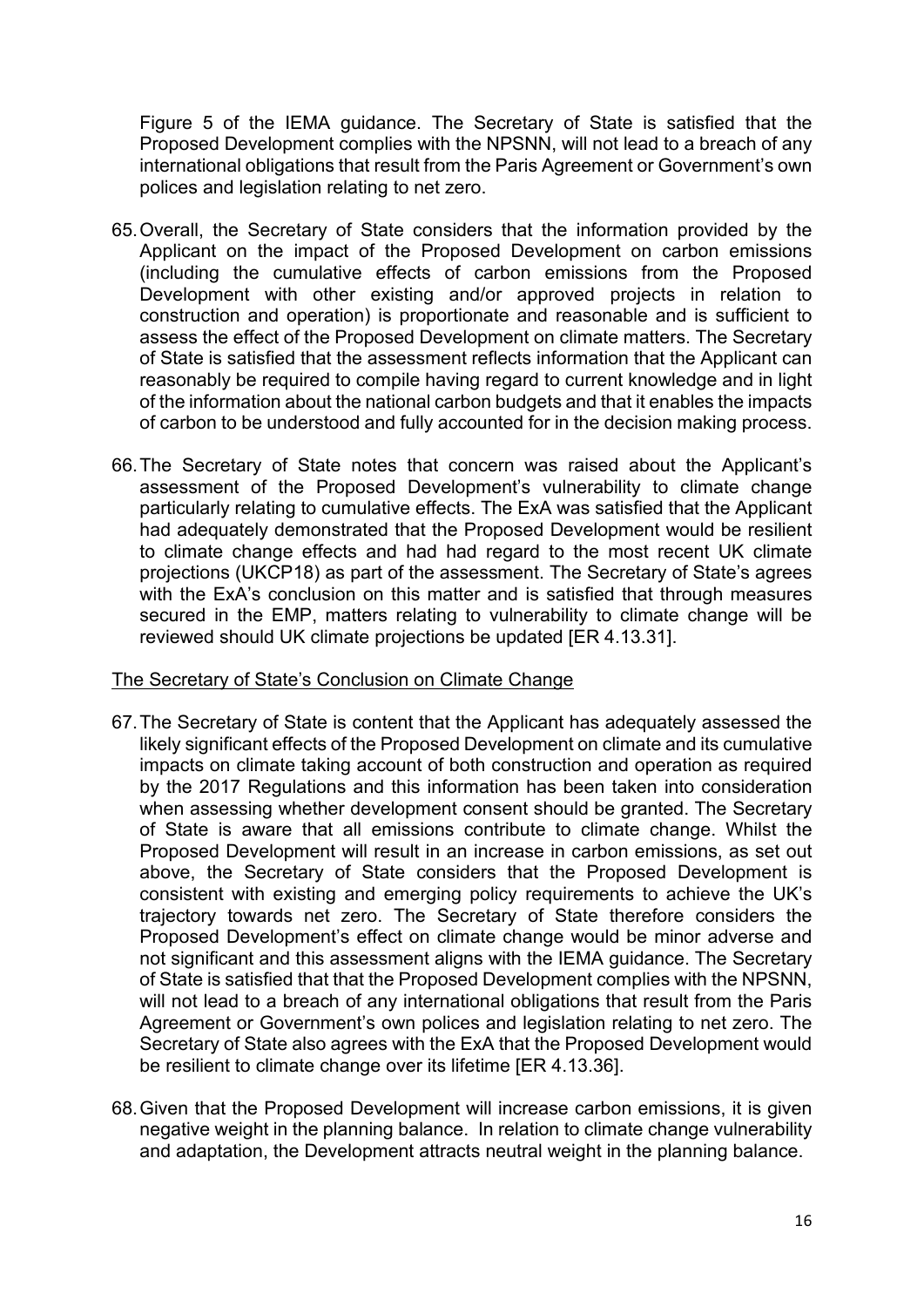# **Cultural Heritage**

- 69.Paragraphs 5.128 5.138 of the NPSNN identify the historic environment decisionmaking considerations to be taken into account by the Secretary of State [ER 4.14.2 – 4.14.4]. The Secretary of State notes that the Applicant's study area for heritage assets, which comprises the footprint of the Proposed Development, identified a total of 142 heritage assets within the study area comprising [ER 4.14.8]:
	- 25 designated heritage assets (Grade I ("GI") or Grade II ("GII") listed buildings); and
	- 117 non-designated heritage assets (including buildings, archaeological features, findspots, landscapes and structures such as milestones and guideposts).
- 70.The ExA recorded that following a screening exercise, the following designated and non-designated heritage assets were identified in the Applicant's ES as having the potential to experience significant effects as a result of the Proposed Development [ER 4.14.9]:
	- the Church of St Andrew (North Burlingham) (GI);
	- the Church of St Peter (North Burlingham) (GII);
	- Owls Barn, Blofield (GII);
	- house at Owls Barn, Blofield (GII);
	- Poplar Farm;
	- Oaklands Former Rectory;
	- Old Post Office:
	- Beighton House (also known as the White House);
	- North Burlingham Park;
	- a guidepost on Acle Road;
	- a milestone on Yarmouth Road, Blofield:
	- a milestone on Main Road, North Burlingham; and
	- a number of archaeological remains, geophysical anomalies, cropmarks and findspots.
- 71.The ExA recorded that mitigation measures were included in the Applicant's dDCO to reduce potential adverse temporary and permanent impacts from construction and impacts from operation [ER 4.14.14]. The ExA noted that specific measures are included within CH1 to CH8 of the REAC within the EMP, and measures to mitigate impacts from noise and vibration are also included within the EMP [4.14.16]. The Secretary of State notes that the EMP is secured under Requirement 4, the Written Scheme of Investigation is secured under Requirement 9, and that landscaping is secured under Requirement 5 of the Order.
- 72.The ExA noted that with these measures, the Applicant's ES concluded that there still remained a potential for effects on heritage assets from the construction and operation of the Proposed Development ranging between moderate beneficial and slight adverse [ER 4.14.15]. In respect of the potential slight adverse effects, the Secretary of State is aware that these would be on Poplar Farm, North Burlingham Park, Beighton House, Oaklands Former Rectory and the guidepost on Acle Road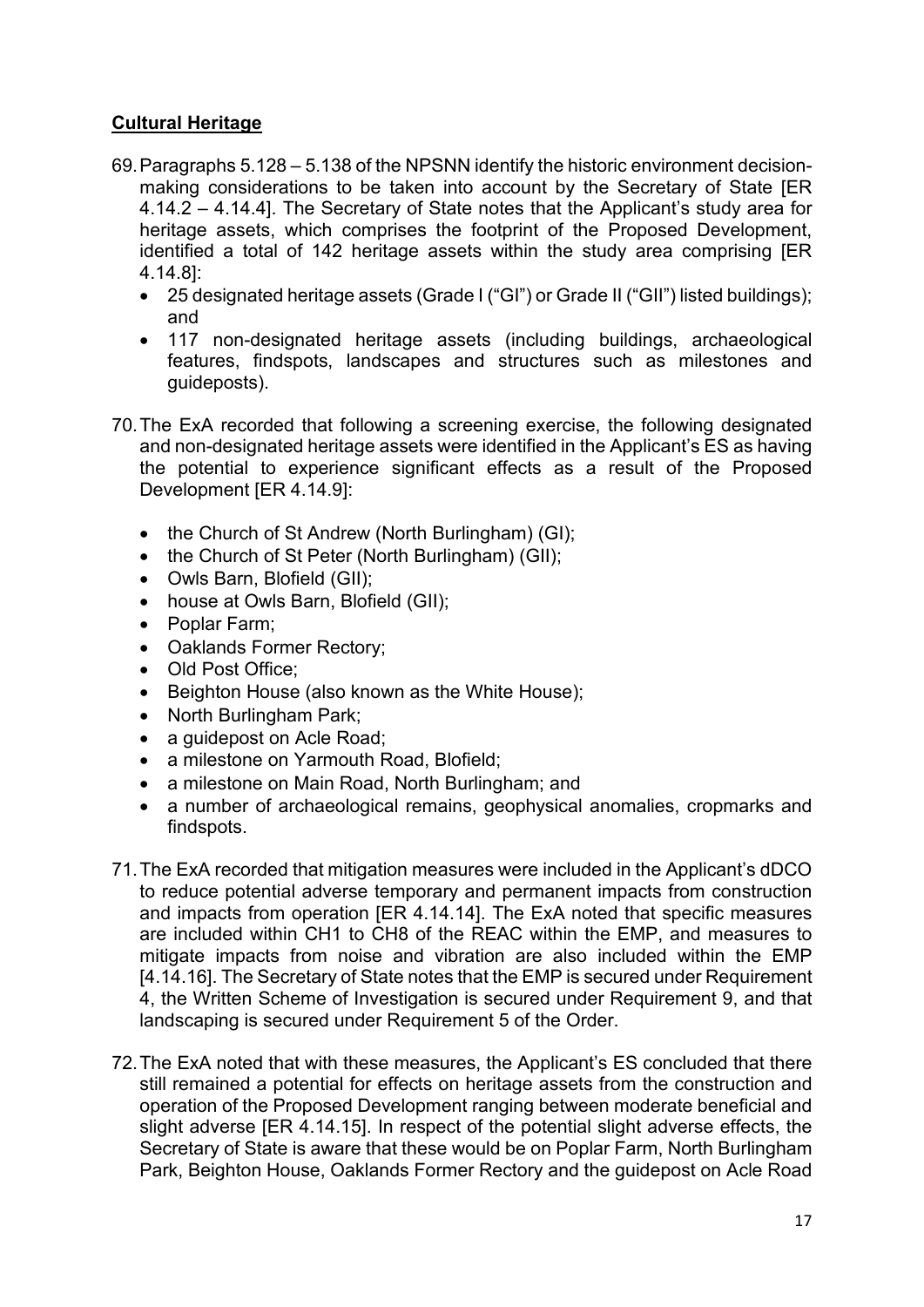due to impacts on their settings, and in respect of North Burlingham Park due to an element of physical loss also.

73.The ExA stated that there were no significant matters of concern raised by Interested Parties in respect of cultural heritage [ER 4.14.18]. Nonetheless, the Secretary of State notes that the ExA carefully considered and explored, through a number of questions addressed to Interested Parties such as Historic England, NCC, BDC and the Applicant, the potential for residual impacts on heritage assets [ER 4.14.19 - 4.14.30].

### The Secretary of State's Conclusion on Heritage Assets

- 74.The Secretary of State agrees with the ExA that the information provided in the Applicant's ES and submitted during the Examination was sufficiently comprehensive for the ExA to take into account heritage assets and their significance, and identify the potential impacts to that significance from the Proposed Development [ER 4.14.31]. The Secretary of State agrees with the ExA's conclusions that:
	- there would be no residual harm to the significance of any designated heritage assets, including The Church of St Andrew (GI); The Church of St Peter (GII); Owls Barn (GII) and the House at Owls Barn (GII), and that in respect of The Church of St Andrew and The Church of St Peter, there would be a degree of improvement to their settings from the movement of the A47 further away from them [ER 4.14.32]
	- while there would be some beneficial residual effects during construction and operation on the significance of a number of non-designated heritage assets, there would also be some residual adverse effects including on North Burlingham Park, Poplar Farm, Beighton House, Oaklands Former Rectory and a guidepost. Nonetheless, the effects on non-designated heritage assets would not be significant and do not weigh materially in favour of or against the Proposed Development.
	- as set out in paragraph 71 above, measures to reduce and mitigate potential adverse effects on heritage assets are adequately identified in the REAC within the EMP and secured in relevant requirements within the Order.
	- the potential for the loss of some archaeological remains from the construction of the Proposed Development would be adequately addressed and mitigated through Requirement 9 of the Order; and
	- the Proposed Development accords with the requirements of the NPSNN relating to heritage.
- 75.The Secretary of State has also had regard to the desirability of preserving listed buildings or their settings or any features of special architectural or historic interest which they possess, as required by regulation 3 of the Infrastructure Planning (Decisions) Regulations 2010, and agrees with the ExA that the Proposed Development would achieve this [ER 4.14.31].

### **Geology and Soils**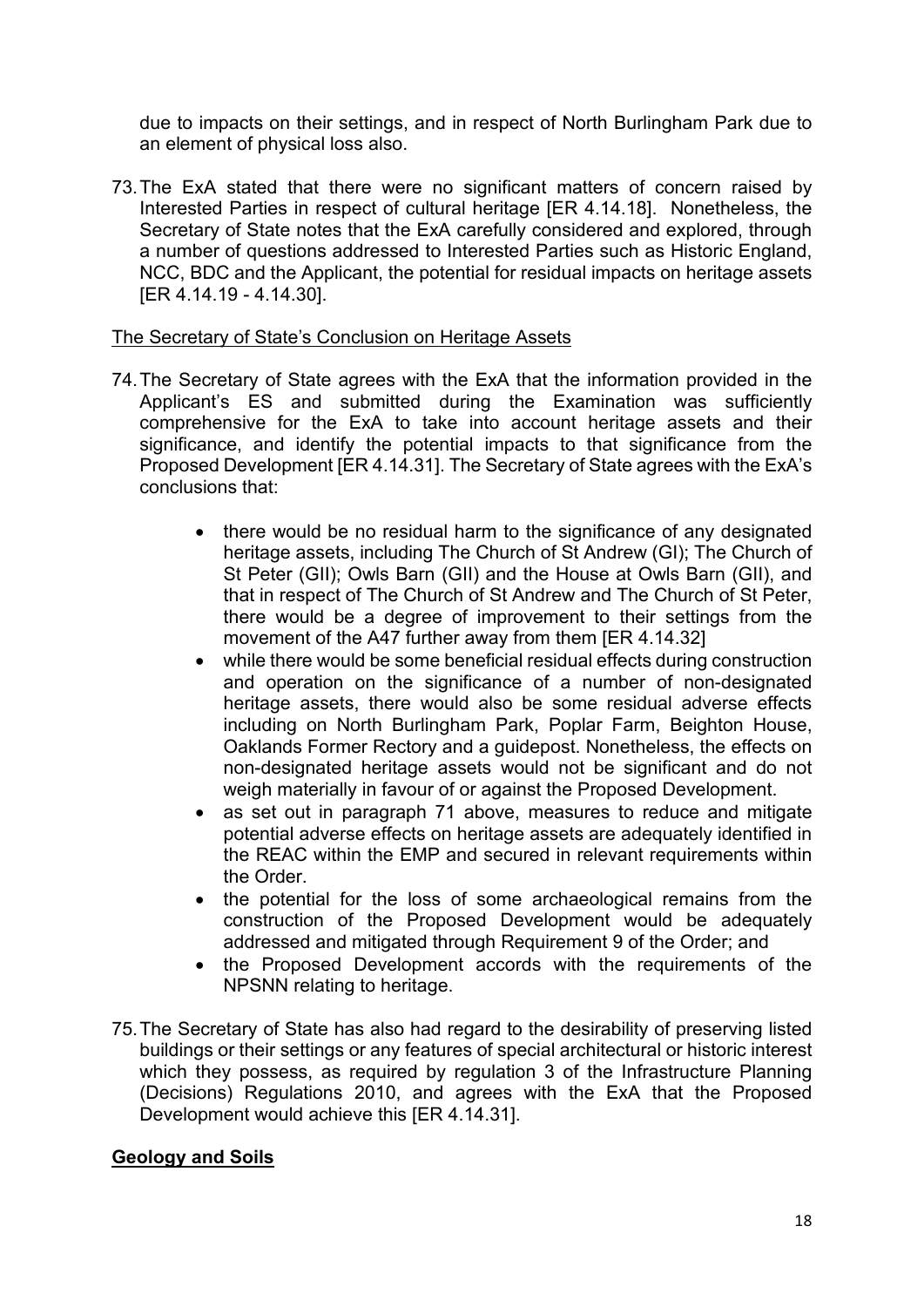- 76.The ExA's consideration of impacts on geological and soil receptors is contained within section 4.15 of the Report. The Secretary of State notes paragraph 5.168 of the NPSNN regarding agricultural land and its quality and the risk posed by land contamination and how it is proposed to address this [ER 4.15.2 – 4.15.3].
- 77.The ExA recorded that there were no significant matters of concern raised by Interested Parties, apart from a relevant representation referring to 'the loss of good farmland' [ER 4.15.12].
- 78.The ExA noted that on impacts from the Proposed Development on geological receptors, the Applicant's ES confirmed that there will be no impact on any geological sites as there are none located within the study area [ER 4.15.6]. In relation to contamination issues, the ExA noted that the Relevant Representation ("RR") submitted by the Environment Agency ("EA") confirmed that it was generally satisfied with the approach taken by the Applicant on the issue of contaminated land and with the level of detail provided in the application [ER 4.15.13]. The Secretary of State notes that the dDCO was amended to the EA's satisfaction during the Examination to reflect the change they requested in their RR on the text of Requirement 6, which makes provisions for the remediation of any previously unknown contaminated land. This amendment ensures that the EA would be party to a risk assessment and any decisions taken in the event any unexpected contamination is found during the construction of the Proposed Development [ER 4.15.13]. The Secretary of State also notes that the signed SoCG between the Applicant and the EA confirms that there is agreement that the Proposed Development is unlikely to disturb any historical contamination [ER 4.15.13]. The ExA concluded that with the controls and measures secured in Requirement 6 mentioned above and in Requirement 8, which relates to surface water drainage and includes means of pollution control, it was satisfied that the Proposed Development would not result in any significant effects on geology or in respect of ground contamination [ER 4.15.15].
- 79.In terms of soil function and quality, the Applicant's ES stated that the Proposed Development would not affect the function or quality of soil as a resource outside of its function for agriculture. During the Examination the Applicant updated the REAC to secure the Agricultural Land Classification ("ALC") survey which would confirm the ALC grade of agricultural land affected by temporary possession, in order that the land can be reinstated to its baseline condition. The REAC was further updated during the Examination at the request of the ExA so that it is clear in all columns of the REAC that the ALC survey is to be carried out prior to construction [ER 4.15.14].
- 80.The ExA also noted that the majority of the Proposed Development would occupy undeveloped agricultural land currently in commercial use, and that NE's Provisional ALC map indicated that the agricultural land affected is classified as the best and most versatile ("BMV") Grade 1 and Grade 2 land. The ExA also noted that the Applicant's assessment has assumed a worst-case that all affected agricultural land is Grade 1 land [ER 4.15.7]. The ExA records that for temporary land take during construction, this has been assessed as having a significant effect on agricultural land due to the potential for reduction in soil function due to degradation, compaction and erosion [ER 4.15.9]. The ExA considered, however,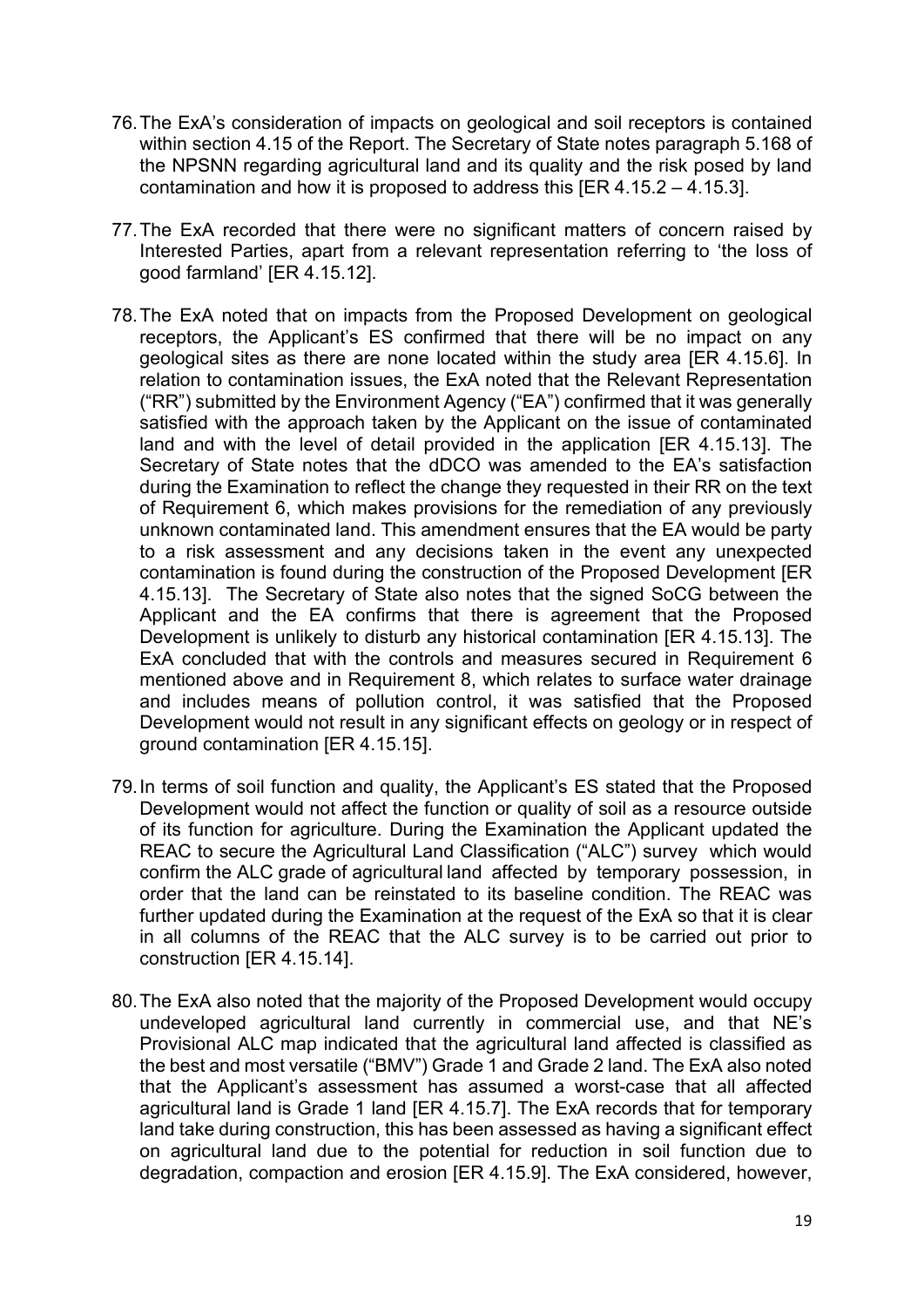that the mitigation measures proposed in the dDCO [ER 4.15.10 and 4.15.16] would go some way in mitigating the temporary loss of high-quality agricultural land. In respect of permanent land take, the ExA records that during construction, the Proposed Development would result in both permanent and temporary land take of Grade 1 agricultural land. The permanent land take has been assessed as having a significant effect as it would be greater than 20 hectares. The Applicant concluded in its ES that because there are no measures that could mitigate against the loss of Grade 1 agricultural land for commercial use that the permanent loss of this land remains a residual significant effect [ER 4.15.8].

#### The Secretary of State's Conclusion on Geology and Soil

- 81.The Secretary of State agrees with the ExA's conclusion that the Proposed Development would not result in any significant effects on geology or in respect of ground contamination. On the impacts from temporary land take, the Secretary of State also agrees with the ExA that the controls and measures secured in the Order will go some way in mitigating the temporary loss of high-quality agricultural land. On the impacts from the permanent loss of high-quality agricultural land, the Secretary of State notes paragraph 5.176 of the NPSNN, but agrees that there are no measures that can mitigate against the loss of Grade 1 agricultural land for commercial use, and therefore agrees with the ExA that there remains a significant residual effect in this respect.
- 82.The Secretary of State agrees with the ExA's overall conclusion that the Proposed Development would, in general terms, meet all legislative and policy requirements relating to geology and soils, including those of the NPSNN, albeit that residual adverse effects, primarily relating to the permanent loss of high-quality agricultural land, is a disbenefit which weighs against the Proposed Development [ER 4.15.15 – 4.15.18]. The Secretary of State has considered the permanent loss of highquality agricultural land further in the Planning Balance section in paragraph below.

### **Landscape and Visual Effects**

- 83.The ExA's consideration of Landscape and Visual impacts from the Proposed Development is covered in section 4.16 of the report. The ExA noted that the ES submitted in support of the Application considers impacts from the Proposed Development at:
	- construction (temporary effects);
	- year one (winter) during operation (temporary effects); and
	- year 15 (summer) during operation (permanent effects) [ER 4.16.8].
- 84.The Applicant's assessment considered potential effects from which the Proposed Development may be visible as well as a range of visual receptors including those associated with residential, footpath, community, commercial and highway locations [ER 4.16.9 – 4.16.10]. The assessment identified that there are no specific landscape designations in the study area [ER 4.16.11]. A description of the landscape is provided by the ExA at paragraphs 4.16.12 – 4.16.14 of the report.
- 85.The ExA noted that the Applicant's ES states there is potential for the following effects as a result of the Proposed Development: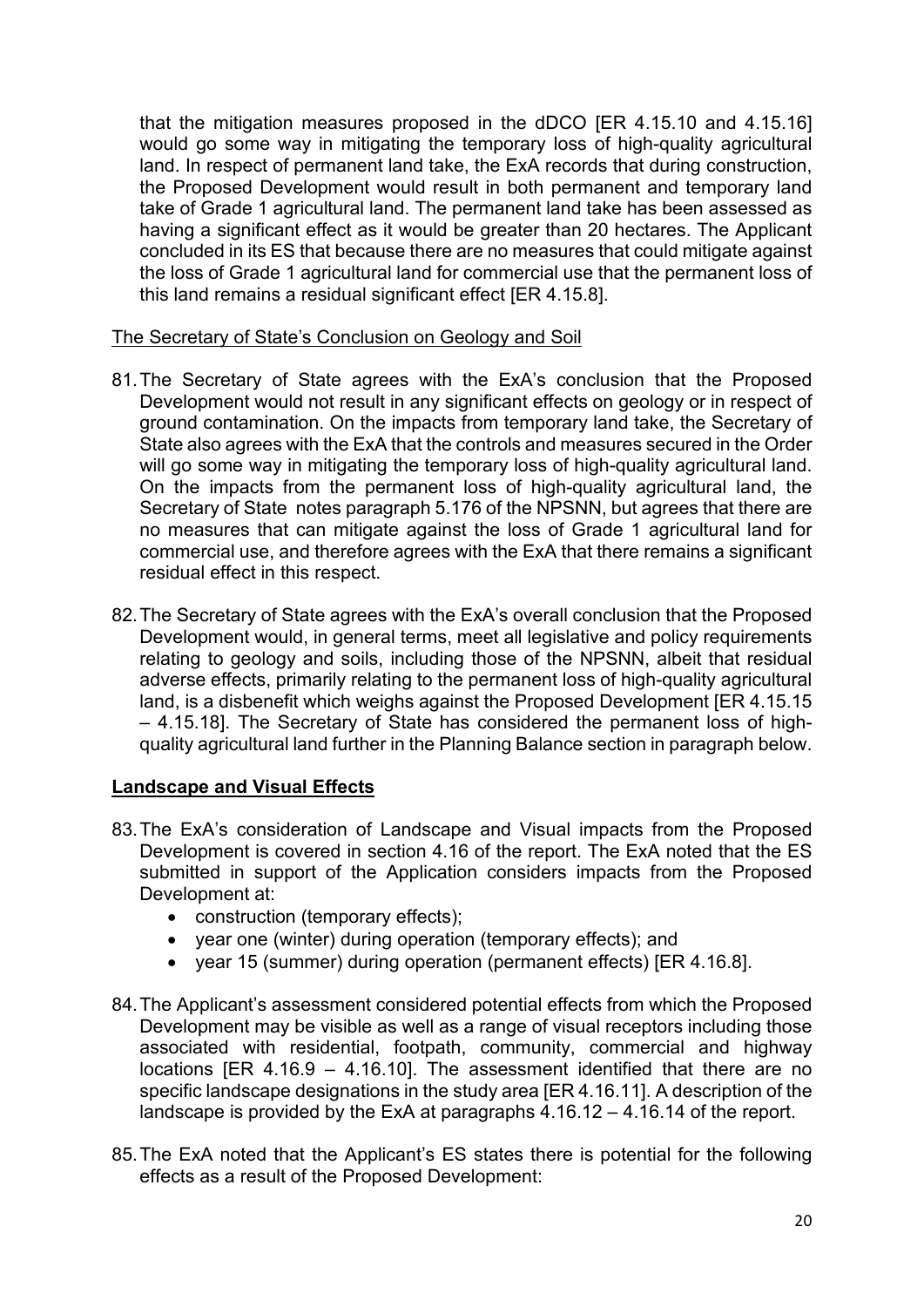- temporary landscape and visual effects during construction due to the loss of some woodland (including Lingwood Community Woodland "LCW"), hedgerows and trees, earthworks and the presence of site compounds and machinery [ER 4.16.17]; and
- permanent landscape and visual effects during operation due to the creation of the new dual carriageway, presence of overbridges, moving traffic (aural and visual), changes to landform, changes to footpaths, loss of vegetation and the introduction of new street furniture and lighting [ER 4.16.18].
- 86.The ExA noted that the Applicant's assessment considered that with its proposed mitigation measures, there would be no significant effects on landscape features or the night-time environment during construction. However, it identified that there would be adverse significant effects on:
	- the following Landscape Character Areas ("LCA"): LCA2 Blofield / Lingwood valley; LCA3 Blofield / Lingwood plateau; LCA4 Burlingham plantation; and LCA5 Freethorpe plateau; and
	- various viewpoints set out at ER 4.16.20 and a number of visual receptors including those associated with 53 residential, one footpath, three community, one commercial and six highway locations [ER 4.16.20].
- 87.The Secretary of State notes the Applicant's assessment of significant effects at ER 4.16.21 - 4.16.23 and its conclusion that by year 15 of the Proposed Development, any residual effects and landscape features, landscape character, viewpoints and visual receptors would either by slight adverse or neutral in significance due to the establishment and maturing of planting. The Applicant therefore concluded that the Proposed Development would not result in any residual significant effects [ER 4.16.22].
- 88.The ExA received concerns from private individuals relating to lighting impacts on property, visual impacts from the Proposed Development and concerns in general about visual impacts and light pollution [ER 4.16.26].
- 89.The ExA noted that NCC's RR and LIR confirm that it was of the view that the assessment carried out by the Applicant in this respect, and that the identification of receptors and their sensitivities were appropriate, as was the mitigation proposed for the construction and operation of the Proposed Development. The ExA also noted that the NCC considered that while there would be some adverse effects on landscape and visual receptors during construction and on the opening of the Proposed Development, these adverse effects would decrease to negligible adverse once planting matures. The ExA also noted that while the NCC considers that the area is not particularly noted for its dark skies, it raised a concern relating to the impacts from artificial lighting, and raised the need to ensure that all trees to be removed are properly identified and that those to be retained to be adequately protected [ER 4.16.25]. The ExA agreed with NCC's suggestion that there was potential for improvements to the landscape / integrity of the LCW. The ExA noted that although unsigned, the SoCG between the Applicant and NCC, which was submitted towards the end of the Examination, indicates that the Applicant has secured additional funding to review potential biodiversity opportunities and that there was agreement that the Applicant would work with NCC to develop a feasibility study to assess further opportunities for LCW [ER 4.16.31].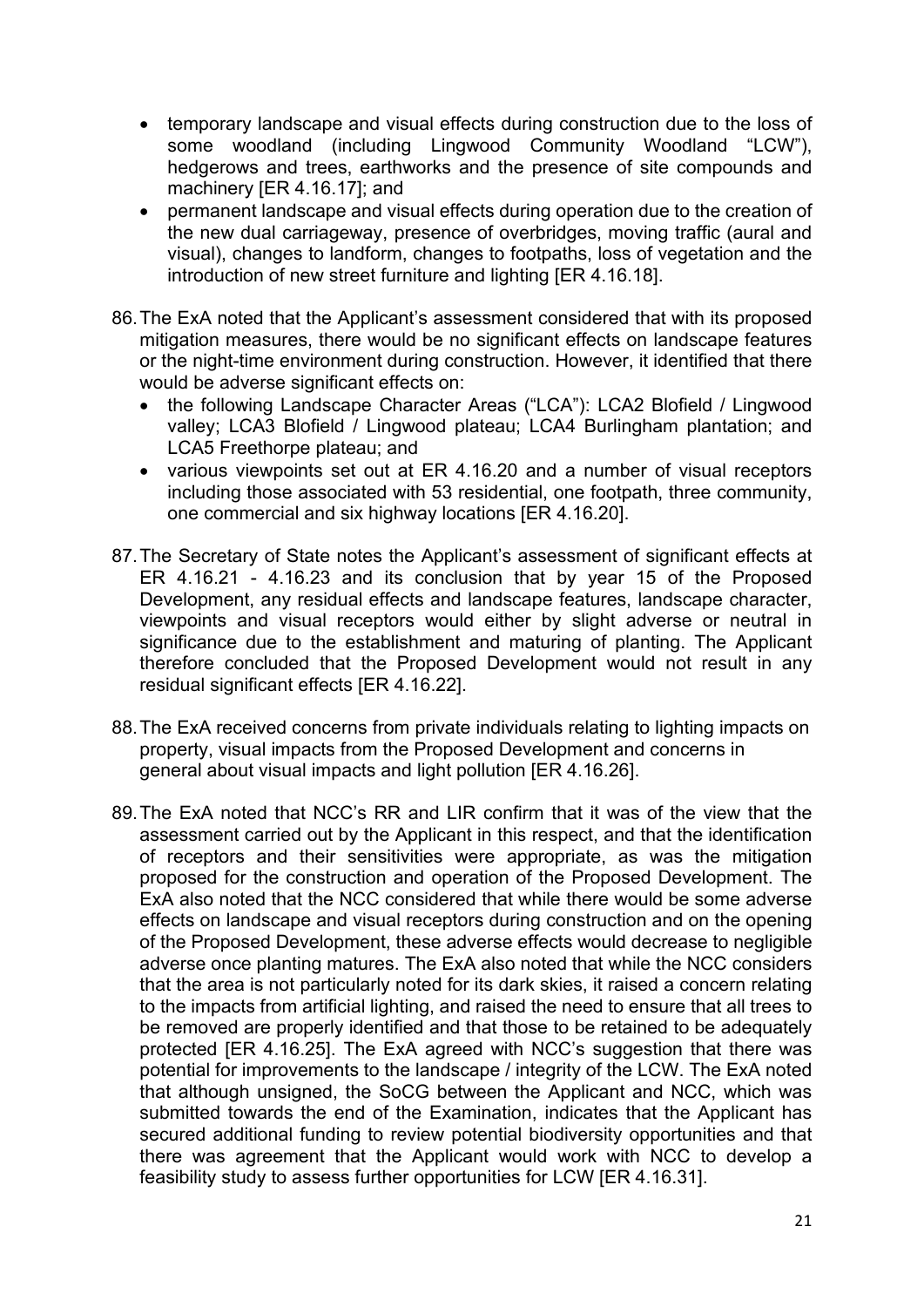- 90.During the Examination, in response to the ExA's written questions, BDC confirmed the general acceptability of the spatial arrangement and the general design of the planting proposals. The BDC also confirmed that it was content with the content with the viewpoint and photomontage locations, the Applicant's approach to defining landscape character areas, and that it had no objection to the lighting proposals. The ExA noted that BDC suggested some minor changes to the indicative list of plant species, which the Applicant accepted. The ExA was satisfied that Requirement 5 of the dDCO will ensure that BDC will have the opportunity to comment on any further detailed landscape proposal. The ExA also noted that BDC also confirmed both in the signed SoCG with the Applicant and in its LIR that it was content that the Proposed Development would not conflict with its development plan policies relating to landscape and design [ER 4.16.24]. The ExA also noted that as streetlighting is to be designed to minimise light spill, and this is secured through G2 of the REAC within the EMP, it was satisfied that there would be no conflict with policy ENV5 of the Blofield Parish Neighbourhood Plan 2016 which relates to limiting impacts on dark skies. It was also satisfied that the overall lighting impacts of the Proposed Development would be acceptable in terms of the character of the area and in terms of visual amenity, including for nearby residents [ER 4.16.28].
- 91.The Secretary of State notes that during the Examination, the ExA asked a number of questions relating to landscape and visual impacts and various amendments were made to the dDCO and supporting documentation including the inclusion of a provision in G2 of the REAC within the EMP for removing some of the existing streetlighting along the de-trunked section of the A47 [ER 4.16.27], and amendments [REP1-036] to the Arboricultural Impact Assessment and a provision under the EMP relating to the completion of arboricultural method statements and tree protection measures [ER 4.16.29].
- 92.Given that the Proposed Development requires numerous landscape and ecological works to mitigate or reduce adverse effects, the ExA requested the Applicant to submit an outline Landscape and Ecological Management Plan ("oLEMP") to demonstrate to the ExA that the mitigation features would function effectively in the long term. The ExA was satisfied that the oLEMP will aide in the development of a more detailed LEMP which is secured under the EMP and Requirement 4 of the dDCO, in addition to LV1 of the REAC [ER 4.16.29 and 4.16.33].
- 93.The ExA also records that in response to the ExA's written questions relating to the concerns raised on the impacts from lighting, the Applicant explained that new street lighting around the A47 / Yarmouth Road junction at Blofield and new / replacement street lighting at the A47 / B1140 junction and overbridge (where street lighting already exists) would be designed to minimise light spill and is required for highway safety purposes [ER 4.16.27]. The ExA noted that the Applicant also agreed to include within G2 of the REAC within the EMP a provision for removing some existing streetlighting along the de-trunked section of the A47.

The Secretary of State's Conclusion on Landscape and Visual Effects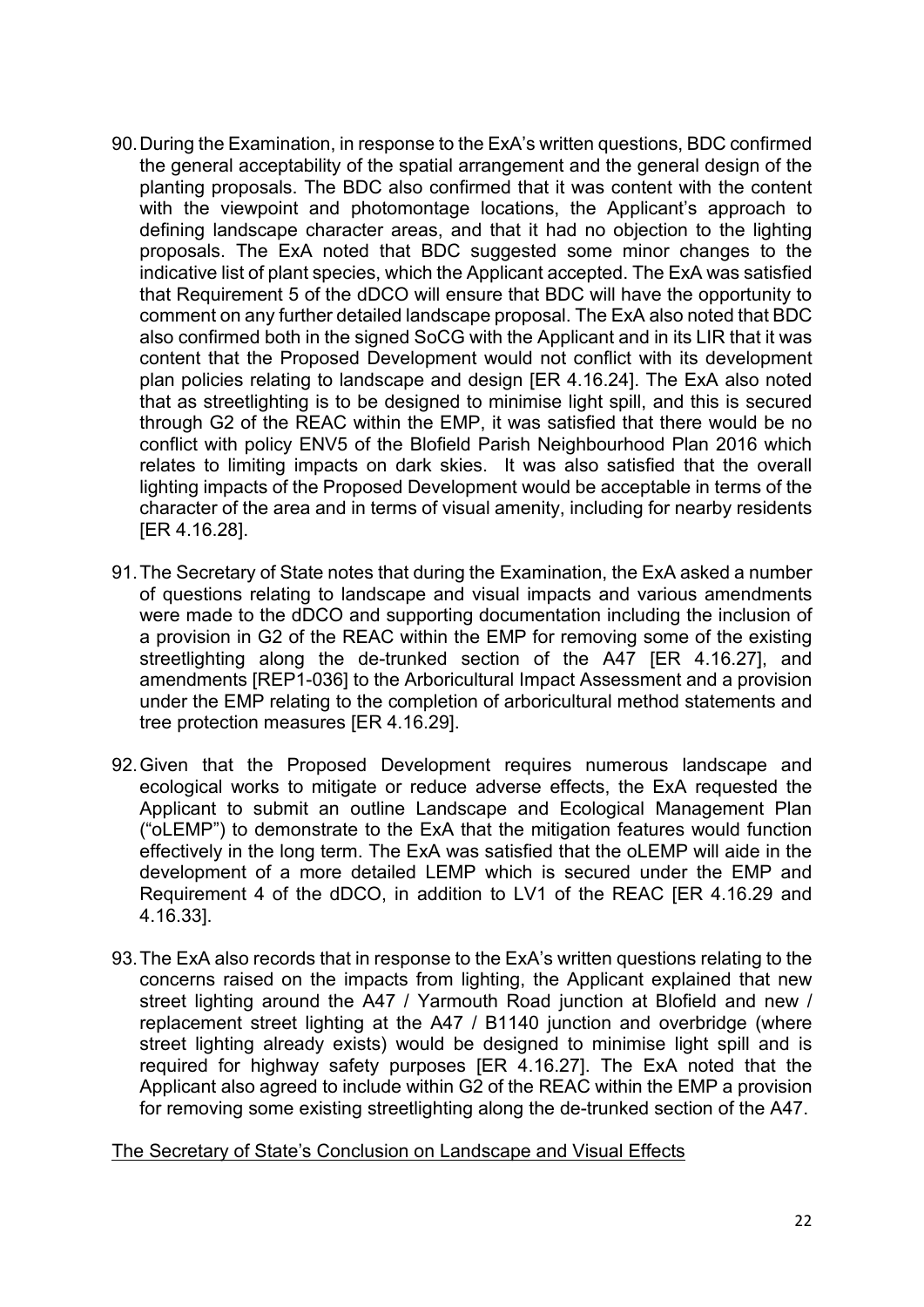94.The Secretary of State agrees with the ExA that there would be some significant adverse landscape and visual effects during construction and during the early stages of operation, and that this is to be reasonably expected for a project of this type and scale. The Secretary of state also agrees with the ExA that the Applicant's mitigation measures are reasonable, proportionate and adequately secured through Requirements 4 and 5 of the Order. The Secretary of State notes the temporary nature of the effects from construction and agrees with the ExA that the adverse effects would diminish considerably and would no longer be significant by year 15 of operation once landscaping establishes and matures [ER 4.16.35]. The Secretary of State, noting paragraphs 5.149 and 5.156 – 5.161 of the NPSNN [ER 4.16.2 – 4.16.5], is also satisfied that the Proposed Development would accord with the relevant aims of the NPSNN with regard to landscape and visual matters, and that these matters are of neutral weight in the planning balance [ER 6.2.48].

### **Material Assets and Waste**

- 95.The ExA's consideration of the Applicant's assessment of material assets and waste is contained within section 4.17 of the Report. The ExA noted that Chapter 10 of the Applicant's ES considered material assets that would be used during construction, the potential for the sterilisation of mineral sites, and waste generation from construction [ER 4.17.5].
- 96.The ExA records that no significant matters were raised by Interested Parties in respect of material assets and waste issues [ER 4.17.18]. The Secretary of State notes that the ExA identified an error in the Applicant's construction waste figures in its ES in respect of unbound aggregates, and that the ES was amended and updated by the Applicant to address this error [ER 4.17.20]. The ExA noted that the amended figures reduced the Applicant's expected reduction or alternation of the regional capacity of waste infrastructure from approximately 0.7% to approximately 0.3% [ER 4.17.21]. This matter was discussed further during ISH3 and the ExA was satisfied with the Applicant's response on the matter [ER 4.17.22].
- 97.The Secretary of State notes that during the Examination, Requirement 4 was updated to take into account the EA's request that it be added as a consultee, including in respect of reviewing the Site Waste Management Plan [ER 4.17.23].

### The Secretary of State's Conclusion on Material Assets and Waste

98.The Secretary of State, noting paragraphs 5.43 - 5.45 of the NPSNN [ER 5.17.2], agrees with the ExA that the Proposed Development would not result in any significant effects on material assets or waste during construction or operation. The Secretary of State is satisfied that appropriate measures to minimise and control impacts are secured within the Order [ER 4.17.24]. The Secretary of State also agrees with the ExA that the Proposed Development meets all legislation and policy requirements including those in the NPSNN, and that there are no matters relating to material assets and waste management that weigh against the Proposed Development [ER 4.17.25].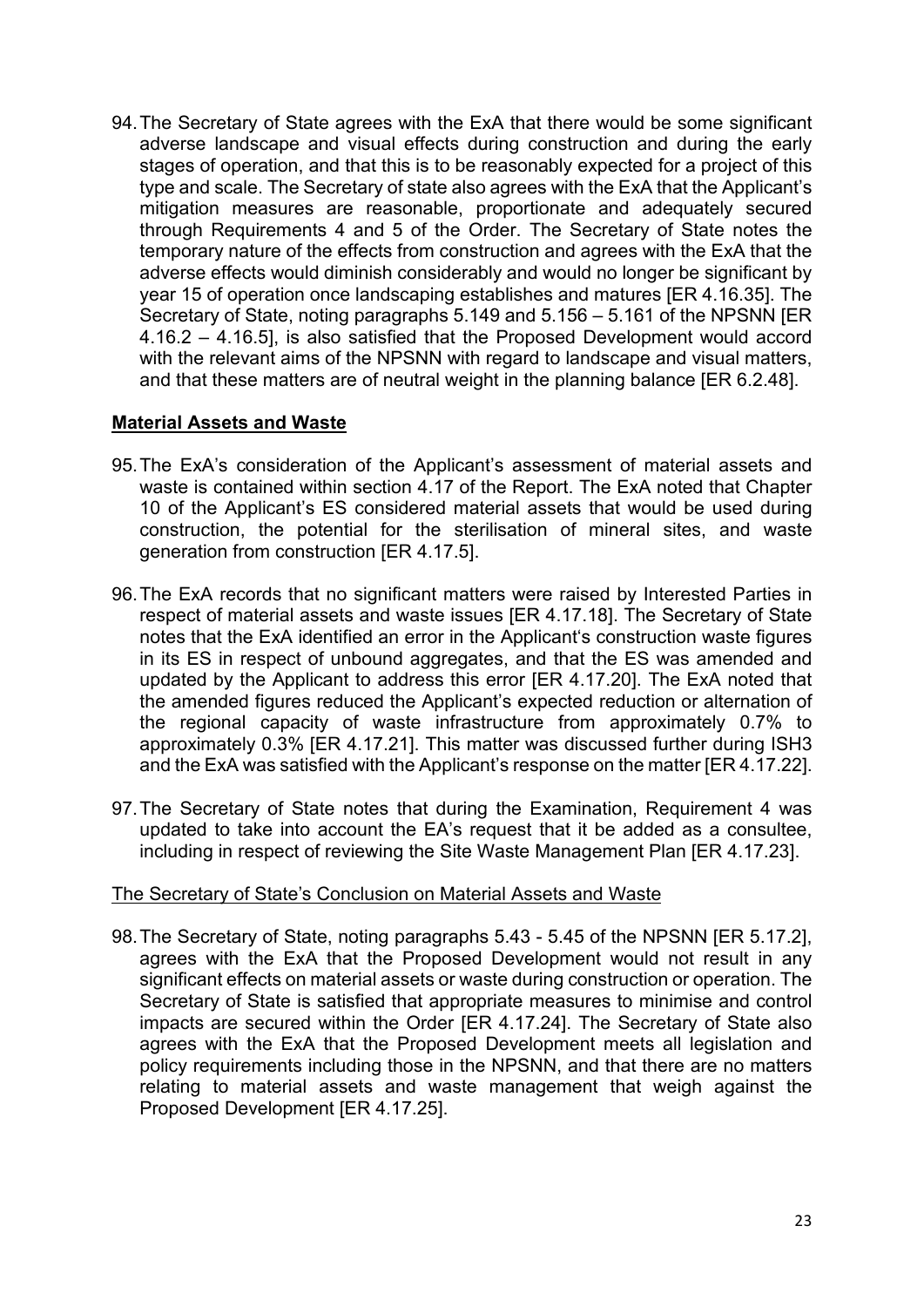### **Noise and Vibration**

- 99.The Secretary of State notes the ExAs consideration of the impacts from noise and vibration is set out at ER 4.18 of the Report. The ExA noted that the Applicant concluded that with the measures it proposed to reduce and mitigate effects of construction related noise and vibration set out in paragraph 4.18.12, no significant residual effects are anticipated during construction. The Applicant noted that there remained significant residual noise effects predicted for two residential receptors during construction but that the monitoring of noise would allow for a change in the methods of work when noise approaches Significant Observed Adverse Effect Level ("SOAEL") levels [ER 14.18.13].
- 100. The ExA noted that the Applicant's ES set out that there would likely be short term significant adverse noise effects predicted for 94 residential receptors and three non-residential receptors [ER 4.18.16]. Furthermore, there would likely be long term significant adverse noise effects as a result of the Proposed Development during operation, due to the changes in traffic patterns, to 55 residential and 1 non-residential receptor in the vicinity of Yarmouth Road and the B1140 High Road [ER 4.18.17]. The ExA also noted that for the same reason there would also be long-term significant beneficial effects for other receptors due to a reduction in traffic on the surrounding road network [ER 4.18.18].
- 101. The Secretary of State notes that there were a no significant matters raised by BDC and NCC in respect of noise and vibration issues [ER 4.18.22] and that impacts from noise and vibration was considered extensively during the Examination by the ExA. The Secretary of State notes that following concerns raised, changes were made to the EMP during the Examination to secure longterm maintenance of the low noise road resurfacing over the lifetime of the Proposed Development [ER 4.18.23], and to make provisions to provide clarity on construction working hours limitation [ER 4.18.27].
- 102. The Secretary of State notes that the ExA questioned whether the Applicant had explored all reasonable options for mitigation in relation to the long term significant adverse effects on the 55 residential and one non-residential receptor. The ExA concluded that they were satisfied that the benefit of low noise road surfacing where traffic speed is low, such as in the vicinity of Yarmouth Road and the B1140 High Road, is limited and that noise barriers are not a practical solution. BDC agreed with the Applicant's conclusion that no significant adverse health effects are expected due to levels of road traffic noise and that mitigation is not necessary. The ExA considered that they had no substantive reason to take a different view on this matter [ER 4.18.25 - 4.18.26] and concluded that they were satisfied that the Applicant had explored reasonable options for mitigation, that the noise levels would remain below SOAEL and would not give rise to any significant health impacts for these receptors [ER 4.18.32].
- 103. In response to the ExA, the Applicant also confirmed that:
	- the low noise road resurfacing work to mitigate adverse operational effects and avoid significant effects from the Proposed Development on two residential receptors in the area of NIA 5206 had been completed [ER 4.18.19 and 4.18.24];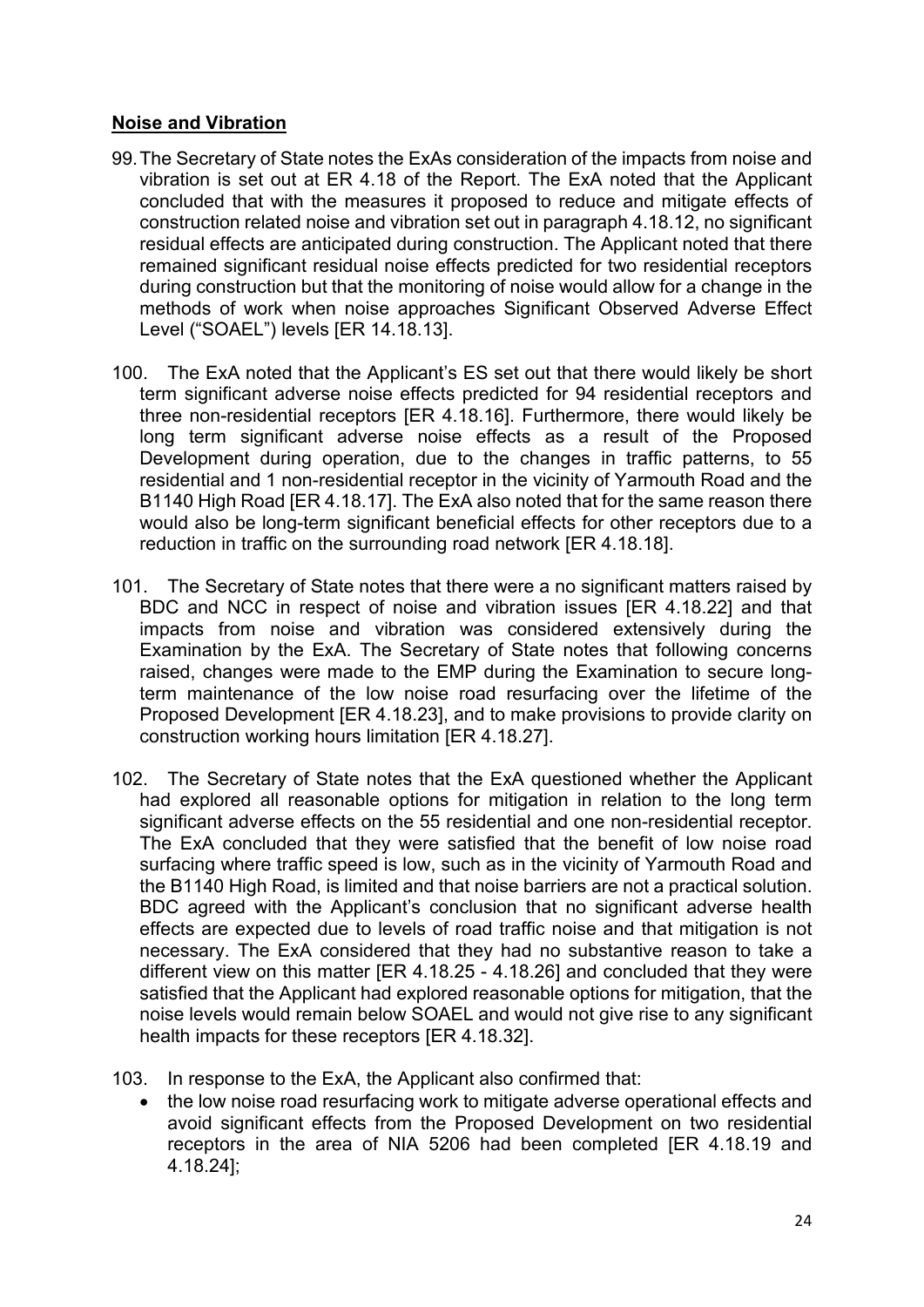- good indoor conditions, as defined within the WHO Guidelines for Community Noise and in 'BS8233:2014' within the properties closest to the B1140 High Road and Yarmouth Road would be achieved [ER 4.18.26];
- the number of HGV trips in any phase of construction would be limited to below 150 vehicles (or 300 movements) [ER 4.18.27]; and
- it has taken actions which are proportionate and reasonable to avoid significant adverse impacts on health and quality of life from noise, providing compliance with the main objectives of national policy and guidance [ER 4.18.33].
- 104. The Secretary of State also notes that Appendix 11.3 of the ES was updated by the Applicant to include missing noise data [ER 4.18.28].
- 105. The Secretary of State notes that a number of Interested Parties raised concerns regarding noise impacts from the Proposed Development on their properties, primarily during operation. The ExA concluded that while noise levels would remain above the SOAEL at the façade of one of the properties facing the A47, taking into consideration the Applicant's noise assessment, responses to the ExA's written questions and the exploration of noise matters during the Examination, no significant effects would arise for these receptors in respect of noise[4.18.28].

### The Secretary of State's Conclusion on Noise and Vibration

106. The Secretary of State, noting paragraphs 5.193 – 5.200 of the NPSNN [ER 4.18.2 – 4.18.4], agrees with the ExA that the Applicant has demonstrated proportionate and reasonable mitigation measures in respect of noise and vibration to avoid significant adverse impacts, and as such, the Proposed Development would be in general compliance with the policies of the NPSNN and the Noise Policy Statement for England. However, there would be some residual significant adverse noise effects for 2 residential receptors during construction and to a number of receptors along Yarmouth Road and the B1140 during operation, and these are matters which weigh against the Proposed Development [ER 4.18.33]. The Secretary of State has considered this further in the Planning Balance section below.

# **Population and Human Health**

- 107. The ExA considered in detail the social, economic, human health and land use effects from the Proposed Development [ER 4.19] and noted that concerns raised by Interested Parties during the Examination in this respect tended to focus on matters relating to effects on and opportunities for non-motorised users ("NMUs") such as walkers, cyclists and horse riders [ER 4.19.20].
- 108. The Secretary of State notes that a number of updates and improvements were made to the Rights of Way and Access Plans during the Examination as set out at ER 4.19.27.
- 109. The Secretary of State notes that NCC, BDC and a number of other parties noted concern about severance of the Burlingham Footpath ("FP3") and the lack of a central crossing over the A47 to mitigate this. It is also noted that parties were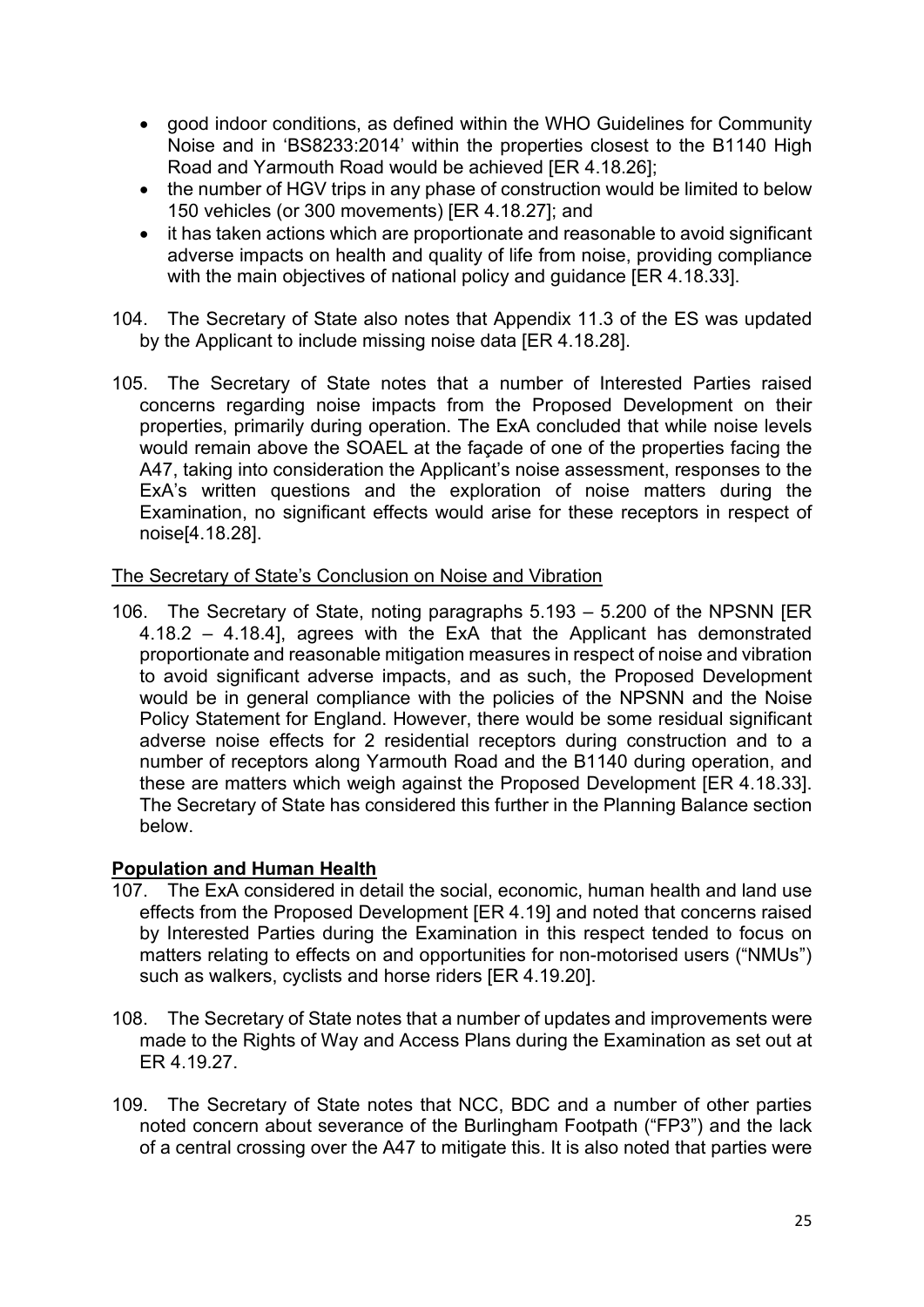keen for a pedestrian and cyclist route between North Burlingham and Acle to be provided [ER 4.19.21 - 4.19.26].

- 110. Following questions from the ExA, the Applicant maintained its position that notwithstanding the moderate adverse and thus significant effects of the severance and that the A47 can currently be crossed informally from this footpath, a central crossing point as part of the Proposed Development was unnecessary and unjustified for the reasons set out in ER 4.19.28 - 4.19.29. These included:
	- surveys showing a low number of walkers and cyclists crossing the A47;
	- current walking and cycling provision being limited and discontinuous; and
	- 3.73 miles of new infrastructure for pedestrians and cyclists being provided as part of the Proposed Development.
- 111. The Applicant also considered that a dedicated link between North Burlingham and Acle was also unnecessary and unjustified for the reasons set out at ER 4.19.30 which included that other reasonable cycling options existed and that the distance between these two locations meant walking trips were more likely to be for leisure, rather than utility, reasons. The Applicant considered it had used reasonable endeavours to address the needs of pedestrians and cyclists in designing the Proposed Development and that this complied with the NPSNN [ER 4.19.31].
- 112. The ExA concluded that the NPSNN highlights a strong expectation that impacts on accessibility for NMUs should be mitigated. The ExA considered this case could have been achieved, and the Proposed Development enhanced overall, with the addition of a footbridge or underpass, albeit at an increased cost, and noted their disappointment that the Applicant did not seek to fully mitigate severance of FP3 [ER 4.19.33]. Notwithstanding this, the ExA accepted that FP3 tends to be used for recreational purposes only and the proposed east to west cycle track (for pedestrian use also) to the south of the A47 (which would link with FP3) would offer further recreational opportunities, whilst also providing an admittedly more circuitous option to connect with North Burlingham and BWW to the north. The ExA was satisfied that there would be no conflict with local policies [ER 4.19.34].
- 113. With regard to a link between North Burlingham and Acle, the ExA agreed with the Applicant that walking trips between these locations would likely be for recreational purposes rather than utility and that there are other cycling and walking routes available and that a dedicated route along the A47 is not necessary. The ExA was satisfied that this would not conflict with local policies [ER 4.19.35].
- 114. The ExA concluded that the Applicant had demonstrated reasonable endeavours to address the needs of NMUs in designing the Proposed Development and was satisfied that overall provision for NMUs would be enhanced and severance effects reduced as a result of the Proposed Development [ER 4.19.45]. The Secretary of State agrees with the ExA on these matters.
- 115. The Secretary of State notes that the ExA was satisfied that the dDCO as amended through the Examination secures, where necessary, measures that would mitigate adverse effects that may arise as a result of the Proposed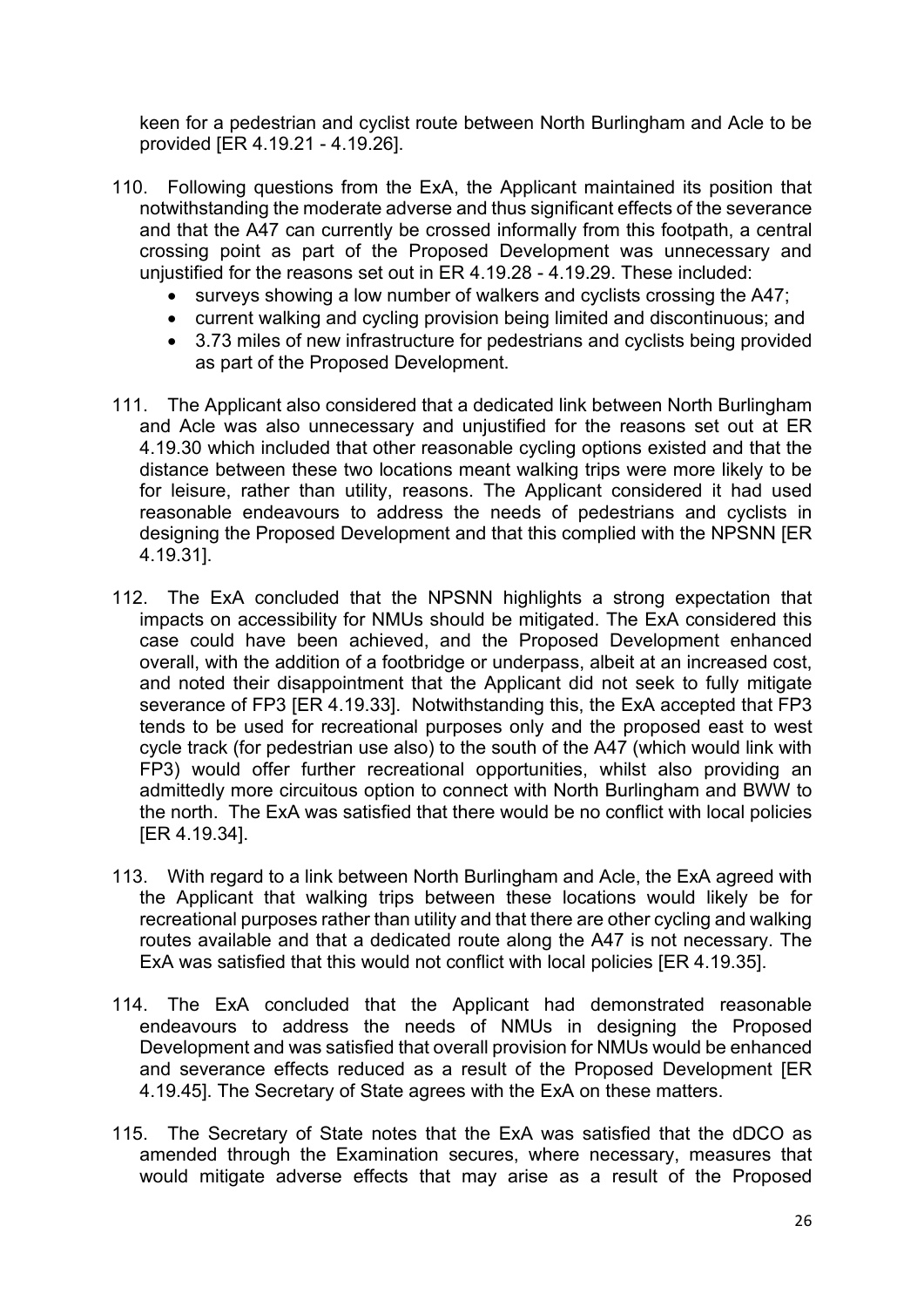Development [ER 4.19.43]. The ExA concluded that with the mitigation measures in the dDCO, no significant adverse effects on human health, well-being and general quality of life have been identified [4.19.47]. The ExA also concluded that there would be general accordance with the relevant policies of the NPSNN, and that the Proposed Development would provide a number of social and economic benefits [ER 4.19.48]. The ExA also considered that the Proposed Development would offer a solution to congestion and safety issues which otherwise without the Proposed Development are likely to get worse and that it would also assist with unlocking economic growth and development in the area. The ExA concluded that these matters weigh in favour of the Proposed Development [ER 4.19.44].

116. However, the ExA also recorded that it was disappointed that the Applicant did not seek to fully mitigate impacts from the severance of FP3 [ER 4.19.45] and the Secretary of State agrees as set above that this weighs against the Proposed Development [ER 4.10.33]. The Secretary of State also agrees with the ExA that the significant adverse effects reported in Chapter 12 of the Applicant's ES also weighs against the Proposed Development. These relate to: two agricultural holdings; temporary land take from four residential gardens, increased severance for some private properties along Blofield allotments; and permanent land take from increased severance of LCW [ER 4.19.46]. The Secretary of State has considered this in the planning balance below.

# **Water Environment**

- 117. The Secretary of State notes the ExA's consideration of this matter at ER 4.20.2 – 4.20.28 and accepts the policy considerations outlined by the ExA.
- 118. The Secretary of State notes that the Order land does not include any designated main rivers and, as such, there would be no requirement for any flood risk activity permits to be obtained. The EA was satisfied with the approach taken by the Applicant in identifying potential adverse effects on surface water and ground water, with the mitigations outlined. The Secretary of State also notes that the Proposed Development will be located wholly within Flood Zone 1 (low risk) land and that this remains the case when considering climate change allowances [ER 4.20.23].
- 119. The Secretary of State notes that concerns were raised by two Interested Parties around flood risk to properties along Waterlow as a result if the Proposed Development. The ExA confirmed that the Applicant responded to the concerns and no further submissions were made. The ExA was content with the outcome of the discussions and responses provided by the Applicant and Interested Parties [ER 4.20.27 – 4.20.28].

# The Secretary of State's Conclusion on Water Environment

120. The Secretary of State agrees with the ExA that the Proposed Development would accord with relevant legislation and policy requirements, including those of NPSNN and Water Framework Directive, and the effects on the water environment, including flood risk, are a neutral consideration in the planning balance [ER 6.2. 63].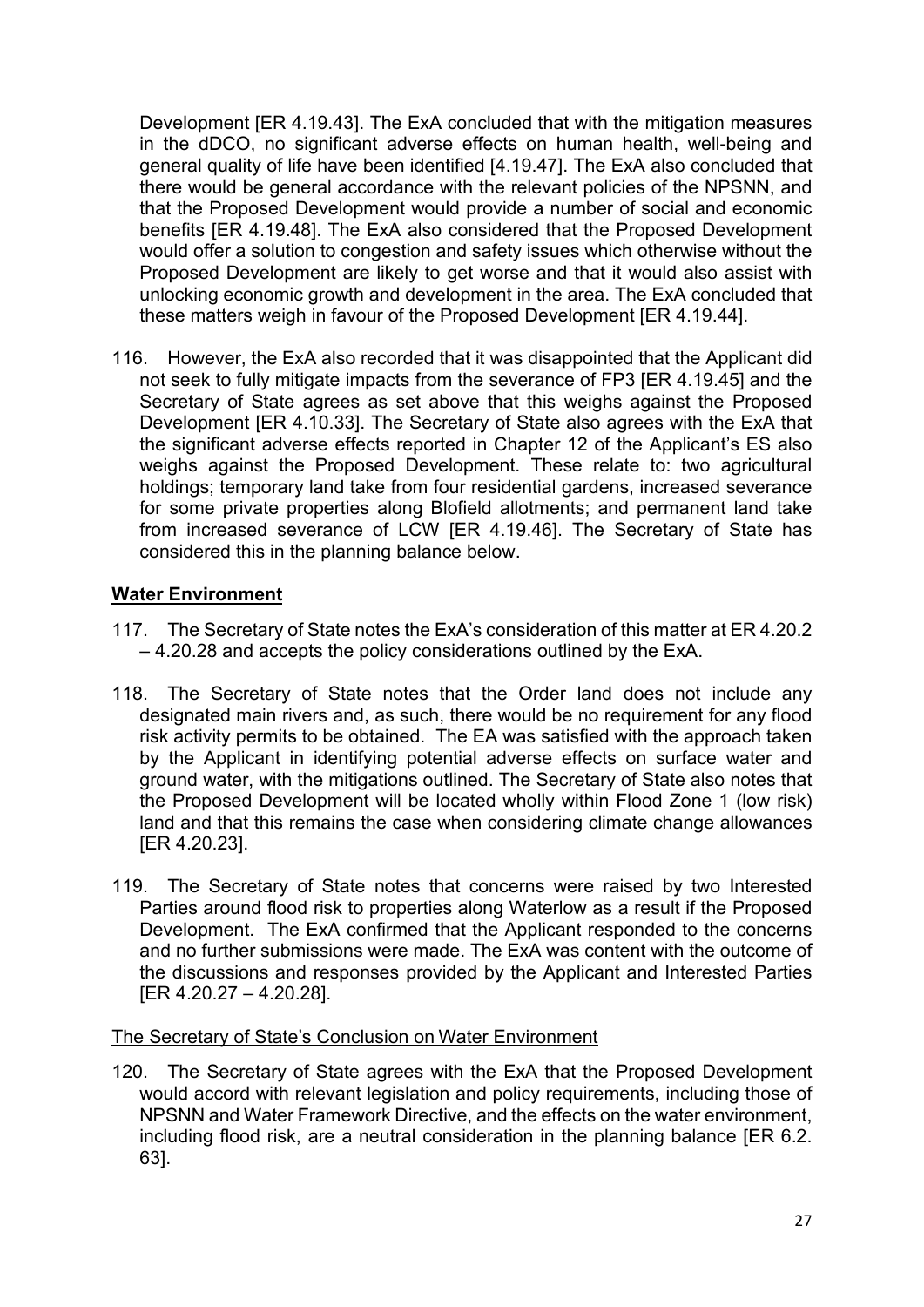# **Maintenance Asset Transfers**

- 121. The Secretary of State notes that the ExA's Report records that the Applicant and NCC had not reached agreement on matters relating to the future maintenance assets to be transferred to the NCC on the completion of the Proposed Development, and recommended that the Secretary of State may wish to seek further information on this matter and confirmation of whether an agreement has been reached between parties [ER 9.2.13].
- 122. Through his consultation in the decision-making stage, the Secretary of State requested in his consultation letter dated 14 April 2022 that the Applicant and NCC confirm the status of their agreement. NCC responded on 26 April 2022 to confirm that negotiations were still in progress and requested the protective provisions provided following the close of the Examination be included in the Order to protect NCC's interest should the Applicant and NCC fail to reach an agreement. The Applicant responded on 27 April 2022 objecting to the inclusion of protective provisions in the Order and confirming that it intends to negotiate a suitable agreement with NCC.
- 123. After further consultation, the Secretary of State received confirmation on 1 June 2022 from the Applicant and NCC an agreement was to be legally agreed on 10 June 2022. The Secretary of State is satisfied this matter is resolved and that the protective provisions proposed by NCC are longer necessary.

# **The Secretary of State conclusions on the Planning Balance**

- 124. The Secretary of State agrees with the ExA's finding that the Proposed Development would be in conformity with the NPSNN [ER 6.3.12] and the local Development plan [ER 6.2.14]. The Secretary of State notes the ExA's view that the Proposed Development accords with Government Policy to deliver national networks that meet the country's the long term needs, supporting a prosperous and competitive economy and achieves the transport objectives of NCC and BDC [ER 6.3.5].
- 125. As set out in paragraph 24 above, the Secretary of State is satisfied that the need for the Proposed Development has been established and agrees with the ExA's view that the improvement to the road network which is likely to be achieved by the Proposed Development including in terms of capacity, resilience and safety are important considerations in favour of the Order being made [ER 6.3.6].
- 126. The Secretary of State agrees with the ExA's conclusion that other positive impacts of the Proposed Development, which weigh in favour of the Proposed Development are those set out at ER 6.3.7, namely:
	- overall biodiversity net gain of over 40%;
	- improvements to the setting of The Church of St Andrew (GI) and to a lesser extent, the setting of The Church of St Peter (GII);
	- noise improvements for some residential receptors during operation, in the long-term; and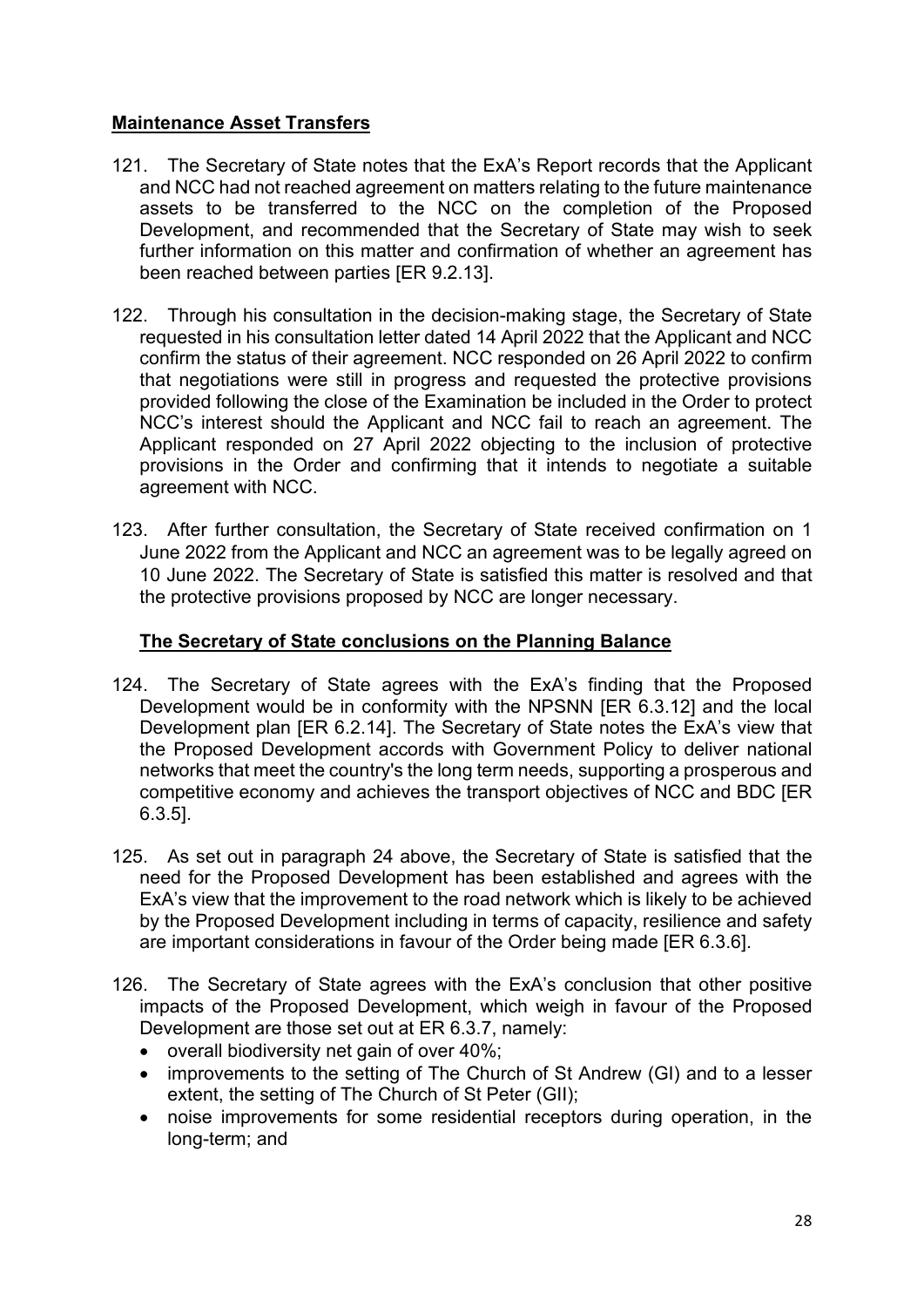- the general provision of new cycling and walking infrastructure which would, overall, result in an enhancement for non-motorised users and a reduction in severance effects.
- 127. The Secretary of State also agrees with the ExA's conclusion regarding adverse effects of the Proposed Development at ER 6.3.8 relating to:
	- effects on bats:
	- permanent and temporary loss of high quality agricultural land;
	- noise effects for some residential receptors during construction and during operation;
	- effects on two agricultural holdings;
	- temporary land take from four residential gardens;
	- increased severance for some private properties along Lingwood Road and Lingwood Lane;
	- permanent land take from Blofield allotments;
	- permanent land take from and increased severance of LCW; and
	- the severance of FP3 and resulting increase in journey length involved for walkers to cross the A47.
- 128. As outlined above at paragraph 67 above, the Secretary of State also considers that there would be minor adverse effects caused by increased carbon emissions and that this too weighs against the Proposed Development.
- 129. The ExA considered that the strategic benefits of the Proposed Development are such that they would outweigh the adverse impacts and that the potential harms would be outweighed by the benefits of the Proposed Development in meeting Government policy as set out in the NPSNN [ER 6.3.12]. Having carefully weighed the benefits of the Proposed Development against the adverse effects of the Proposed Development the Secretary of State agrees with the ExA that the potential negative impacts do not outweigh the benefits or the need for the Proposed Development.

### **Compulsory Acquisition and Related Matters**

- 130. The Secretary of State notes the ExA's consideration of the powers sought by the Applicant for the CA and TP of land and the imposition of Permanent Rights over land in Chapter 7 of its Report. The Secretary of State agrees with the ExA that the changes to CA and TP provisions during the Examination are non-material, and the condition in section 123(3) of the 2008 Act was met in relation to this land and that the prescribed procedures in the CA Regulations do not apply [ER 7.3.7 - 7.3.8].
- 131. The Secretary of State notes the purposes for which CA and TP land is required [ER 7.4.1-7.4.11] and the ExA's Examination of the case for CA and TP [ER 7.5]. The Secretary of State notes the ExA's consideration of the parties' representations in relation to CA and/or the TP powers sought and notes that the majority of these were not formal objections to CA/TP [ER 7.5.19 - 7.5.70]. The Secretary of State accepts the ExA's conclusion in relation to each of these.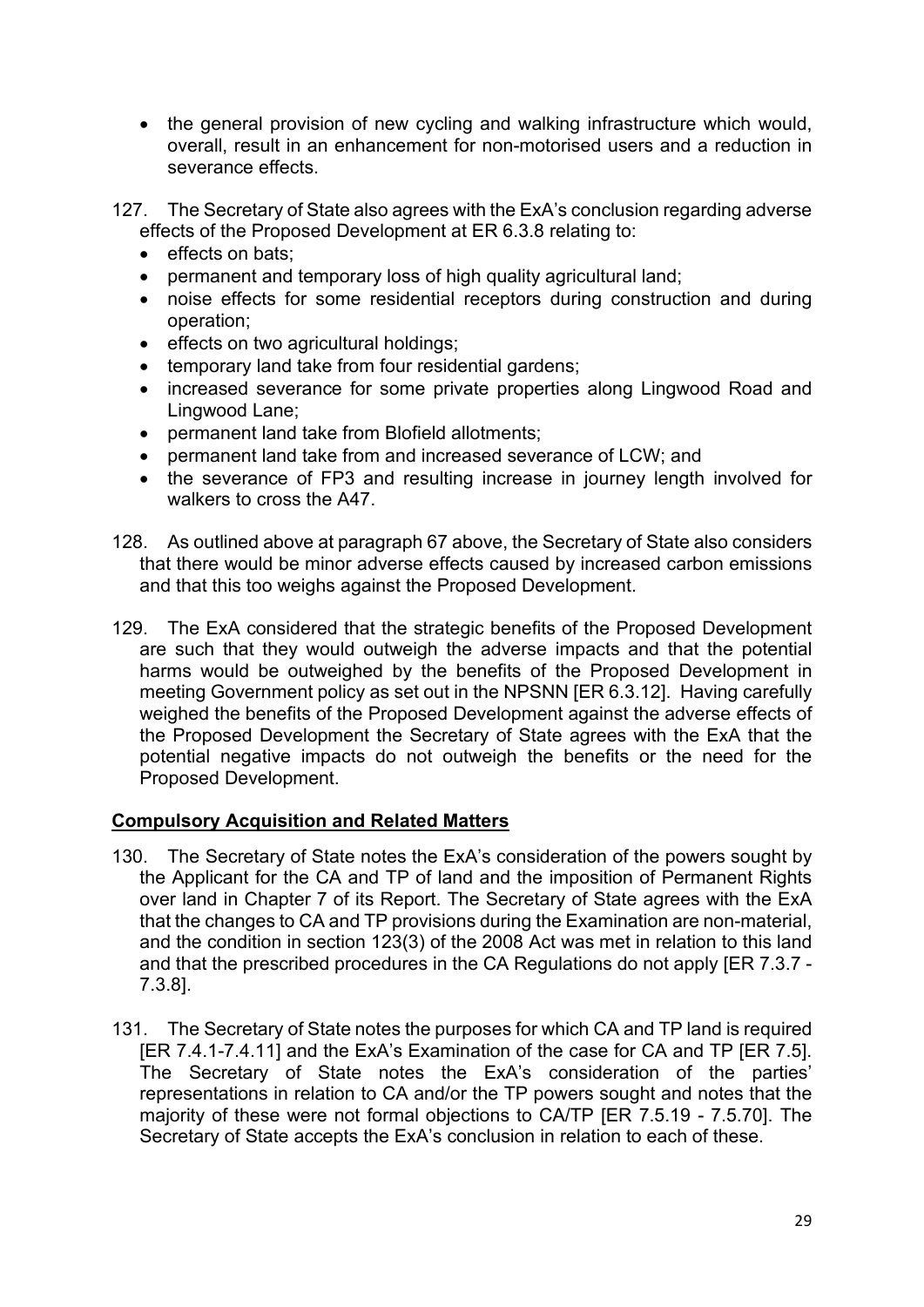- 132. The ExA's identified an error with the Land Plans [REP4-002] for 'Plot 4/7c and recommended that the Secretary of State request an updated version. The Secretary of State requested an amended version from the Applicant during the 13 April 2022 consultation which was provided on 27 April 2022. The Secretary of State is therefore content that this matter has been addressed.
- 133. The Secretary of State notes that sections 122 and 123 of the 2008 Act set out the purposes for which CA may be authorised and the descriptions of land to which CA can relate. The Secretary of State agrees with the ExA that the legal interests in all the plots of land included in the Book of Reference and shown on the Land Plans would be required for the Proposed Development with respect to both CA and TP powers [ER 7.6.1]. The Secretary of State accepts that land subject to CA as part of the Proposed Development, is no more than would reasonably be required and the proposed land take would be proportionate [ER 7.6.1]. Therefore, the Secretary of State agrees with the ExA that the public benefit associated with the Proposed Development would outweigh the private loss [ER 7.6.2].
- 134. The ExA also concluded that there is adequate funding in place to ensure delivery of the Proposed Development [ER 7.5.93 – 7.5.95]. The Secretary of State agrees with this conclusion.
- 135. In respect of Crown land, the Secretary of State notes the Applicant provided a letter from the DfT, signed for and on behalf of the Secretary of State, authorising the CA of Crown land under s135 of the 2008 Act, with reference to 'The plots as shown on the Crown Land Plans' (Appendix A of [REP10-013]). The letter also confirms agreement to the wording of Article 50 of the Order, relating to Crown rights. As such, the Secretary of State is satisfied that matters in respect of the CA of Crown land do not present an obstacle to the Secretary of State granting the Order [ER 7.5.85].
- 136. With regard to statutory undertakers, the ExA noted that s127 of the 2008 Act does not apply as Cadent Gas Limited confirmed withdrawal of their objection. In relation to s138 of the 2008 Act, the ExA was satisfied that the extinguishment of the relevant rights or removal of statutory undertakers' relevant apparatus is necessary for the purposes of carrying out the Proposed Development in accordance with s138(4) of the 2008 Act [ER 7.6.4]. The Secretary of State agrees with this.
- 137. The Secretary of State notes, with regard to special category land there is no National Trust land, no common, open space or related land and there are no other considerations relating to special category land under the 2008 Act that need to be taken into account in respect of land which is subject to CA/TP [ER 7.6.5].
- 138. In respect of Human Rights considerations, the Secretary of State notes that the Applicant acknowledges that the Order engages a number of the articles of the European Convention on Human Rights ("ECHR") but submits that such interference with individuals' rights would be lawful, necessary, proportionate and justified in the public interest. The Secretary of State notes the ExA's considerations that in each case while rights would be interfered with, that interference would be proportionate and justified in the public interest, and that the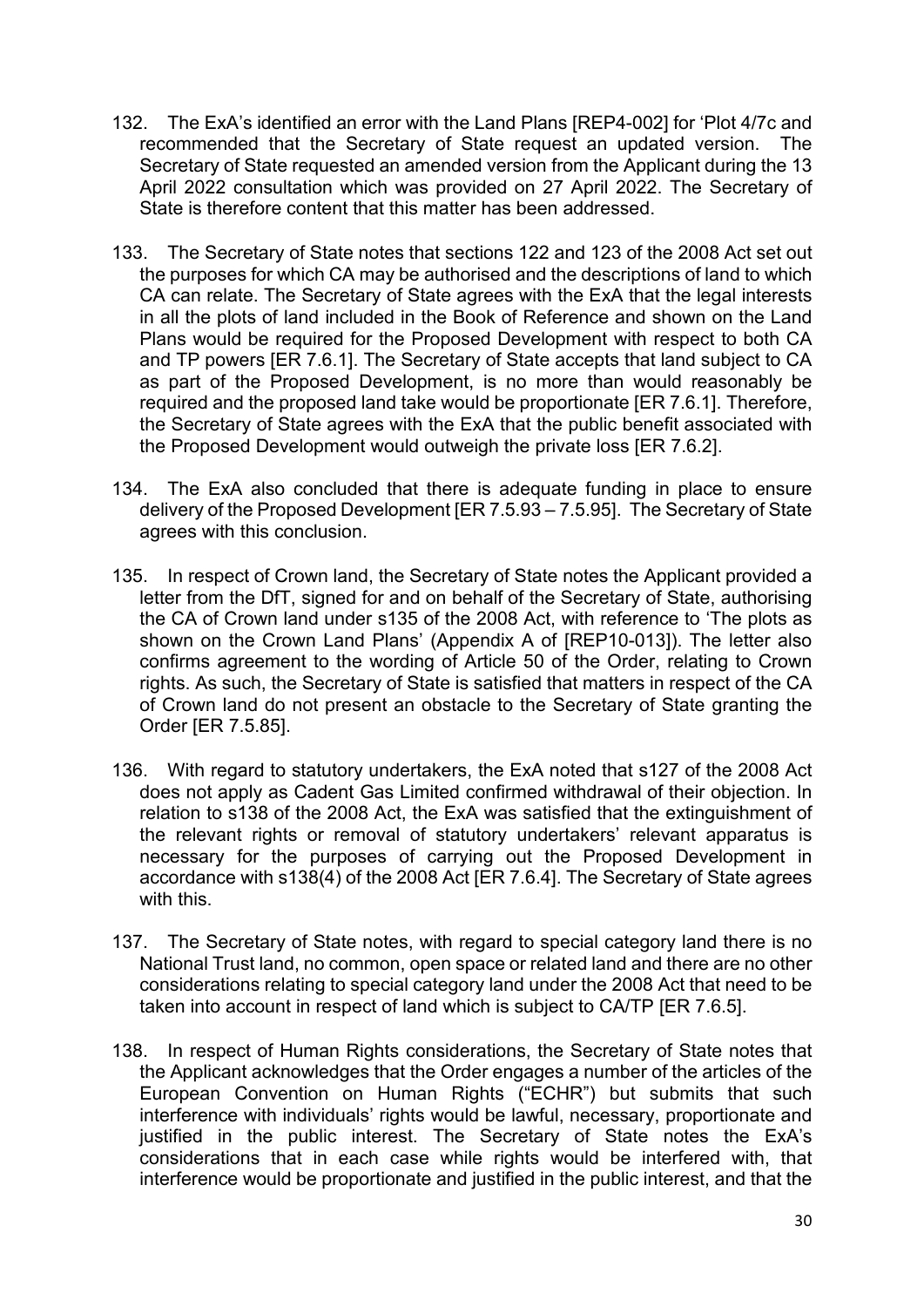CA and TP with Permanent Rights and TP would be compatible with the Human Rights Act 1998 and the ECHR [ER 7.5.91 - 7.5.92].

139. The Secretary of State has had regard to the benefits of the Proposed Development and is satisfied that with regard to the request for CA, Permanent Rights and TP powers there is a compelling case in the public interest for the reasons set out at ER 7.6.3 and the request is consistent with section 122(2) and (3) of the 2008 Act.

# **Draft Development Consent Order and Related Matters**

- 140. The ExA's consideration of the draft development consent order ("dDCO") is set out in Chapter 8 of its Report. The Applicant submitted a dDCO and Explanatory Memorandum ("EM"), describing the purpose and effect of the provisions in the dDCO, as part of the application for development consent [ER 8.1.1]. The Secretary of State notes that a number of revised dDCOs and EMs were submitted during the Examination [ER 8.3.1-8.3.6].
- 141. The Secretary of State notes that at the close of Examination, agreement had not been reached between the Applicant and Anglian Water Services Limited ("AWSL") with regard to Protective Provisions included at Part 3 of Schedule 9 to the dDCO. The Secretary of State asked, in his consultation letter dated 5 June 2022, that the Applicant and AWSL confirm the status of the agreement. While no response was received from AWSL, the Applicant confirmed in its letter dated 19 May 2022 that it did not consider there was a reasonable prospect of reaching an agreement with AWSL and requested that the Secretary of State proceeds to make a decision as to whether there will be serious detriment to AWSL if the order is made in the form submitted by the Applicant, which included protective provisions for the benefit of AWSL. AWLS's subsequent letter dated 21 June 2022 confirms this area of dispute and refers to the lack of "deferment" provisions in the A14 Cambridge to Huntingdon Improvement Scheme Development Consent Order 2016.However, the Secretary of State notes the arguments advanced by AWSL and the Applicant and agrees with the ExA that that the wording of paragraph 27(5) is reasonable and appropriate, and would be unlikely to place AWSL at any material financial deficiency or materially affect its undertaking or environmental obligations [ER 8.4.11 – 8.4.13]. It is also noted that an equivalent of paragraph 27(5) is included elsewhere in Schedule 9 at paragraphs 10(5) and 42(5) and in the majority of recent highways DCOs including a number in respect of other water utilities.
- 142. The Secretary of State also notes correspondence received from the Applicant on 16 June 2022 and AWLS on 21 June 2022 advising that they have agreed amendments to paragraph 18, as outlined in the Modifications section of this letter, and the wording contained in paragraph 29 of Part 3 of Schedule 9 to the dDCO, and is content that these two matters are resolved.
- 143. The Secretary of State notes the ExA's consideration of the outstanding areas of dispute and agrees with the ExA's conclusion on these, namely that the Protective Provisions for the benefit of AWSL are reasonable and appropriate [ER 8.4.2-8.4.18].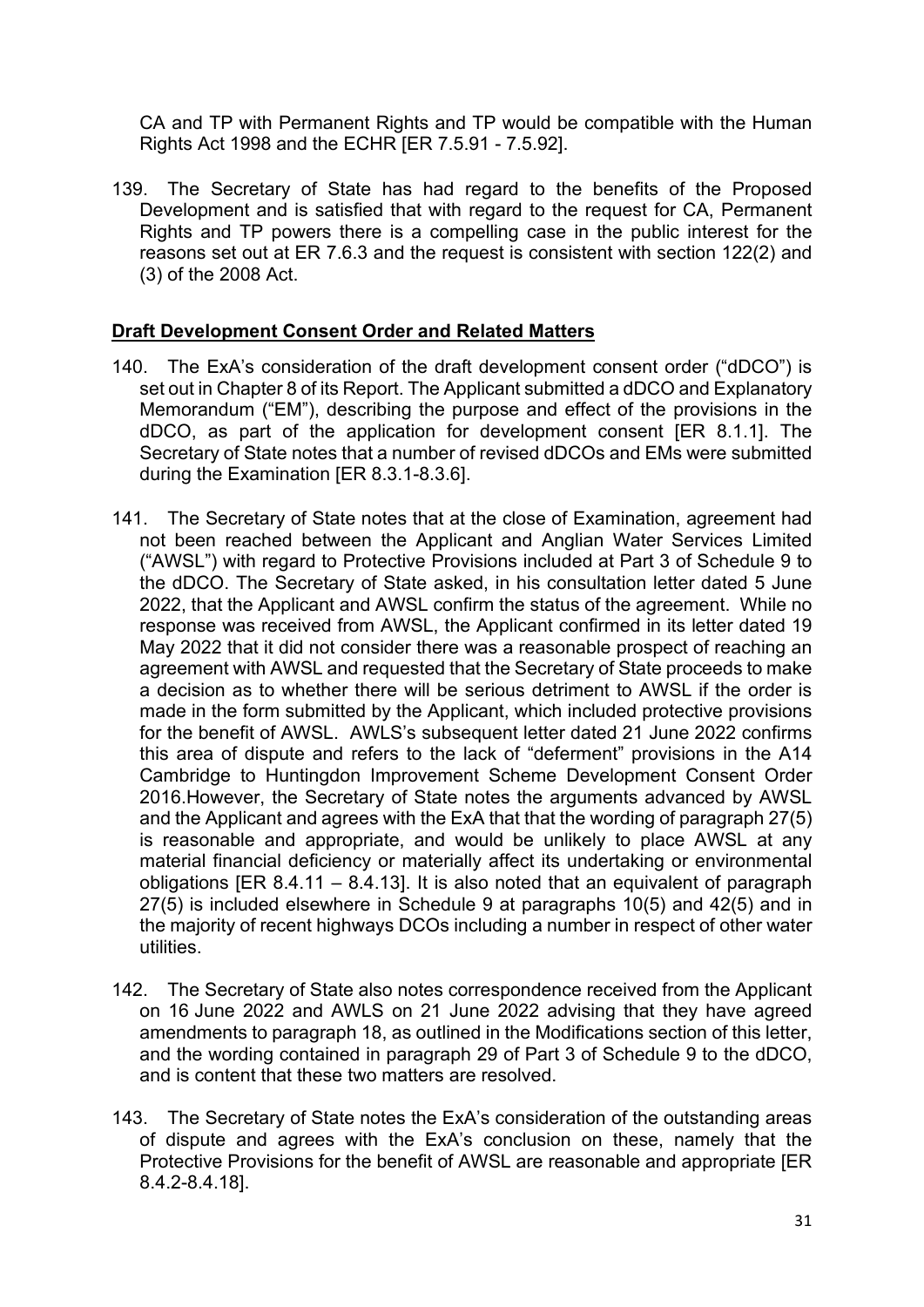- 144. In his consultation letter dated 5 May 2022, the Secretary of State asked the Applicant to confirm the position in respect of whether it seeks a power to temporarily stop-up under article 16 (temporary alteration, diversion, prohibition and restriction of use of streets). In its response dated 19 May 2022, the Applicant confirmed it did not and provided suggested drafting amendments to article 16(3) of, and paragraphs 4(2) and 21(2) of Schedule 9 to, the Order to address this issue.
- 145. The Secretary of State has accepted these amendments and updated the Order accordingly.
- 146. Where not previously stated, the Secretary of State is satisfied with the recommended changes set out in Table 2 of the Report.
- 147. The Secretary of State has made a number of minor textual amendments to the Order in the interests of clarity, consistency and precision. Further to the textual amendments the Secretary of State also makes the following modifications:
	- in article 2 (interpretation:
		- $\circ$  "the 2004 Act" has been inserted as a defined term due to the number of times that the Traffic Management Act 2004 is referred to throughout the Order;
		- o the definitions of "book of reference", "engineering drawings and sections", "environmental statement", "general arrangement plans", "hedgerow plan", "land plans", "rights of way and access plans", "traffic management plans" and "works plans" have been modified to ensure that documents to be certified by the Secretary of State are referred to in a consistent way;
		- o the definitions of "carriageway", "footpath" and "footway", and "highway" have been amended to improve clarity by including reference to section 329(1) of the Highways Act 1980;
		- othe definition of "commence" is amended with the words "and site clearance" being omitted, as the Secretary of State agrees with the ExA's recommendation that it be removed from the definition [ER  $8.4.9 - 8.4.25$ ];
		- o the definition of "cycle track" has been amended to include "parts of a cycle track" to improve clarity;
		- othe definition of "electronic transmission" has been amended to reflect the position taken by the Secretary of State;
		- othe definition of "maintain" has been amended to improve clarity regarding the scope of such works where they differ from those reported in the environmental statement; and
		- othe definition of "the Secretary of State" has been removed as this is an unnecessary definition;
	- in article 3 (disapplication of legislative provisions), paragraph (2) has been omitted to maintain consistency with highways DCOs as no justification is given for the variation in the Applicant's Explanatory Memorandum ("the EM");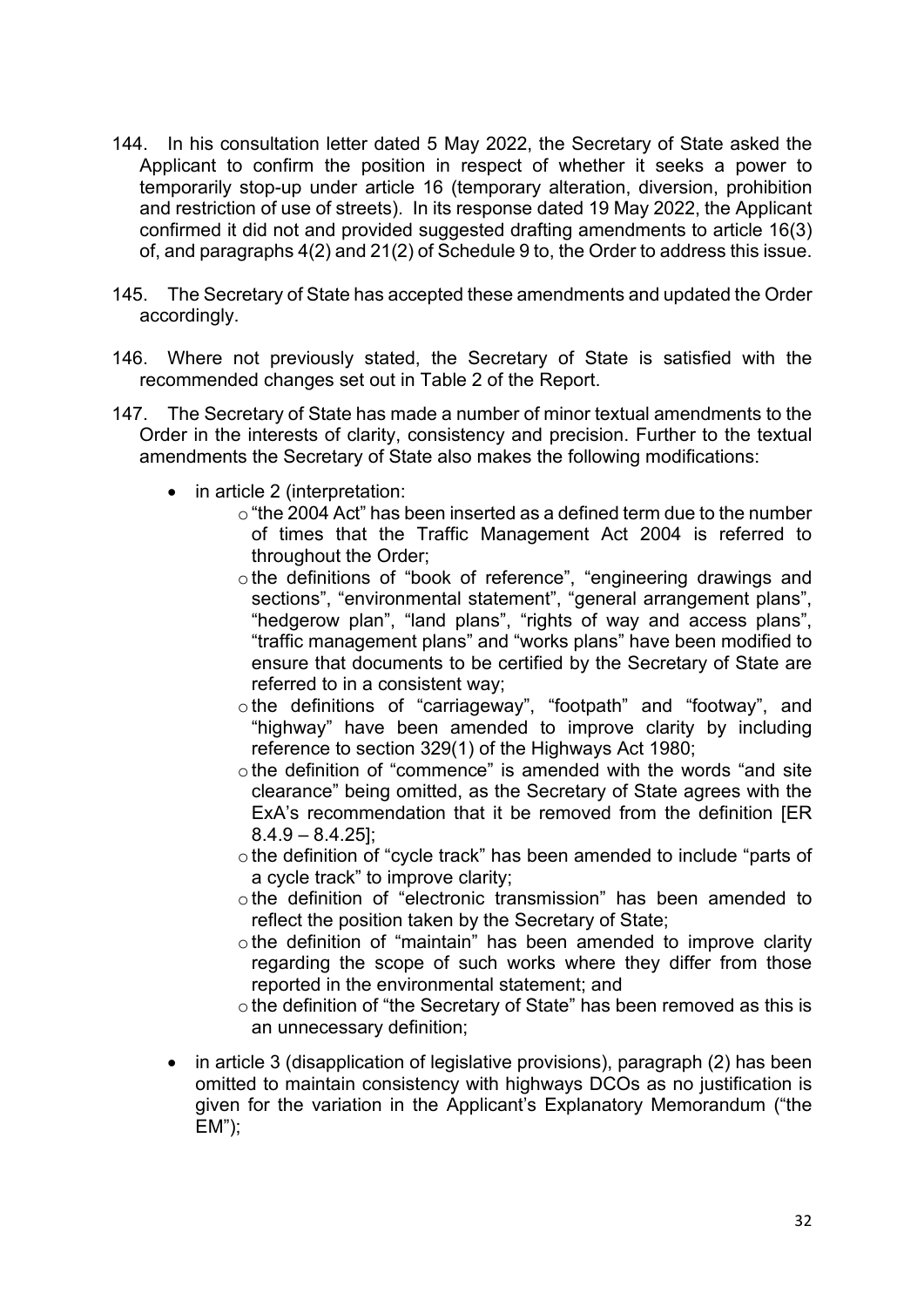- in article 6 (maintenance of authorised development), the references to "construction" have been removed to maintain consistency with highways DCOs as no justification is given for the variation from in the EM;
- in article 7 (planning permission), the "not" has been moved to subparagraph (a), as there appears no reason to apply it to sub-paragraph (b) and the revised drafting maintains consistency with highways DCOs;
- in article 11 (application of the 1991 Act):
	- oreferences to sections 73A, 73B, 73C and 78A of the New Roads and Street Works Act 1991 have been inserted into paragraph (3) to maintain consistency with highways DCOs and since no justification for their omission is given in the EM; and
	- $\circ$  paragraph (7)(b) has been amended to ensure that the disapplication of article 12 is framed more clearly;
- in articles:
	- $\circ$  14 (power to alter layout etc. of streets),
	- $\circ$  16 (temporary alteration, diversion, prohibition and restriction of use of streets),
	- $\circ$  20 (traffic regulation),
	- o21 (discharge of water),
	- o23 (authority to survey and investigate land), and
	- $\circ$  39 (felling or lopping of trees and removal of hedgerows),

paragraphs have been inserted requiring the Applicant to include in an application to the relevant authority to which a deeming provision applies, notification that the application will be deemed as being consented to if the authority does not notify the Applicant of its decision before the end of the relevant specified period;

- in article 15 (street works), paragraph  $(1)(c)$  is omitted (and paragraph  $(1)(e)$ ) amended accordingly) as it is not precedented in other highways DCOs and since no justification for its inclusion is given in the EM;
- in article 16 (temporary alteration, diversion, prohibition and restriction of use of streets) and paragraphs 4(2) and 21(2) of Schedule 9, the Secretary of State agrees with the reasoning provided by the Applicant and adopts the amendments proposed in part 3 of its 19 May 2022 response to the Secretary of State's letter dated 5 May;
- in articles:
	- $\circ$  16 (temporary alteration, diversion, prohibition and restriction of use of streets),
	- $\circ$  17 (permanent stopping up and restriction of the use of streets and private means of access),
	- $\circ$  22 (protective work to buildings),
	- $\circ$  23 (authority to survey and investigate the lands),
	- $\circ$  29 (private rights over land).
	- $\circ$  34 (temporary use of land for carrying out the authorised development),
	- $\circ$ 35 (temporary use of land for maintaining the authorised development), and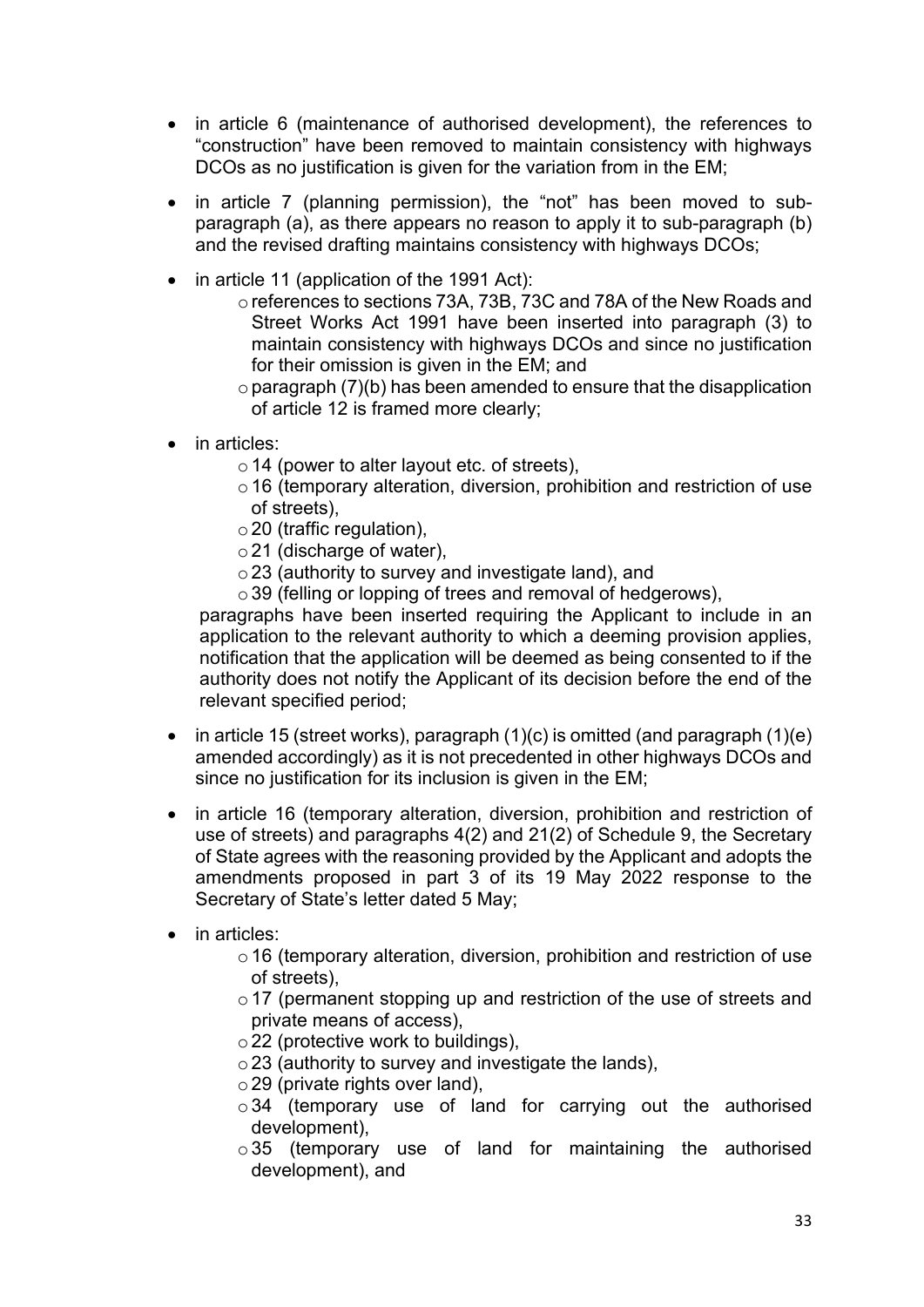o 39 (felling or lopping of trees and removal of hedgerows), "as if it were a dispute" is inserted to improve clarity.

- in article 19, the title is amended to maintain consistency with highways DCOs and, in paragraph 2(b)(iv), the reference to the repealed definition within the Postal Services Act 2011 is replaced with the legislation containing the current equivalent definition;
- article 20 (traffic regulation) has been moved from Part 7 of the Order to Part 3 to maintain consistency with highways DCOs, and cross-references throughout the Order have been revised accordingly;
- in article 21 (discharge of water):
	- $\circ$  noting the reference in the EM to "public sewers in addition to drains, references to "public sewer" are inserted, and the definition of "public sewer or drain" is amended to ensure consistency with other highways DCOs by including reference to an urban development corporation, and
	- o the cross-references in paragraph (10) have been amended to ensure consistency with other highways DCOs,
- in article 27 (compulsory acquisition of rights and imposition of restrictive covenants), the caveats to paragraph (1) have been signposted and, in paragraph (3) and in accordance with other highways DCOs, a cross reference to paragraphs (1) and (2) has been inserted;
- in article 31 (application of the 1981 Act), paragraphs (4) and (9) have been amended to follow the approach used in the majority of highways DCOs, noting that no justification is provided in the EM for following the much less common approach used in the two precedents cited by the Applicant and, in particular, the proposed omission of the entirety of section 5 of the Compulsory Purchase (Vesting Declarations) Act 1981;
- in article 34 (temporary use of land for carrying out the authorised development):
	- $\circ$  paragraph (4)(f) is omitted and the words "necessary mitigation works" are added to the end of sub-paragraph (e) to maintain consistency with highways DCOs and since no justification for the discrete sub-paragraph (f) is given in the EM, and
	- o and in Schedule 7 (land of which temporary possession may be taken), the Secretary of State accepts the amendments to article 34(8) and Schedule 7 proposed by the Applicant as a result of the Secretary of State's minded to agree letter in respect of the proposed Portishead Branch Line – Metrowest Phase 1B DCO, as outlined by the Applicant in part B of its 27 April 2022 response to the Secretary of State's letter dated 13 April;
- in article 35 (temporary use of land for maintaining the authorised development), a requirement has been added to paragraph (3) that the notice of intended entry must include an explanation of the purpose of entry, which accords with the approach taken in other highways DCOs;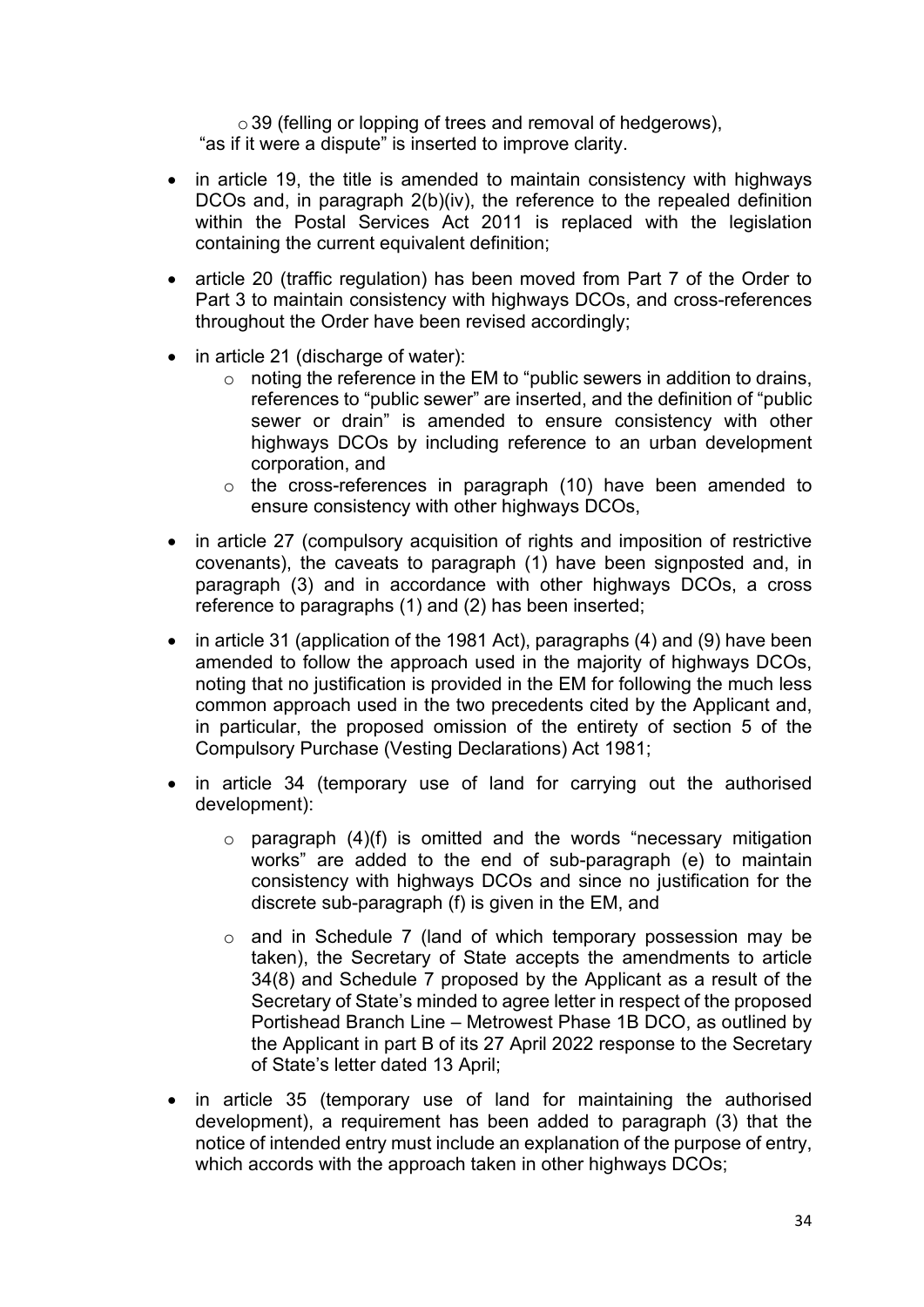- in article 37 (apparatus and rights of statutory undertakers in stopped up streets):
	- $\circ$  a reference in paragraph (2) to article 17 has been substituted for one to article 16 to maintain consistency with highways DCOs and since no justification for the unusual reference to article 16 is given in the EM, and
	- $\circ$  the definition of "apparatus" in paragraph (8) has been omitted as it repeats the definition of that term in article 2.
- in article 44(1) (disregard of certain improvements etc.), the text in subparagraph (b) from "if the tribunal is satisfied" to the end of that subparagraph has been moved to be a tailpiece for the whole of paragraph (1), which is consistent with the approach in other highways DCOs and the precedents cited in the EM;
- in article 49 (arbitration), ex-paragraph (2) has been omitted to maintain consistency with highways DCOs and since, other than explaining the nature of the proposed provision, no justification is given for it in the EM;
- in Schedule 1 (authorised development) has been amended so that the additional works permitted where they are connected to the specific works identified in the Schedule, are limited to those which do not give rise to any materially new or materially different environmental effects compared to those reported in the environmental statement, which maintains consistency with highways DCOs;
- in Part 1 of Schedule 2 (requirements):
	- $\circ$  the definition of the outline landscape and ecology management plan in paragraph 1 is amended as it is not a document certified by the Secretary of State for the purposes of the Order – although it forms part of the first iteration of the environmental management plan, which is a certified document.
	- $\circ$  in paragraph 3(1), the local highway authority is added to the authorities that must be consulted by the Applicant if it seeks permission to deviate from the works plans and engineering drawings and sections, and
	- $\circ$  paragraph 13 is amended to improve clarity and so that it refers to the provisions of the relevant requirement within Part 1;
- in Schedule 5 (land in which only new rights etc. may be acquired), Land Plan 3/2d is inserted and is consequently removed from Schedule 7, as per the Applicant's request in its letter to the Secretary of State dated 27 April 2022, as the Secretary of State notes the inconsistency identified and the desirability of correcting it, that Interested Parties were offered the opportunity to comment on the Applicant's letter and none addressed Plan 3/2d, and that, given the provisions within the Order, that the correction makes no material difference to those affected by it;
- in Schedule 6 (modification of compensation and compulsory purchase enactments for creation of new rights and imposition of restrictive covenants), paragraph 8 is amended so that references to "the acquiring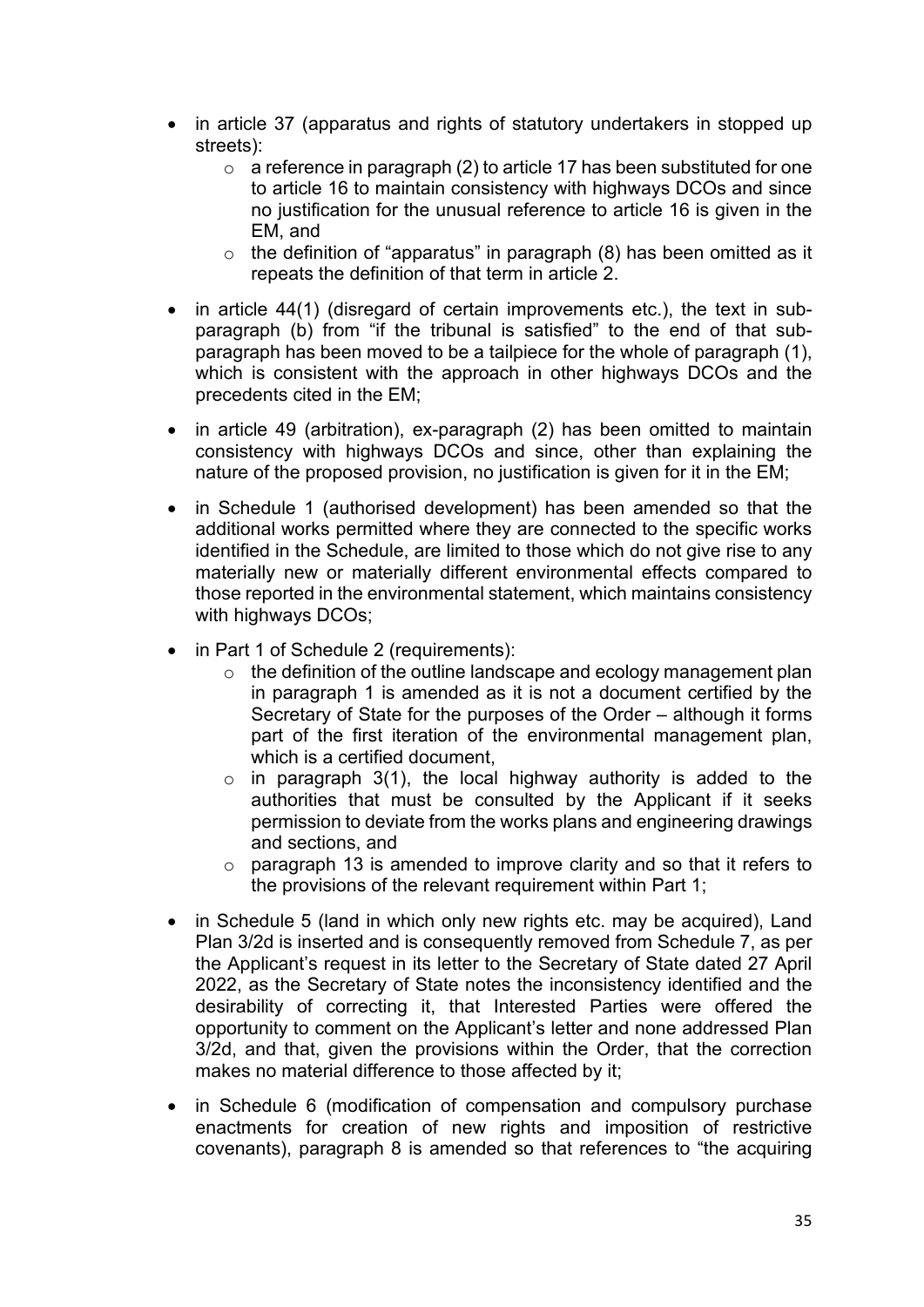authority" are substituted for those to "the undertaker", to maintain consistency with highways DCOs;

- in Schedule 9 (protective provisions):
	- $\circ$  in Part 3 (for the protection of Anglian Water), sub-paragraphs (2) to (4) have been inserted into paragraph 18 (application) as the Secretary of State is content with the amendments requested by the Applicant in their letter to him dated 16 June 2022;
	- o in Part 4 (for the protection of Cadent as gas undertaker), the definition of "authorised development" is omitted from paragraph 34 as the term is defined identically in article 2, and cross-references throughout the Part are corrected; and
- in Part 2 of Schedule 10 (documents etc. to be certified), the Land Plan revision number is updated to "Rev. 2", which was provided by the Applicant alongside its letter to the Secretary of State dated 27 April 2022 following the request for updated Plans by the Secretary of State in his letter dated 14 April.

### **Late Representations (outside formal consultation)**

- 148. Following the close of the Examination, the Secretary of State received a number of late representations, which are published on the Planning Inspectorate's website.
- 149. The Secretary of State does not consider that anything in the correspondence constitutes new evidence, or raises a new issue, which needs to be referred to Interested Parties before he proceeds to a decision. It does not cause him to take a different view on the matters before him than he would otherwise have taken based on the ExA's report.

# **General Considerations**

### Equality Act 2010

150. The Secretary of State has complied with the public sector equality duty and has had due regard to the matters set out in section 149(1) of the Equality Act 2010 in accordance with section 149(3) to (5) concerning the need to eliminate discrimination, advance equality of opportunity and foster good relations between persons who share a protected characteristic or persons who do not. The Secretary of State notes the ExA's conclusion that the Proposed Development would not harm the interests of persons who share a protected characteristic or have any adverse effect on the relationships between such person and any person who does not have a protected characteristic [ER 9.2.7]. The Secretary of State does not consider that a decision to grant development consent would have significant differential impacts on any of the protected characteristics.

### Natural Environment and Rural Communities Act 2006

151. The Secretary of State, in accordance with the duty in section 40(1) of the Natural Environment and Rural Communities Act 2006 ('the 2006 Act') has to have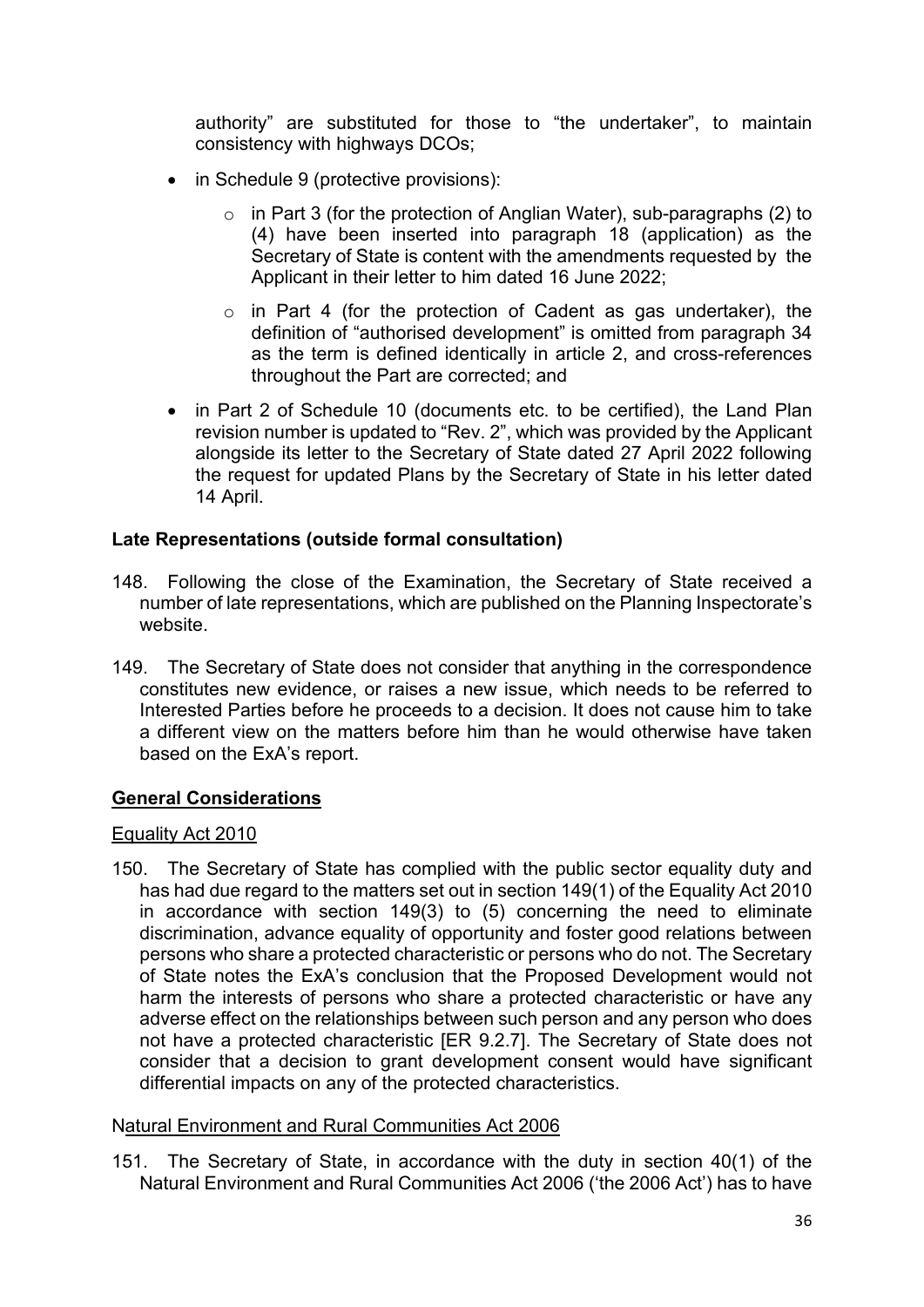regard to conserving biodiversity and in particular to the United Nations Environmental Programme on Biological Diversity of 1992 when deciding on whether to grant development consent. The Secretary of State notes that the ExA has had regard to the 2006 Act and biodiversity duty in the relevant sections of the Report [ER 3.4.6]. In reaching a decision to grant development consent, the Secretary of State has had due regard to conserving biodiversity.

### **The Secretary of State's overall conclusions and decision**

152. For all the reasons set out in this letter, the Secretary of State has decided to grant development consent, subject to the changes in the Order mentioned above. The Secretary of State is satisfied that none of these changes constitutes a material change and is therefore satisfied that it is within the powers of section 114 of the 2008 Act for the Secretary of State to make the Order as now proposed.

### **Challenges to decision**

153. The circumstances in which the Secretary of State's decision may be challenged are set out in the note attached at the Annex to this letter.

### **Publicity for decision**

154. The Secretary of State's decision on the application is being publicised as required by section 116 of the 2008 Act and regulation 31 of the 2017 Regulations.

Yours faithfully

Natasha Kopala